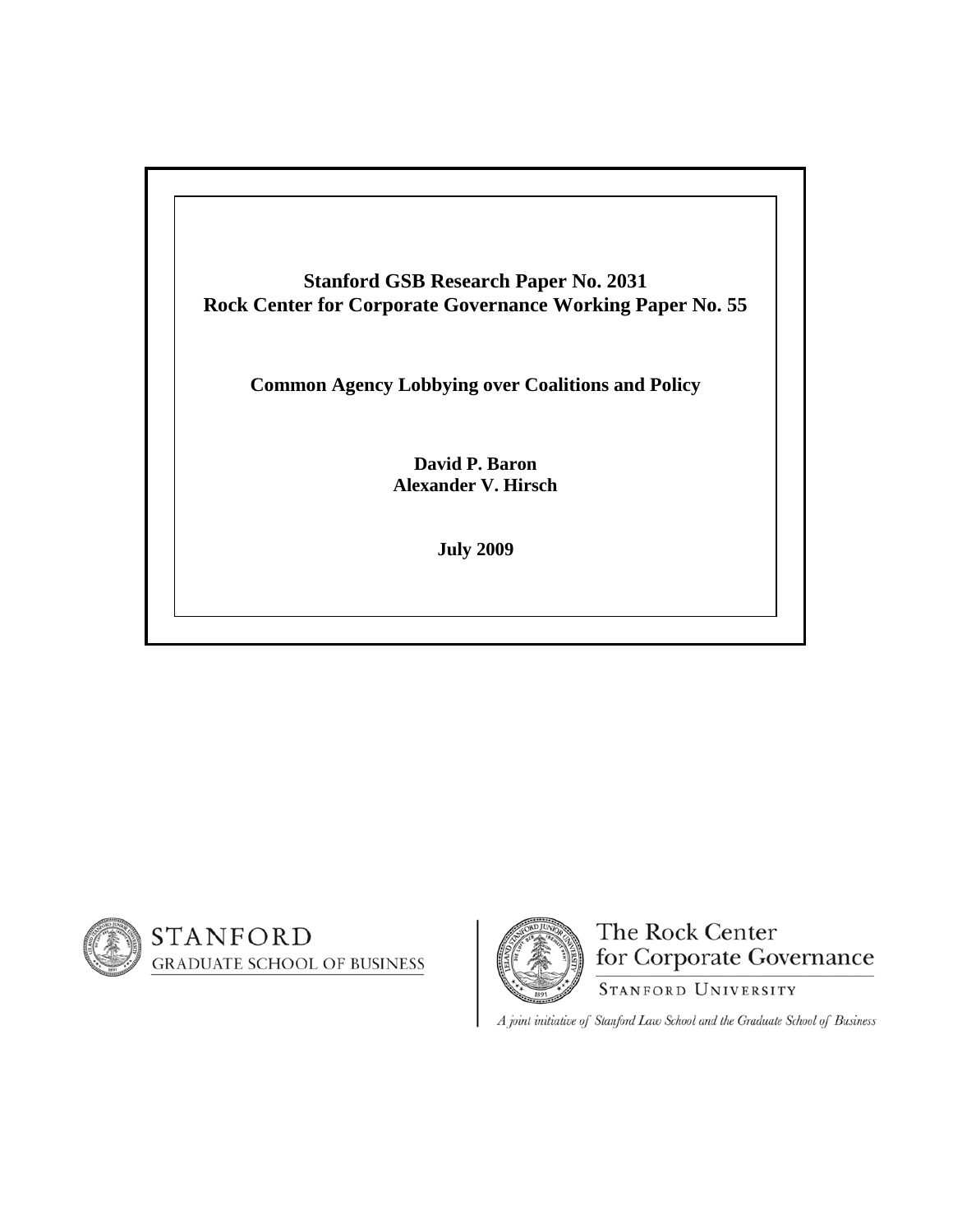# Common Agency Lobbying over Coalitions and Policy

David P. Baron and Alexander V. Hirsch <sup>∗</sup>

July 12, 2009

#### Abstract

This paper presents a theory of common agency lobbying in which policy-interested lobbies can first influence the choice of a governing coalition and then influence the legislative bargaining over policies. Equilibria can involve active lobbying at both stages of the governing process. Contributions can also be made to defeat a policy proposal, and although those contributions are never successful they can influence coalition choice. The equilibrium policy in the legislative bargaining stage is efficient given the coalition selected, but the equilibrium coalition need not be efficient. Lobbying can also lead to the preservation of the status quo and lobby-induced gridlock. An example is presented to identify the multiplicity of equilibria and provide a full characterization of an equilibrium.

<sup>∗</sup>Graduate School of Business, Stanford University, 518 Memorial Way, Stanford, CA 94305. We thank John Patty for comments on an earlier version of the paper.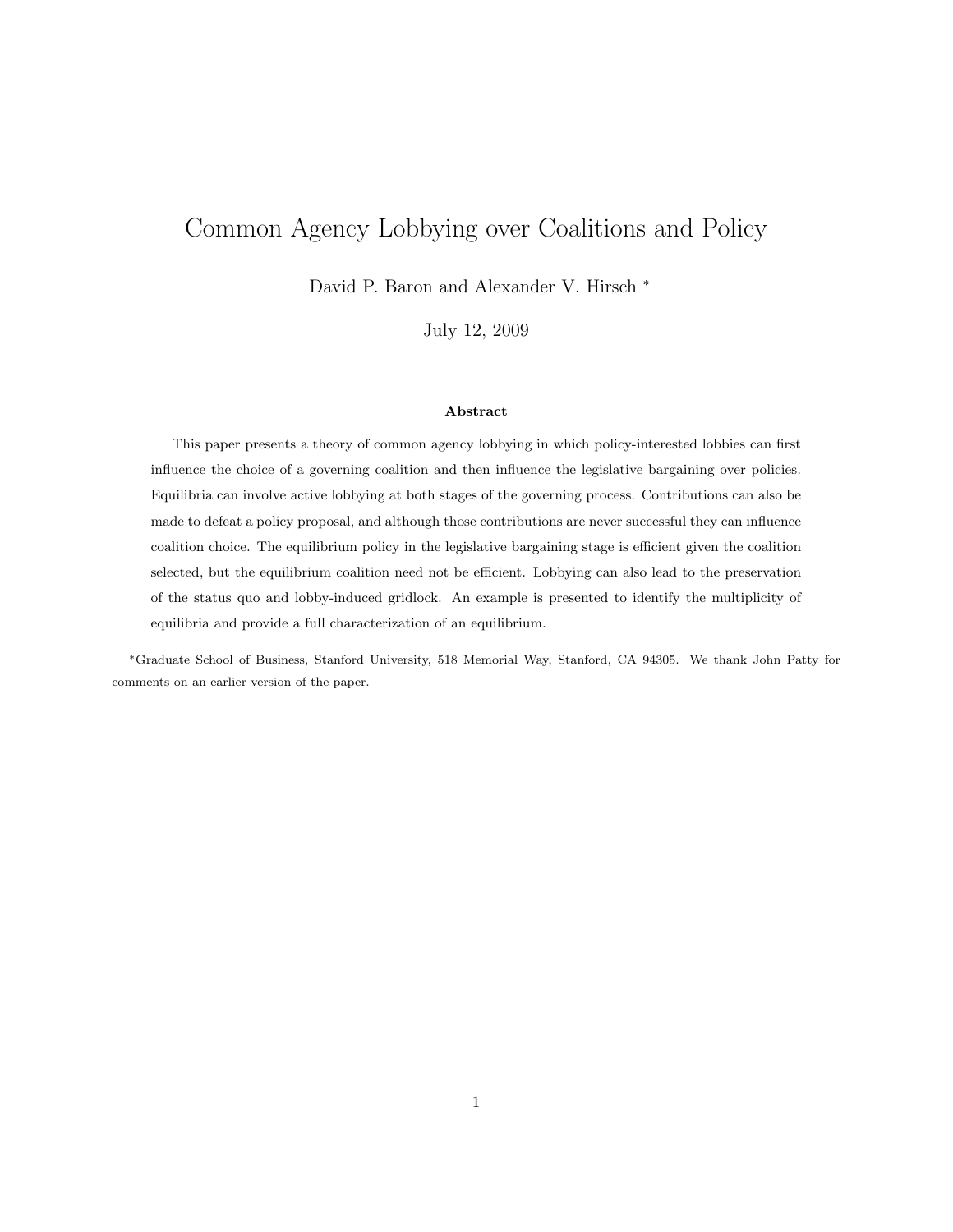# 1 Introduction

Interest groups and their lobbies attempt to influence policy and can do so both by lobbying the government and by influencing the choice of the governing coalition. The extent of their influence depends not only on their preferences and resources but also on the preferences of government officeholders and the characteristics of institutions and their procedures. This paper identifies the influence of lobbies relative to political officeholders in the context of a majority-rule institution in which coalitions choose policies. The lobbies provide politically-valuable resources to officeholders to influence coalition formation and once the coalition has formed to influence its policy choice. The institutional model takes representation as given and focuses on parties or legislators forming coalitions and choosing policies in the presence of interest groups that can influence both. That is, coalitions and policies are chosen with an eye to the interest groups that support the officeholders or their parties.

The approach to studying influence is based on the common agency lobbying model introduced by Grossman and Helpman (1994) using the theory of menu auctions developed by Bernheim and Whinston (1986a)(1986b). Our model extends the common agency lobbying framework in three ways. First, it includes a privileged alternative, the status quo, that must be beaten by any other alternative. Second, lobbies can use their influence to defeat a coalition and its policy and thereby preserve the status quo. Third, the policy is chosen by majority rule where there is a collection of decisive coalitions. To incorporate majority rule into the menu auctions framework, we use a legislative bargaining game.

The common agency lobbying model assumes that utility is transferable between lobbies and government, and we extend this assumption to allow transfers among legislators, who have opportunities to allocate offices such as ministries as well as to exchange favors, votes on other measures, electoral resources, pork, and officeholding benefits. A general treatment of common agency lobbying and majority rule institutions is extremely complex, and we make three simplifying assumptions. First, we assume that governing involves two stages: first a coalition is selected, and then the coalition members bargain over policy and officeholding benefits. As applied to government formation in a parliamentary system, a formateur is selected to identify a proto-coalition, and once identified the members of the proto-coalition bargain over policy, the allocation of ministries, and officeholding benefits. Once an agreement is reached, the coalition and its policy are subject to an investiture vote. Second, we assume that lobbies make contribution offers in two stages paralleling the stages of the governing process; i.e., offers are first made in the coalition formation stage to influence proto-coalition selection, and then in the legislative stage contributions are made to influence policy choice.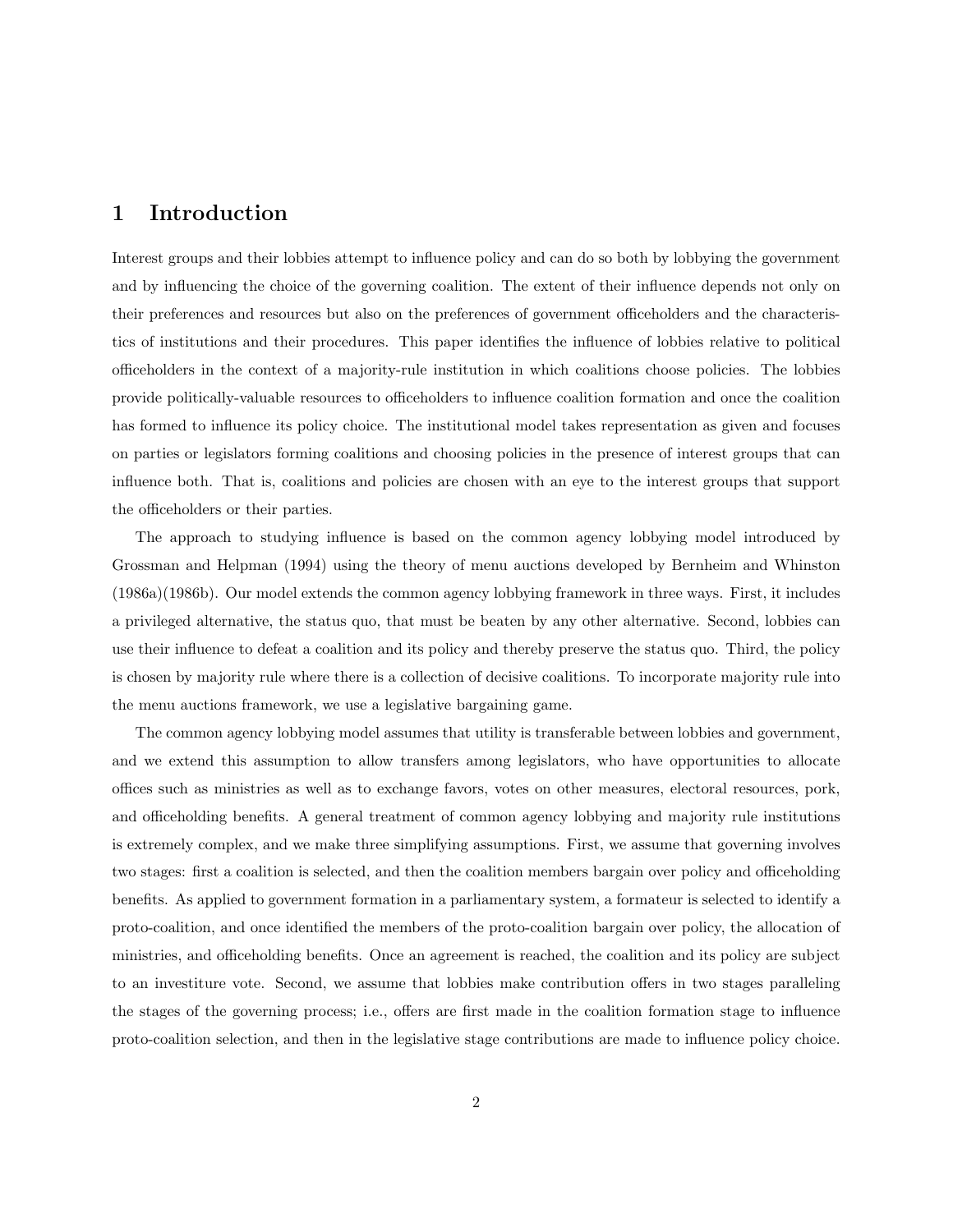Third, as in proto-coalition bargaining we assume that once a coalition has been selected, every member of the coalition must agree to the legislative bargain.

In the model, lobbies are strictly policy motivated and have no primitive preferences over coalitions. Anticipation of future lobbying over policy in the legislative bargaining stage, however, generates induced preferences of lobbies over the possible governing coalitions. These induced preferences arise naturally from combining common agency with legislative bargaining and form the basis for lobbying in the coalition selection stage. Once a coalition has been selected the resulting policy maximizes the aggregate utility of the coalition members and the lobbies when a truthfulness refinement is used. The equilibrium coalition, however, need not be the one that yields the greatest aggregate utility, since contributions in favor of the status quo can affect the selection of a coalition. The formateur faces a tradeoff, since choosing a larger coalition yields a larger surplus to be divided among the coalition members but also reduces her bargaining power within the proto-coalition.

Some properties of the equilibria are inherited from the common agency approach. With truthful contribution schedules policies maximize the aggregate utility of the coalition members and the lobbies, and this implies that the equilibrium policies can, for example, be outside the Pareto set of the legislators due to the influence of lobbies. In addition, lobbying can be counteractive, where the influence of the lobbies is offsetting, resulting in little influence on policy in the legislative bargaining and leaving the lobbies worse off than if lobbying were prohibited.

Lobbying in a majority-rule institution, however, also exhibits properties that contrast with the Grossman-Helpman model. First, total equilibrium contributions can be in excess of the contributions necessary to maintain influence in the legislative bargaining subgame commencing after the choice of a coalition. That is, lobbies may "bid up" their contributions to influence the formateur's choice of a coalition. Second, equilibria can involve contributions to defeat the policy proposal and preserve the status quo. These contributions never succeed in causing the coalition to fail, and the coalition-efficient policy prevails. However, anticipation of lobbying in favor of the status quo can result in the choice of an inefficient coalition by the formateur, in the sense that the chosen coalition need not be the one that maximizes aggregate policy utility of the lobbies and the coalition members. When the status quo is centrally located relative to the preferences of legislators and lobbies, anticipation of lobbying in favor of the status quo can result in the failure to propose a governing coalition, in which case the status quo prevails. Gridlock thus can result from lobbying. Lobbying can also induce surplus coalitions where in the absence of lobbying only minimal winning coalitions would be chosen. Third, in the legislative bargaining the preferences of the coalition members and the lobbies receive equal weight in the policy choice, but in the coalition selection the surplus of the coalition members receives only a fraction, determined by the size of the coalition, of the weight of the lobbies' preferences over coalitions.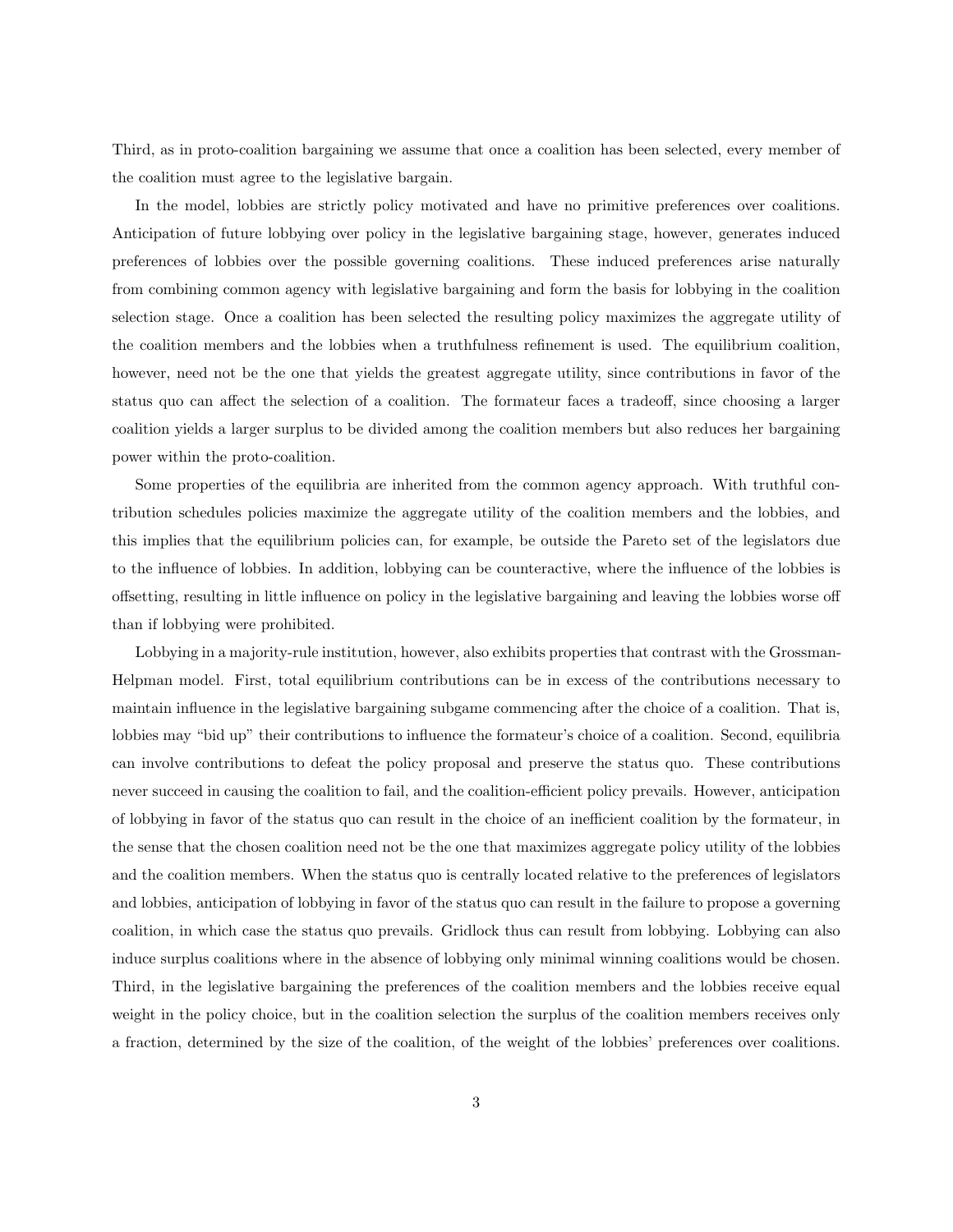Lobbies have more influence relative to legislators on coalition selection than on policy choice because power is dispersed in the legislative bargaining and concentrated in a single formateur in coalition selection.

Helpman and Persson (2001) provide a model that extends the common agency approach to majority rule institutions. They study an institution in which each legislator is paired with a lobby that can offer contributions only to that legislator. They find that when the policy is distributive and legislators care only about the contributions they receive from lobbyists, the proposer captures all the surplus and contributions are zero in equilibrium. In our model, equilibrium contributions are not zero when legislators care only about the contributions they receive. In Helpman and Persson, when legislators also care about the welfare of their constituents in addition to contributions, the proposer in effect extracts as much as possible from one lobbyist in exchange for a distributive allocation and selects the lobbyist that is willing to pay the most. Lobbying contributions are positive in equilibrium but made only by the lobbyist aligned with the proposer's coalition partner. In our model lobbies are unrestricted with respect to which legislators they can contribute, so lobbies compete directly. This affects distribution as well as policy and coalition choice.

One class of majority-rule lobbying models departs from the common agency approach by assuming that the voting agenda is exogenous and that legislators care about how they vote, rather than the policy outcome. These models thus identify the effect of lobbying on coalition formation, but say little about their influence on policy since the agenda is binary and fixed. Groseclose and Snyder (1996) show that supermajorities can result when one lobby prices the other out of the lobbying. Whereas Groseclose and Snyder consider only one round of lobby offers, Dekel, Jackson, and Wolinsky (2007) consider unlimited alternating offers where the lobbyists are budget constrained or unconstrained.

Baron (2006) considers a lobbying model in which a three-person legislature chooses between two exogenouslygiven alternatives, each of which is preferred by a lobby. The lobbies make offers sequentially and between offers the legislators play a bargaining game. The equilibria depend on the utility differences of the lobbies for the two alternatives. When those differences are small for both lobbies, minimal winning coalitions are formed and contributions are at the minimum required to support the winning coalition. When those differences are large for both lobbyists, the lobbies bid up the price of a vote and supermajorities can result. In the model presented here policy is endogenous and competition among the lobbies can also result in bidding up the contributions and in supermajorities.

The common agency, majority-rule model presented here is related to work by Prat and Rustichini (2003) and Segal (1999). In the terminology of Prat and Rustichini, the model is a multi-principal, multi-agent version of a game played through agents. The offers by lobbies in the model are more general than considered in their Section 6.4, and the payoffs to the officeholders depend on the outcome rather than their actions. Segal (1999) considered a single-principal, multi-agent model and showed that efficiency is not attained when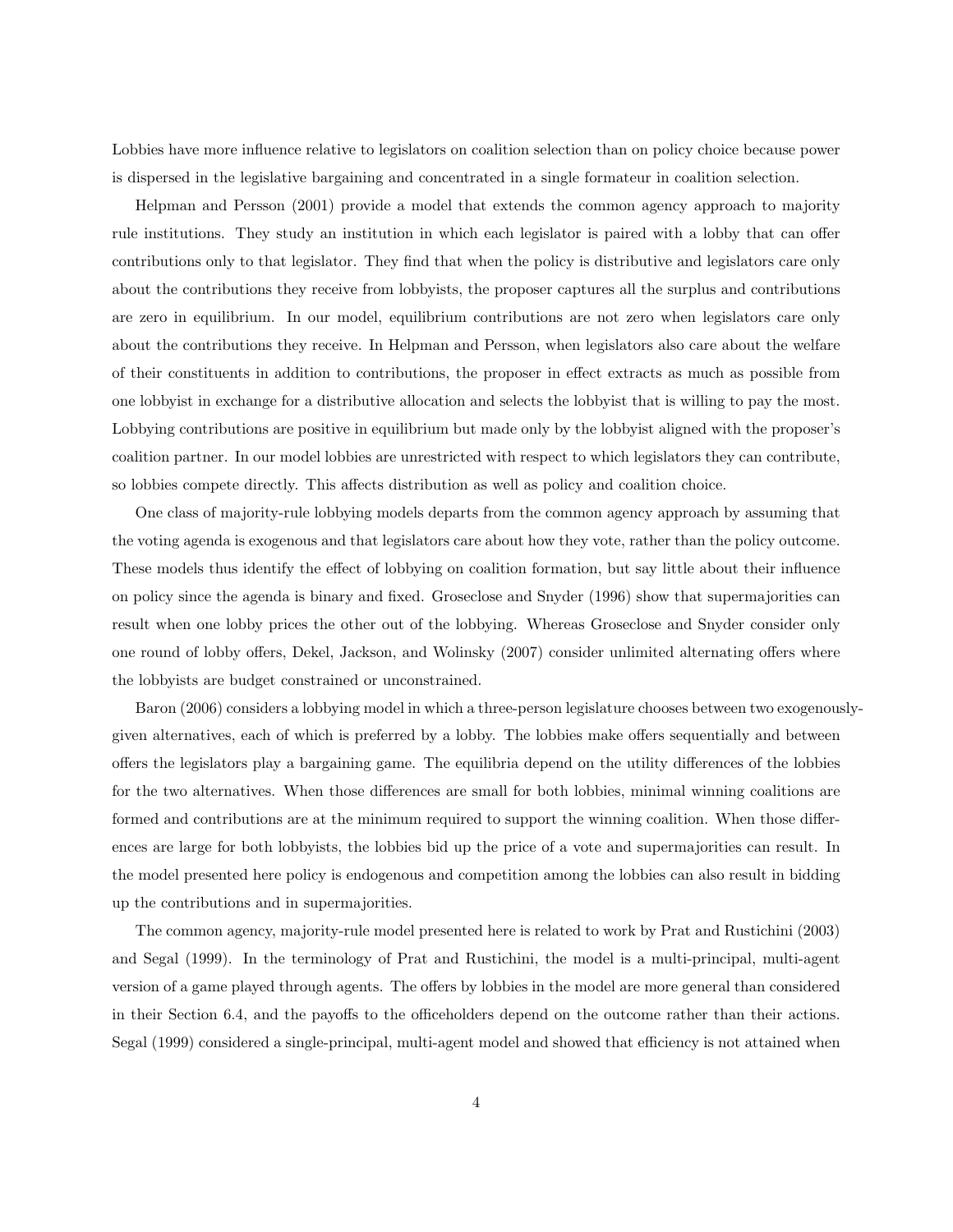there are externalities among the agents. Both sets of authors focus on the efficiency of outcomes.

In our model, policies are not necessarily efficient in the strong sense of maximizing the joint utility of all lobbies and legislators. As in a legislative bargaining model absent lobbying, the formateur may prefer to exclude legislators who are advantaged in the legislative bargaining. When this occurs, the governing coalition imposes a negative externality on non-coalition members through its choice of policy. Strong efficiency only obtains when the formateur selects a consensus coalition, which arises in our model when all legislators other than the formateur are strongly disadvantaged by the status quo. Our focus is less on efficiency and more on characterizing the influence of lobbies on policy choice and coalition selection.

The equilibria characterized for our model are not unique. The truthfulness refinement of Bernheim and Whinston is used at each lobbying stage but still leaves a multiplicity of equilibria. The multiplicity results because of alternative ways in which the lobbies can support the policy choice and selection of a coalition and because of contributions in support of the status quo. These affect distribution and also affect coalition and hence policy choice. Examples are presented to illustrate both the equilibrium policies and coalitions and how the equilibria are characterized. Identifying the equilibrium coalition and its policy is relatively simple, whereas determining the equilibrium contributions and payoffs of the players is relatively complex.

The next section introduces the model, and Section 3 characterizes the equilibrium lobbying directed at influencing legislative bargaining and the equilibrium lobbying directed at influencing the choice of a coalition. Sections 4 applies the truthfulness refinement. Examples are presented in Section 5, and conclusions are offered in the final section.

### 2 The Legislative Bargaining and Lobbying Game

### 2.1 The Model

The players include a set  $P = \{1, ..., N\}, N \ge 3$ , of legislators or parties and a set  $L =$  $\{1, ..., \bar{L}\}\$ of lobbies. The governing process has two stages. In the coalition selection stage an exogenously-selected formateur  $f$ publicly identifies a coalition  $A \in D^f \cup \emptyset$ , where  $D^f$  is the set of decisive coalitions that include the formateur and Ø denotes not forming a coalition. For example with majority rule  $D^f = \{A \subset P : |A| \ge \frac{N+1}{2}, f \in A\}$  $\overline{a}$ . If the formateur chooses  $\emptyset$ , the game ends and the status quo policy q continues. If a coalition is selected. the legislative bargaining stage commences, and any agreement reached must be approved by the legislature. The coalition thus is to be thought of as a proto-coalition within which the coalition members bargain.

In the legislative bargaining stage the coalition members bargain over policy and officeholding benefits. The coalition selects a platform consisting of a policy x chosen from a compact policy space  $X \subset \mathbb{R}^M$ , and a vector s of transfers among the members of the coalition A where  $s = (s_1, \ldots, s_N) \in S = \{ \Re^N | \sum_{i=1}^N S_i \}$  $j \in P$   $s_j =$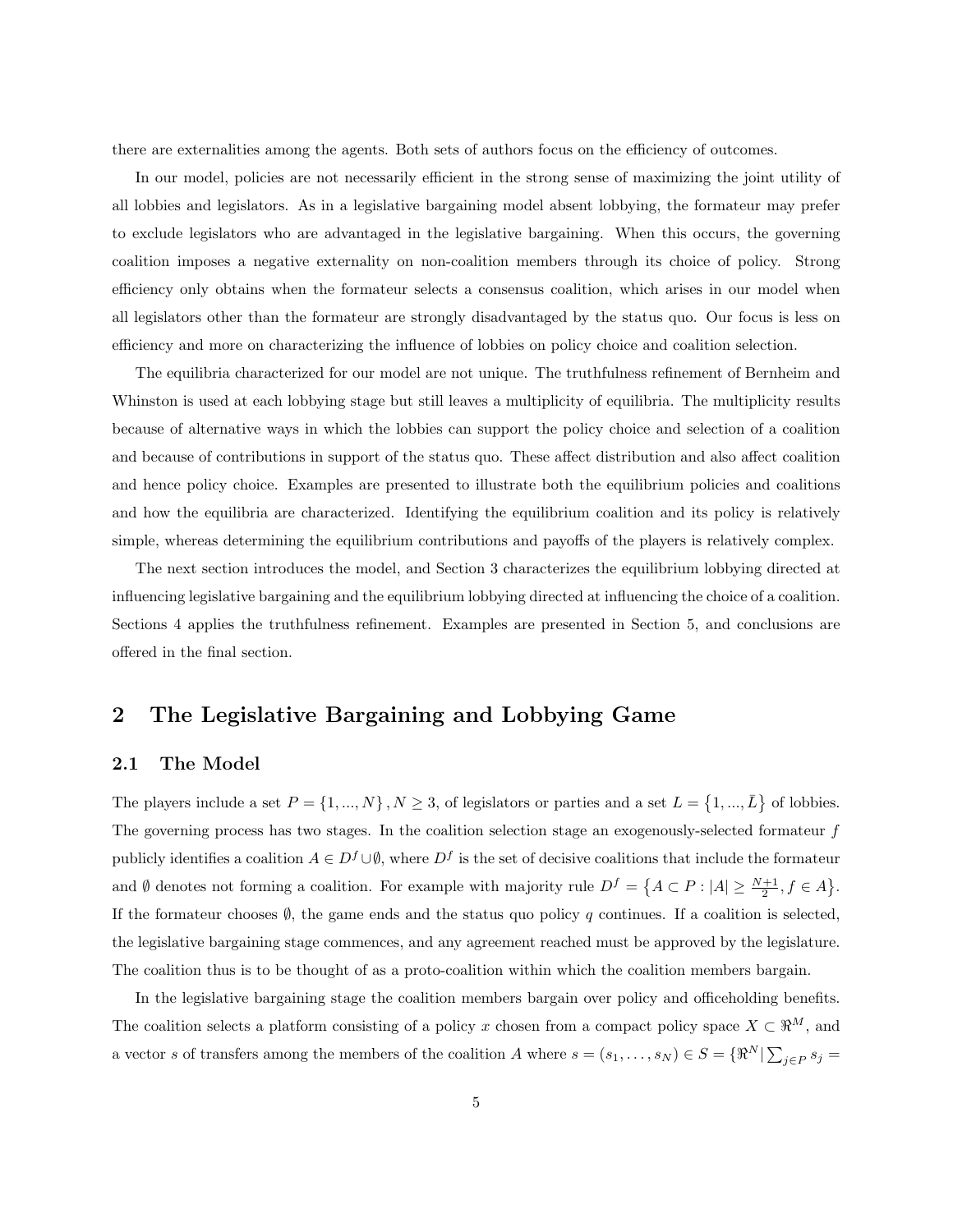$\overline{S} \geq 0$  and  $s_k = 0$  for  $k \notin A$ . Legislator i's policy preferences are represented by  $\alpha_i u_i(x)$ , where  $\alpha_i \geq 0$  and  $u_i(x)$  is differentiable and strictly concave with a maximum on the interior of X. For simplicity we assume that the coalition cannot choose transfers to or from legislators outside the coalition, which in effect gives each legislator individual veto power over his own transfer.

We follow the proto-coalition literature, discussed below, in assuming that unanimity within the coalition is required for successful bargaining. Should any coalition member reject the proposed platform, the status quo policy  $q \in X$  remains in place and the proposed transfers are called off. If the bargain is accepted by every member of the proto-coalition, it is assumed to be successfully implemented by the legislature since the proto-coalition is decisive. This assumption could, for example, be a consequence of a formal investiture vote following the bargaining in which the coalition can credibly commit to call off the bargain should any individual member renege.

The lobbying tracks this process. Lobbies first attempt to influence the choice of a coalition, and once the coalition has been chosen, they attempt to influence the bargaining over platforms. We assume lobbies have preferences over policy but do not have primitive preferences over the coalition or s, the transfers and allocation of the officeholding benefits.<sup>1</sup> Let lobby  $\ell$ 's policy preferences be represented by a differentiable, strictly concave utility function  $v_{\ell}(x)$  that is assumed to have a maximum on the interior of X.

A number of protocols for legislative bargaining could be used, and to simplify exposition we assume a simple random recognition, take-it-or-leave-it bargaining game. This game yields identical expected utilities to those of the unique Markov Perfect Equilibrium of an infinite horizon, sequential bargaining game with random recognition and an exogenous probability  $r \in (0, 1)$  of bargaining breakdown. In these bargaining protocols the identity of the proposer is assumed to be unobservable to the lobbies, and a platform proposed in a bargaining round is observable only when it has been accepted and the bargaining has ended.

In the legislative bargaining a proposer is first randomly recognized from the proto-coalition A to offer a platform  $(x, s)$ , and we assume that each legislator is recognized with probability  $\frac{1}{|A|}$ . The identity of the proposer in the bargaining may or may not be the same as the identity of the formateur. After a platform is proposed, each legislator in the coalition chooses whether to accept or reject the bargain. Let  $z_i = \{0, 1\}$ denote the acceptance strategy of a coalition legislator, where  $z_j = 1$  denotes acceptance. If any legislator in the coalition rejects the bargain, all transfers are called off and the status quo q prevails.<sup>2</sup> This is equivalent

<sup>1</sup>Such preferences could be included in the model, but they would detract from the focus on how preferences over coalitions arise endogenously.

 ${}^{2}$ In the sequential bargaining protocol a member of the proto-coalition is randomly recognized to propose a platform and if accepted by all members, the bargaining ends. If the platform is rejected by a member of A, the bargaining ends with probability r and the status quo prevails. With probability  $1 - r$  a member is randomly recognized to propose a platform, and so on.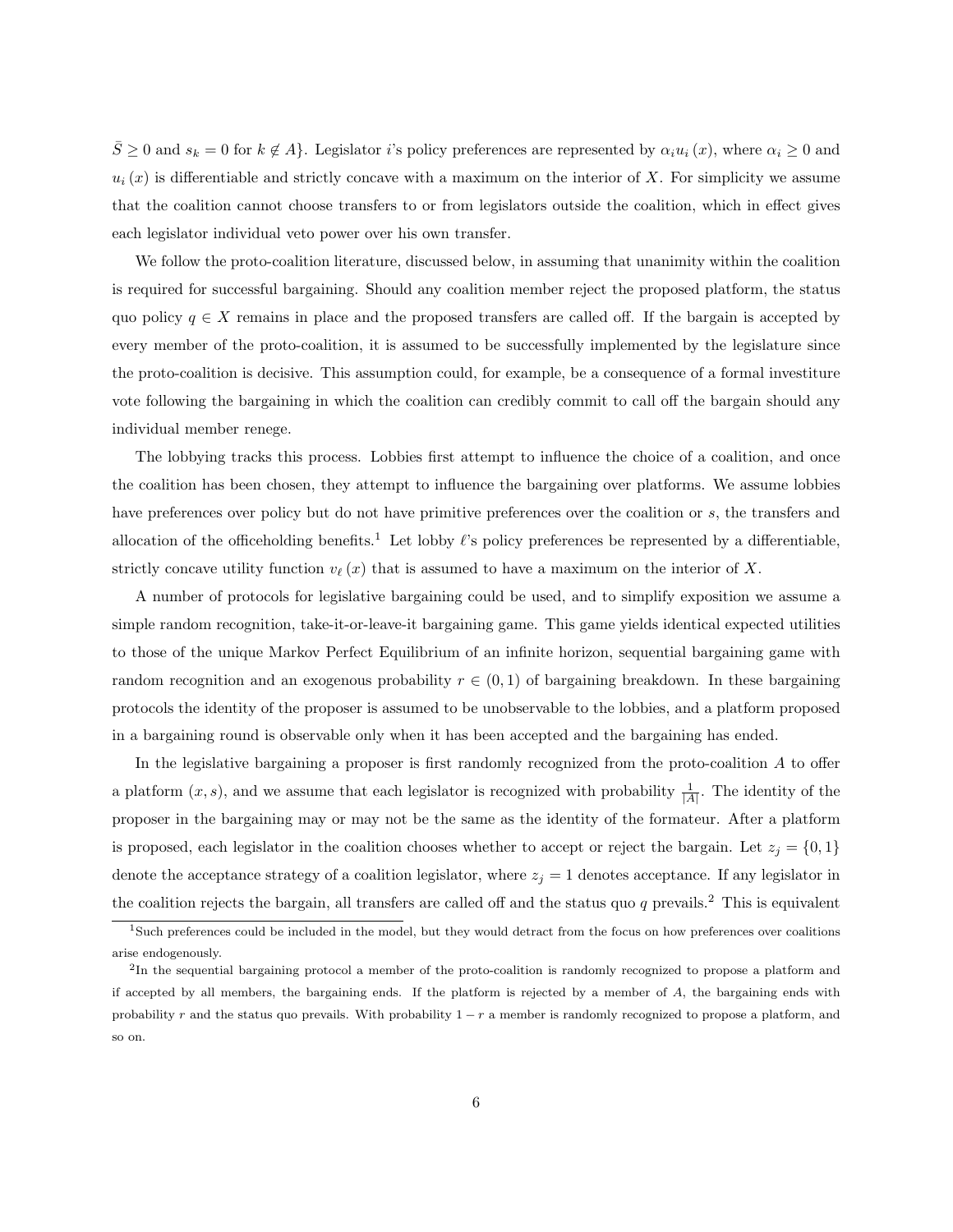to a final vote on the coalition A and its agreed policy, where all members of A are required to vote yes or else the coalition formation attempt fails.

In the bargaining, an  $s_i \geq \langle \langle \rangle$  represents an increase (decrease) in i's office-holding benefits from a transfer from (to) one or more of the other legislators. The officeholding benefits may be thought of as grease that helps seal a bargain. These transfers could take the form of the allocation of ministries and other offices, vote trades on other issues, policy favors, constituency-specific entitlements such as agricultural commodity price supports, the redistribution of quasi-entitlements such as appointments or patronage, forgoing pork in the future, or the transfer of electoral resources. Baron and Diermeier (2001, p. 935) provided examples of officeholding benefits in parliamentary democracies:

These benefits include jobs for party stalwarts, board seats on public companies or the national television system, and transfers to interest groups and party foundations. Again, consider Germany; all the major parties (as well as interest groups like churches and labor unions) occupy seats on the supervisory boards of the national television system and major corporations (such as Volkswagen). Moreover, each major party receives substantial amounts of public money for its research and education foundations. Similar arrangements are common in many other parliamentary democracies, especially Austria and Italy.

The space of bargaining outcomes is denoted as  $\bar{X} = X \cup \{q^o\}$ , where  $x \neq q^o$  denotes a successful bargain implementing the policy x, and  $x = q^{\circ}$  denotes bargaining failure resulting in the status quo policy q. Note that  $x = q$  denotes the coalition agreeing to pass the policy q, and  $q^o$  denotes the status quo prevailing as a result of bargaining failure. We extend the utility functions over  $\overline{X}$  by letting  $u_i(q^o) = u_i(q)$  and  $v_{\ell}(q^o) = v_{\ell}(q)$ , so  $u_i(q^o)$  denotes legislator i's policy utility from the bargaining outcome of failure, which is simply his utility from the status quo policy.

The lobbying is assumed to track the governing process. The first lobbying stage occurs after the selection of a formateur, and lobbies make offers to the formateur to influence the choice of a coalition for subsequent bargaining. Formally, lobby  $\ell$  offers coalition-contingent contribution schedules  $H_{\ell}(A; q), A \in D^f \cup \emptyset$ , to the formateur  $f^3$ . The offers are assumed to be credible in the sense that once an offer has been made a lobby fulfills its terms. An offer to influence the choice of a coalition thus cannot be rescinded or negated in the legislative stage of lobbying, even if the selected coalition ultimately fails to reach a bargain. This is equivalent to the offer to influence coalition selection being paid immediately after coalition selection.

<sup>3</sup>Lobbies are assumed to be unable to influence the selection of the formateur. In a parliamentary system that selection could be specified by a constitution, determined by a monarch, or based on norms. Similarly, in the legislative bargaining the lobbies are assumed to be unable to influence the selection of the proposer.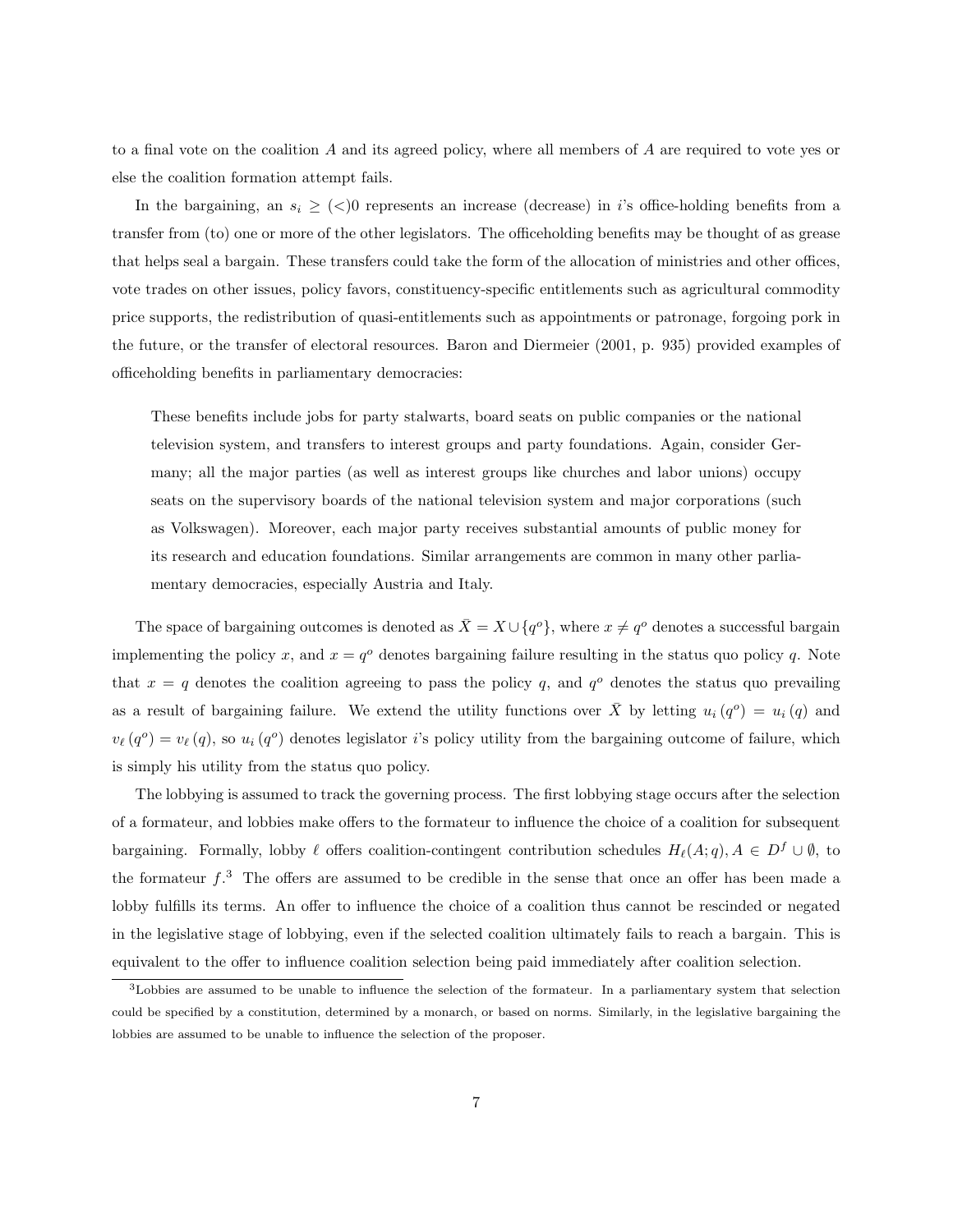The second lobbying stage occurs in the subgame commencing after the selection of a coalition but prior to the commencement of bargaining. Lobbies make credible offers to legislators to influence the platform selected, and they may condition their offers on any observable in the bargaining outcome. These observables are assumed to be whether the bargaining succeeds or fails and in the event of success the agreed upon policy.

Let lobby  $\ell$ 's contribution schedule for the subgame with history  $(A, q)$  be  $C_{\ell j} (x; A, q) \geq 0$ , which is paid to legislator j if and only if the bargaining outcome is  $x \in \overline{X}$ . A positive offer  $C_{\ell j} (q^o; A, q) > 0$  to a legislator  $j \in A$  in support of bargaining failure provides that legislator with an incentive to vote against any platform if he is not recognized to be the proposer, and an incentive to propose a platform that will be rejected by the coalition if he is recognized.<sup>4</sup>,<sup>5</sup> A lobby that prefers the status quo thus has two opportunities to preserve it. First, it can induce the formateur to choose ∅ in the coalition selection stage. Second, it can induce the coalition to reject a proposed platform by contributing  $C_{\ell j} (q^o; A, q)$  in favor of the status quo.

For simplicity we assume that lobbies do not observe the votes of individual legislators, the identity of the proposer, the vector of transfers supporting the policy, or the proposal that was made in the event of bargaining failure. Allowing the lobbies to observe these features of the bargaining has no effect on the set of achievable equilibrium payoff vectors within the class of equilibria we consider. Intuitively, the reason is that these observables are not payoff-relevant to the lobbies.<sup>6</sup> Substantively, our assumptions correspond to a parliamentary system in which the proto-coalition bargains behind closed doors.

The utility  $V_{\ell}(x, A; q)$  of a lobby  $\ell$  is assumed to be quasilinear and is given by

$$
V_{\ell}(x, A; q) = \begin{cases} v_{\ell}(x) - H_{\ell}(A; q) - \sum_{i \in P} C_{\ell i}(x; A, q) & \text{if } A \text{ agrees to } x \\ v_{\ell}(q) - H_{\ell}(A; q) - \sum_{i \in P} C_{\ell i}(q^{o}; A, q) & \text{if } A \text{ fails to agree} \\ v_{\ell}(q) - H_{\ell}(\emptyset; q) & \text{if } A = \emptyset. \end{cases}
$$
(1)

 $4A$  lobby never offers a contribution to a legislator not in  $A$ , since that legislator is not pivotal.

<sup>&</sup>lt;sup>5</sup>With a sequential bargaining protocol contributions  $C_{\ell j} (q^o; A, q)$  are also paid if the coalition collapses exogenously. A coalition member  $j$  thus can reject a proposal, resulting in defeat with probability  $r$ . Alternatively, at the investiture or voting stage he can vote against the coalition and its policy resulting in failure with probability one.

 $6T$ o argue this informally for conditioning on individual votes, suppose that all lobbies but one use contribution schedules that do not depend on a legislator vote. The remaining lobby could offer to a pivotal voter a lump sum for a no vote, but this is allowed in the class of contribution schedules used in the model. If a lobby offered a lump sum for a yes vote, the lobby could equivalently increase its contribution schedule for approval of the proposal by that amount. Hence, the lobby has as a best response a contribution schedule that does not depend on the vote of an individual legislator. This implies that the model applies to a legislature where votes are observable.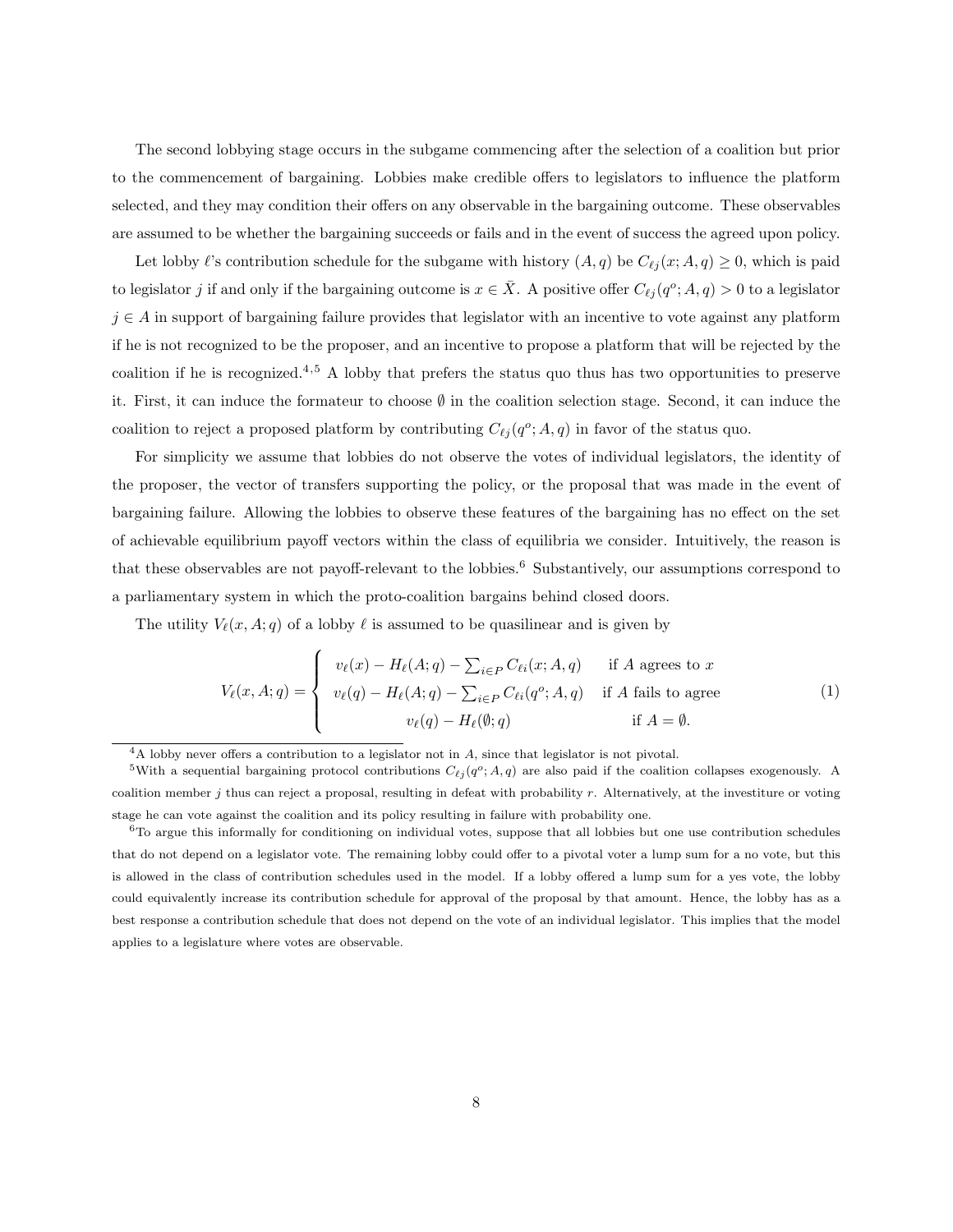A legislator i has preferences represented by a quasilinear utility function  $U_i$  specified as<sup>7</sup>

$$
U_i = \begin{cases} \alpha_i u_i(x) + s_i + I \cdot \sum_{\ell \in L} H_{\ell}(A; q) + \sum_{\ell \in L} C_{\ell i}(x; A, q) & \text{if } A \text{ agrees to } x \\ \alpha_i u_i(q) + s_i + I \cdot \sum_{\ell \in L} H_{\ell}(A; q) + \sum_{\ell \in L} C_{\ell i}(q^c; A, q) & \text{if } A \text{ fails to agree} \\ \alpha_i u_i(q) + I \cdot \sum_{\ell \in L} H_{\ell}(\emptyset; q) & \text{if } A = \emptyset, \end{cases}
$$
 (2)

where  $I = 1$  if  $i = f$  and 0 otherwise.

### 2.2 Proto-Coalition Bargaining

The model can be thought of as a "proto-coalition" bargaining game, in which a formateur first selects a coalition, and once a coalition has been selected its members bargain over the policy and officeholding benefits. Axelrod (1970) introduced the concept of a proto-coalition, and proto-coalition bargaining has been used by Diermeier (2006), Diermeier, Eraslan, and Merlo (2002)(2003), and Baron and Diermeier. Felli and Merlo (2006) use a similar protocol in a citizen-candidate model where the elected candidate chooses a subset of lobbies with which to bargain. As in our model these authors require unanimity among all the members of the proto-coalition before the coalition can take office and implement a policy.<sup>8</sup>

In the model the import of proto-coalition bargaining is to make each legislator in A pivotal, which allows surplus coalitions to be formed in equilibrium. If only a majority is required for approval, all equilibrium coalitions are minimal winning. The bargaining power of a proposer depends in part on this assumption. The larger the proto-coalition the greater is the surplus over which the members bargain but the smaller is the bargaining power of any member of the proto-coalition. The equilibria are characterized for status quos covering the entire policy space, so bargaining power, the policy, and coalition membership vary with the status quo.

In the model the formateur is assumed to select a proto-coalition based on her induced preferences. Proto-coalition formation could involve a process through which members are included by the formateur. Grofman (1982) assumed a hierarchical process, whereas Laver (1992) considers an alternative process. Laver and Schofield (1991, p. 138) describe Laver's process as: "In addition to a hierarchical process of coalition building in which proto-coalitions which form along the way go on to behave as if they were single actors, he suggests a hierarchical process in which the parties bind themselves together, but none the less continue to evaluate as individuals the alternatives on offer." In our model the proto-coalition members "bind themselves together" in the coalition formation stage, yet act independently in the subsequent legislative bargaining.

A number of institutional arrangements could correspond to a model of proto-coalition bargaining. In a legislative context it could be a consequence of the proposer's ability to credibly commit to withdraw a

<sup>7</sup> Including a weight on the officeholding benefits has no effect on the equilibria.

<sup>8</sup>Siedmann, Winter, and Pavlov (2007) also require unanimity.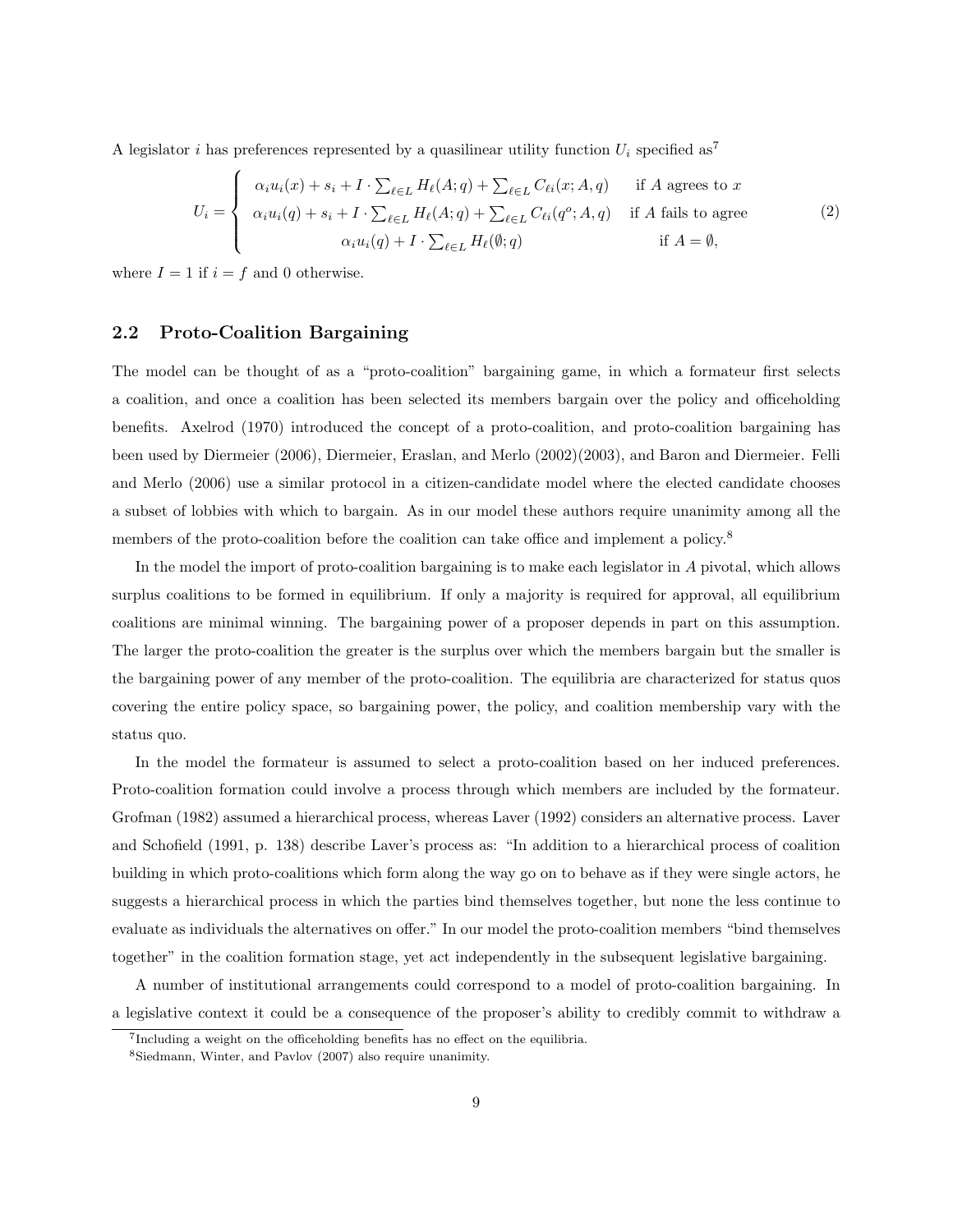proposal if there were a defection. One way the proposer could make her commitment credible is by publicly announcing the bargain and praising the consensus within the coalition. If the consensus were violated by a defection, the proposer would suffer reputation damage and is assumed to prefer to call off the bargain.

Proto-coalition bargaining could also be a consequence of parliamentary government formation. For example, the formateur chooses a proto-coalition of parties with which to bargain over the formation of a government. Once the bargaining among the members of the proto-coalition is concluded, the coalition is presented as the government with the agreed-to policy, and then an investiture vote on the government and its policy occur. If the coalition breaks; i.e., unanimous agreement among its members is not attained, the government formation attempt fails, no officeholding benefits are received, and the status quo remains in effect. An election then could be called. A proto-coalition could be selected after an election or it could be selected prior to an election and hence have (unmodeled) electoral effects as well as the governing effects modeled here. Empirical studies of proto-coalitions include Golder (2005, 2006), Martin and Stevenson (2001), and Strom and Muller (1999). Debus (2009) identified 73 pre-election coalitions in 5 European countries, and 23 were able to form a government given the election outcome.

This model could also be interpreted as corresponding to a parliamentary system with a government of cabinet form, where a cabinet is formed among the supporting coalition and must agree to a policy with unanimity for it to be considered for enactment by the parliament. The coalition selection stage then corresponds to the selection of a government (where no investiture vote is required) and the identification of the cabinet. The legislative bargaining stage then corresponds to governing; i.e., choosing a policy and an allocation of officeholding benefits. Under a cabinet form of governing the policy and transfers must be agreed to by all members of the cabinet before they take effect.

### 2.3 Timing

The model pertains to a single period that can be thought of as an interelection period. The model has two stages – a coalition selection stage and a legislative bargaining stage – and lobbying has two components that correspond to these stages. More formally, the stages of the full game are:

- COALITION SELECTION STAGE<sup>9</sup>
	- 1. A legislator f is selected to be the formateur.
	- 2. Each lobby offers the formateur a contribution schedule  $H_{\ell}(A; q)$  to support the choice of a coalition  $A \in$  $\{D^f \cup \emptyset\}.$

 $9$ The lobbies could make their offers before the formateur was selected, and the coalition selection and equilibrium legislative bargaining would be unaffected. The lobbies would offer contributions condition on the identity of the formateur.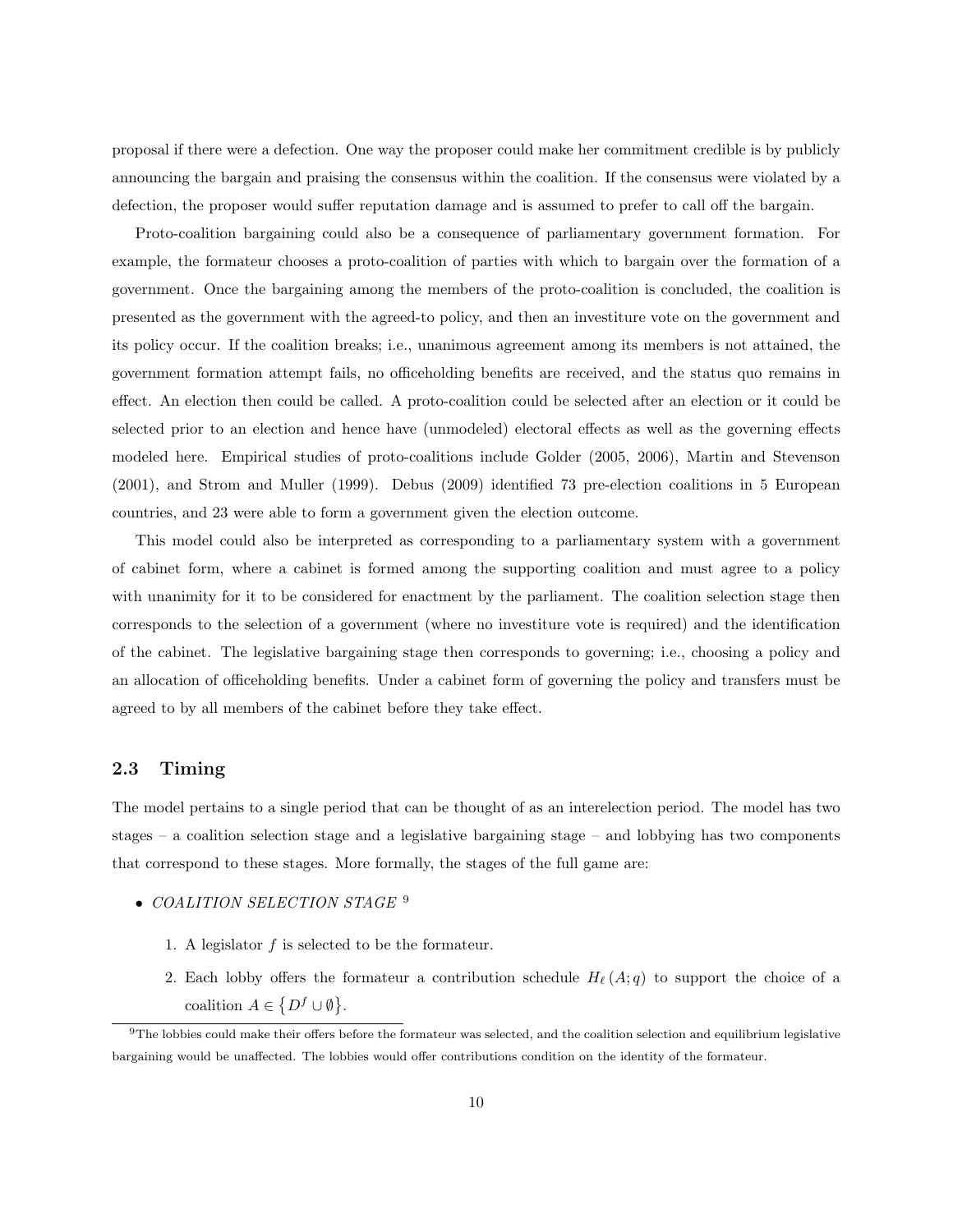- 3. The formateur announces a coalition A with which she intends to bargain, and the contribution schedules  $H_{\ell}(A; q)$  are paid. If the formateur chooses  $\emptyset$ , the coalition formation attempt fails, the status quo prevails,  $H_{\ell}(\emptyset; q)$  is paid, and the game ends. If  $A \neq \emptyset$  is chosen, the coalition members bargain.
- LEGISLATIVE BARGAINING AND VOTING STAGE
	- 1. Given a history  $(A, q)$ , each lobby  $\ell$  announces contribution schedules  $C_{\ell j} (x; A, q)$ ,  $\forall x \in \overline{X}$ , for legislator  $j \in P$ , which are paid if and only if the bargaining outcome is  $x \in \overline{X}$ .
	- 2. After observing the announced schedules, a proposer  $p \in A$  is selected at random to make a take-it-or-leave-it proposal of a platform consisting of a policy x and a vector  $s$ <sup>10</sup>
	- 3. Legislators in the coalition simultaneously accept or reject the proposal. The proposal fails if  $z_j = 0$  for any  $j \in A$  in which case the status quo prevails and the proposed allocation of officeholding benefits is called off.
	- 4. If the proposal is accepted, all offers  $C_{\ell j} (x; A, q)$  are paid and the platform  $(x, s)$  is implemented.

The solution concept is subgame perfect equilibrium.

# 3 Equilibrium Characterization

### 3.1 Policy Lobbying and Legislative Bargaining

We begin by characterizing equilibrium legislative bargaining outcomes given a profile of contribution schedules  $C_{\ell j} (x, A; q)$ . The legislative bargaining game begins with the random recognition of a proposer  $p \in A$ to make a take-it-or-leave-it offer of platform  $(x, s) \in X \times S$ . We assume that  $\Pr(j = p) = \frac{1}{|A|}$  for all  $j \in A$ , i.e., the coalition legislators are recognized with equal probability. Since the formateur is not advantaged at the bargaining stage, increasing the size of the coalition dilutes the formateur's anticipated bargaining power by diminishing his recognition probability.

Absent transfers, a legislator j receives utility  $\alpha_j u_j(x) + \sum_{\ell \in L} C_{\ell j}(x; A, q)$  from a bargaining outcome  $x$ , which is his policy utility plus any lobbying contributions offered for that outcome. Since any legislator can unilaterally induce bargaining failure by rejecting the proposal, his reservation value is  $\alpha_j u_j(q^o)$  +  $\sum_{\ell \in L} C_{\ell j} (q^o; A, q)$ , which is his utility from the status quo policy plus any lobbying contributions he receives in the event of bargaining failure.

 $10$ Felli and Merlo use take-it-or-leave-it bargaining.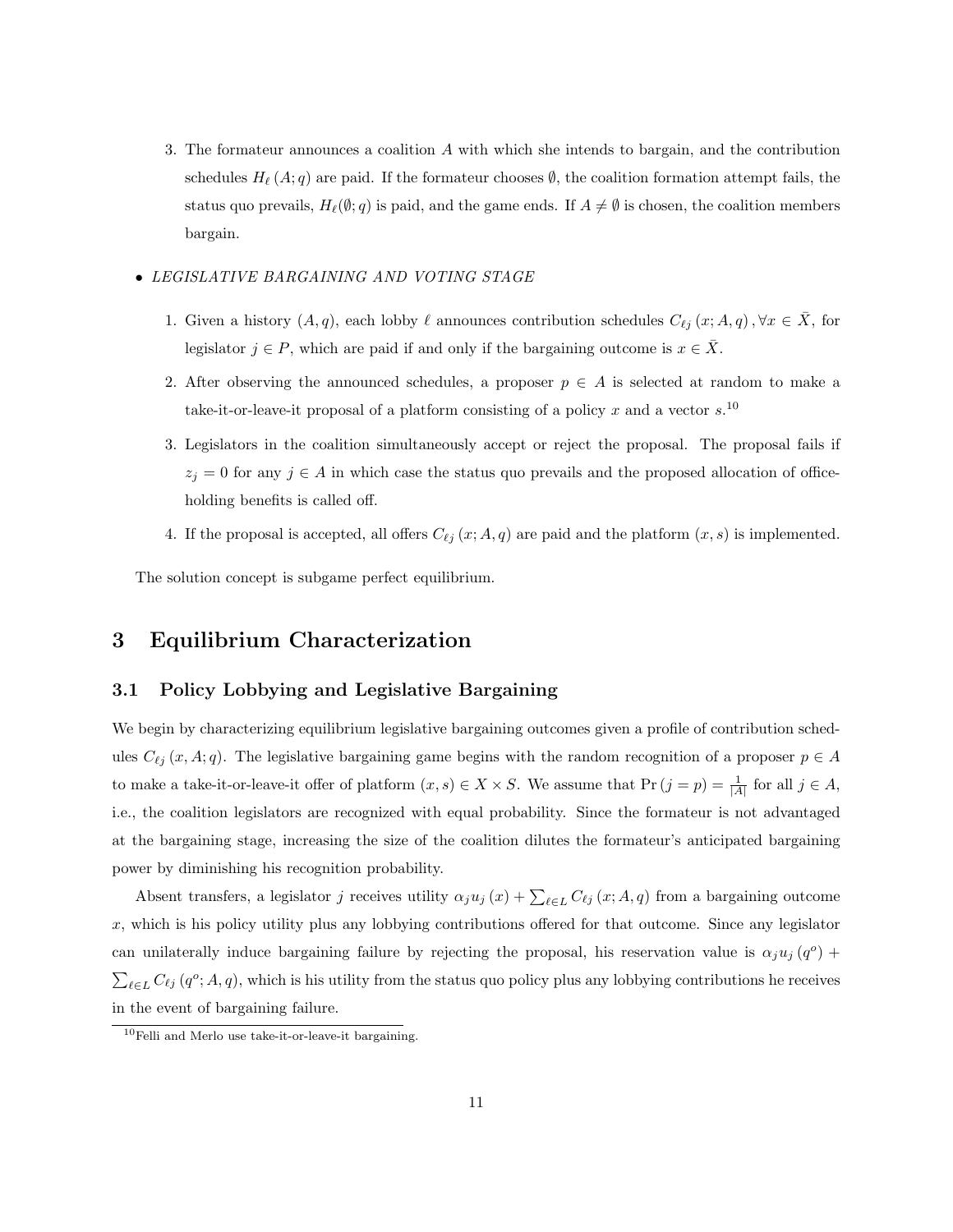The aggregate bargaining surplus  $R(x; A, q)$  of coalition A generated by implementing an outcome  $x \in \overline{X}$ thus is

$$
R(x; A, q) = \sum_{j \in A} \left( \alpha_j u_j(x) + \sum_{\ell \in L} C_{\ell j}(x; A, q) \right) + \bar{S} - \sum_{j \in A} \left( \alpha_j u_j(q^o) + \sum_{\ell \in L} C_{\ell j}(q^o; A, q) \right),
$$
 (3)

where  $\bar{S}$  is the aggregate officeholding benefits available for a coalition that successfully governs. If the coalitions fails to adopt a proposal,  $R(q^o; A, q) = 0$ . Note that a legislator's reservation value depends on the status quo q, since  $\alpha_j u_j(q^o) = \alpha_j u_j(q)$ . Thus, at the initial coalition formation stage legislators who are disadvantaged by the status quo are more attractive coalition partners all else equal, since their contribution to the aggregate bargaining surplus will be larger.

The surplus  $R(x; A, q)$  may be negative for all  $x \in X$  if lobbies make sufficiently large contributions in favor of the status quo, in which case the coalition is better off allowing the bargain to fail, resulting in  $R(q^o; A, q) = 0$ . In the class of equilibria we consider, the aggregate bargaining surplus is always weakly positive for some  $x \in X$ , and permitting the bargaining to fail is never an equilibrium strategy for the proposer.

Once a proposer is recognized, he can extract the coalition's full aggregate surplus from a policy  $x \in X$ by setting the optimal transfers  $s_j^*(x)$  to leave each coalition partner  $j \in A \setminus p$  indifferent between bargaining success and failure. A coalition member will accept  $(z_j = 1)$  any platform that leaves him at least as well off as bargaining failure.<sup>11</sup> Coalition members who initially prefer bargaining failure receive positive transfers, while those who initially prefer policy  $x$  receive negative transfers, and the proposer is the residual claimant. Conditioning proposals on acceptance by all legislators in a decisive coalition thus allows the proposer to exchange officeholding benefits for policy concessions with those legislators.

Should the bargaining surplus be negative for every policy, the proposer can implement bargaining failure by choosing any policy x and setting transfers such that at least one legislator is better off with failure, or

$$
s_{j} < \left(\alpha_{j} u_{j}\left(q^{o}\right) + \sum_{\ell \in L} C_{\ell j}\left(q^{o}; A, q\right)\right) - \left(\alpha_{j} u_{j}\left(x\right) + \sum_{\ell \in L} C_{\ell j}\left(x; A, q\right)\right) \text{ for some } j \in A.
$$

That legislator then rejects the proposal, the status quo prevails, all transfers are called off, and no surplus results. The proposer's utility from the optimal implementation of any bargaining outcome  $x \in \overline{X}$  is therefore

$$
R(x; A, q) + \alpha_p u_p (q^o) + \sum_{\ell \in L} C_{\ell p} (q^o; A, q), \qquad (4)
$$

or the full bargaining surplus plus his own reservation value.<sup>12</sup>

<sup>&</sup>lt;sup>11</sup>The member does not have an incentive to free-ride on the affirmative vote of other members by rejecting negative transfers, since each member is pivotal.

<sup>&</sup>lt;sup>12</sup>In expectation any coalition member receives only  $\frac{1}{|A|}R(x;A,q)$ .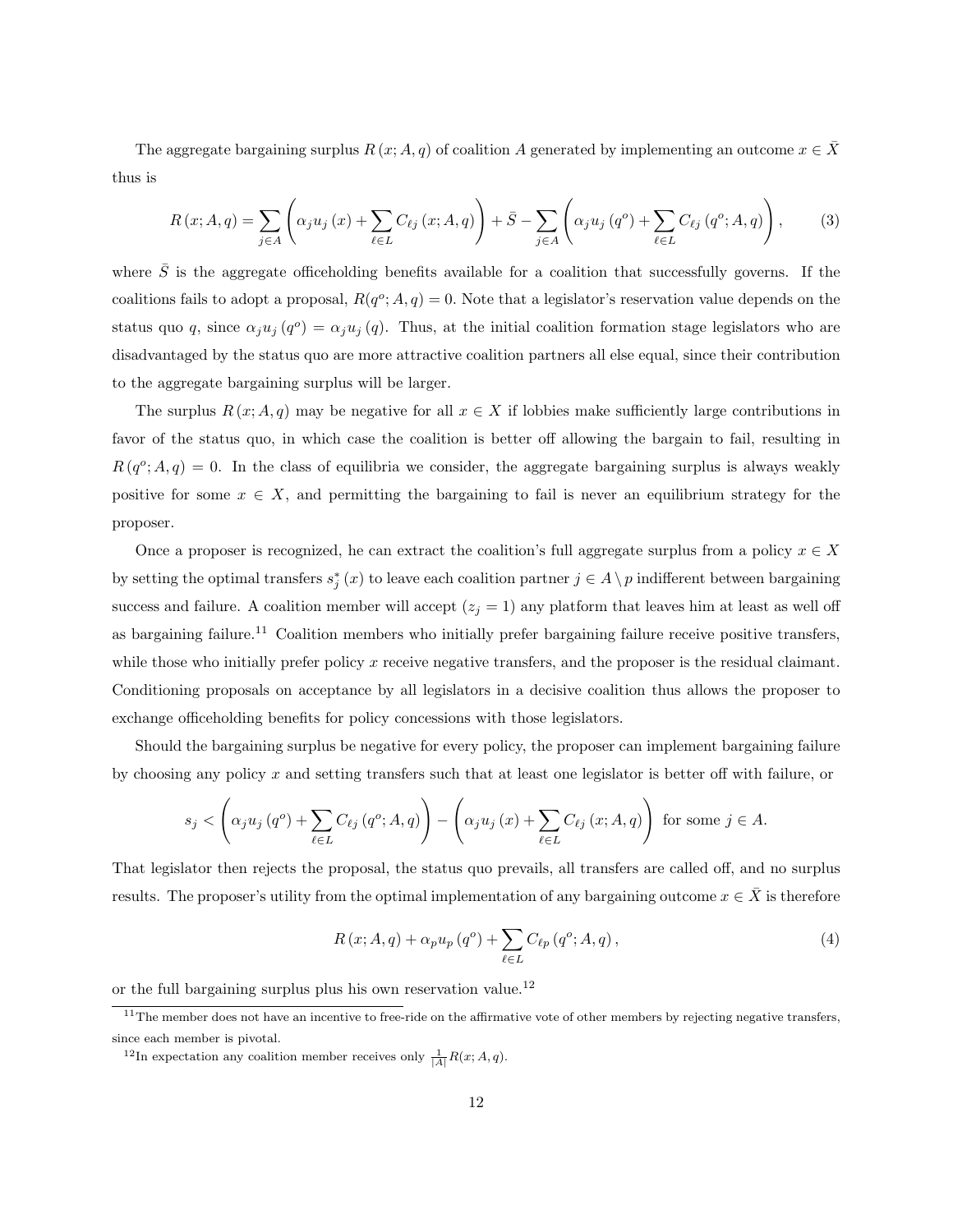Having characterized the optimal transfers, the first result regarding bargaining outcomes can be stated. For simplicity, denote lobby  $\ell$ 's *aggregate* contribution to the coalition A in favor of the bargaining outcome  $x \in \overline{X}$  as  $C_{\ell}(x; A, q) = \sum_{j \in A} C_{\ell j}(x; A, q).$ 

**Lemma 1** In a legislative bargaining equilibrium, every legislator  $j \in A$  when recognized implements an outcome  $x_j^*$  satisfying

$$
x_{j}^{*} \in X^{*} \left( A, q \right) \equiv \arg \max_{x \in \bar{X}} \left\{ \sum_{j \in A} \alpha_{j} u_{j} \left( x \right) + \sum_{\ell \in L} C_{\ell} \left( x; A, q \right) \right\}.
$$
 (5)

Proof: It is straightforward to see that a bargaining outcome maximizes the proposer's utility if and only if it maximizes the aggregate bargaining surplus  $R(x; A, q)$  (noting that  $R(q^o; A, q) = 0$ ). The statement then follows immediately from (3) and (4).

By compactness of the policy space the set of maximizers  $X^*(A,q)$  of  $R(x;A,q)$  will be nonempty when the aggregate contribution functions are continuous. In the class of lobbying equilibria we consider in Section 4 the aggregate contribution schedules will be such that there is a unique interior optimum.

The lemma states that every legislator, when recognized as the proposer, chooses policy as if he were unitary decision maker with a utility function corresponding to the aggregate policy preferences  $\sum_{j\in A}\alpha_j u_j(x)$ of the coalition members and who receives the aggregate outcome-contingent contributions  $\sum_{\ell \in L} C_{\ell}(x; A, q)$ of the lobbies. Consequently, every proposer will choose from the same set  $X^*(A,q)$  in (5) that maximizes aggregate policy utility and contributions. The result is a direct consequence of efficient proto-coalition bargaining and does not depend on the specific assumption of take-it-or-leave-it offers. With the sequential bargaining protocol the same result obtains.

The key implications of Lemma 1 for policy lobbying are two-fold. First, the lobbies do not need to know the identity of the proposer to determine the effect of their contributions on policy choice, since all legislators face the same optimization problem over the set of bargaining outcomes when they are the proposer. Second, the allocation of contribution offers among the coalition members  $\sum_{\ell \in L} C_{\ell j} (x; A, q)$  is both payoff and strategically irrelevant to the lobbies, since only total contributions influence policy choice.

To characterize the set of equilibria to the policy lobbying stage, note that Lemma 1 implies that the policy lobbying stage is strategically equivalent to a standard common agency lobbying game in which a unitary decision maker has the aggregate preferences of the proto-coalition and receives the aggregate contributions for each bargaining outcome. Lemma 2 of Bernheim and Whinston (1986a) thus can be used to characterize the set of pure strategy equilibria.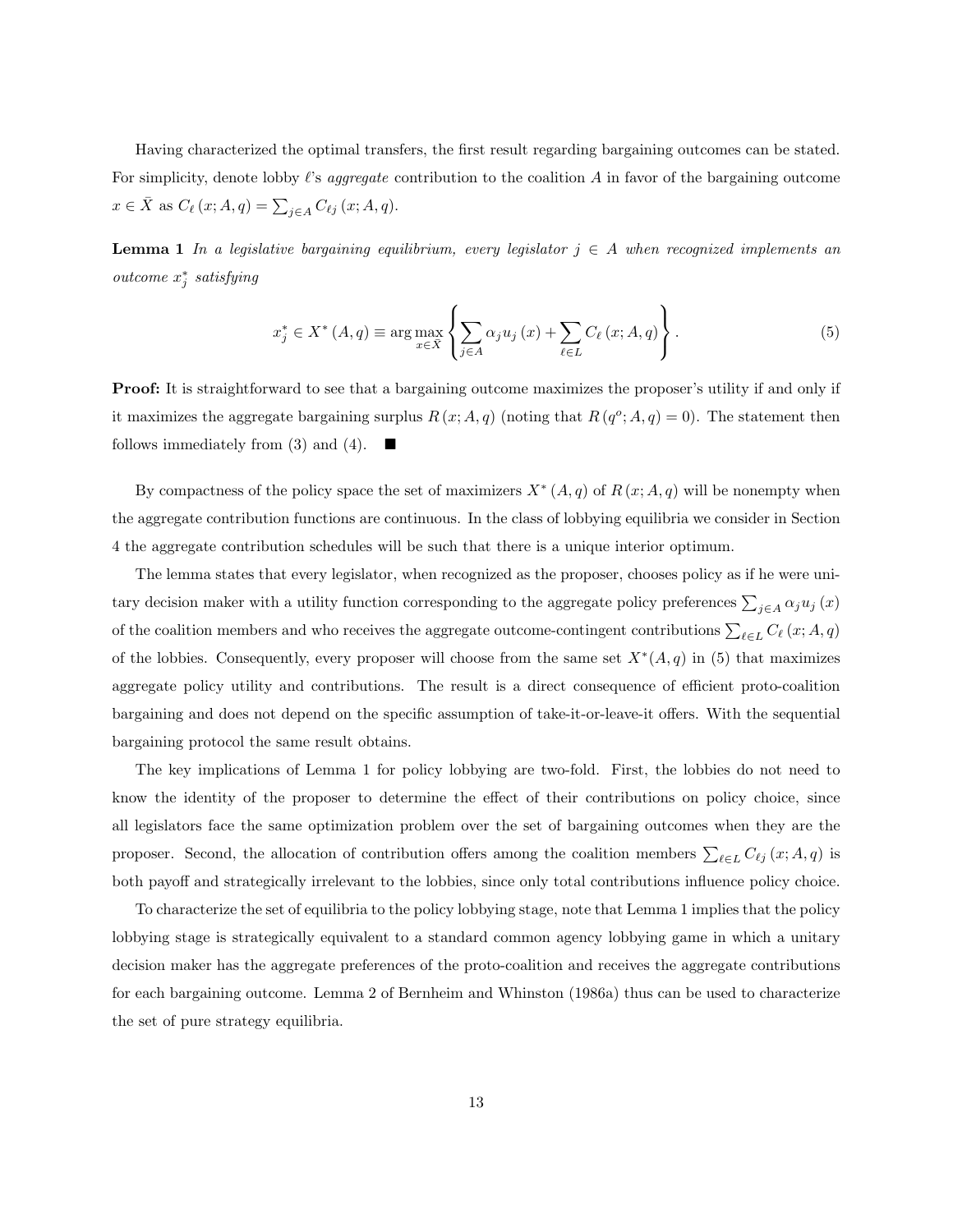Lemma 2 There exists a pure strategy equilibrium of the subgame commencing with policy lobbying, in which contribution schedules are  $C_{\ell j}^*(x; A, q), \ell \in L$ , and every proposer implements outcome  $x^*$  if and only if

\n- (i) 
$$
C_{\ell j}^*(x; A, q) \geq 0
$$
,  $\forall \ell \in L, j \in P, x \in \bar{X}$  and  $C_{\ell j}^*(x; A, q) = 0$ ,  $\forall j \notin A$ .
\n- (ii)  $x^* \in X^*(A, q) \equiv \arg \max_{x \in \bar{X}} \left\{ \sum_{j \in A} \alpha_j u_j(x) + \sum_{\ell \in L} C_{\ell}^*(x; A, q) \right\}.$
\n- (iii) For every  $k \in L$ ,  $x^* \in \arg \max_{x \in \bar{X}} \left\{ v_k(x) + \sum_{j \in A} \alpha_j u_j(x) + \sum_{\ell \in L \setminus k} C_{\ell}^*(x; A, q) \right\}.$
\n- (iv) For every  $k \in L$  there exists  $\hat{x}^k$  satisfying property (ii) with  $C_k^*(\hat{x}^k; A, q) = 0$ .
\n

Proof: The proof is straightforward from Lemma 1 and Lemma 2 of Bernheim and Whinston (1986a). Ξ

The properties of a pure strategy equilibrium to the policy lobbying stage are standard from common agency. Property (i) is feasibility of the contribution schedules and furthermore states that the lobbies make no contributions to legislators outside the proto-coalition since they have no policy influence. Property (ii) states that the induced outcome  $x^*$  is an optimal proposal in the legislative bargaining game. Properties (iii) and (iv) together ensure optimality of the lobbyists' contribution schedules. The former ensures that no lobby finds it profitable to induce an alternative outcome in the bargaining, given the contribution schedules of the other lobbies. The latter ensures that no lobby can reduce its contribution for the equilibrium outcome without inducing a different bargaining outcome.

The equilibrium policy in the subgame commencing after the choice of A reflects the interests of both the legislators in A and the lobbies. The lobbies thus directly influence policy, and the extent of their influence depends on the preference parameters  $\alpha_j$  and the policy utility functions  $u_j(x)$  and  $v_\ell(x)$ . The greater is  $\alpha_j, j \in A$ , the less influence every lobby has, since contributions are less important to the legislator. The more extreme are the preferences of a lobby the greater is its influence. This means that the equilibrium policy can, for example, be outside the Pareto set of the legislators' preferences.

The lobbies are indifferent to how they allocate their aggregate contributions among the individual coalition members, but the expected payoffs of the legislators are determined by the specific allocations. In a lobbying equilibrium of the subgame commencing with the selection of  $A$  and in which  $x^*$  is the bargaining outcome, the players' ex-ante expected utilities are:

- 1. Lobbies receive  $v_{\ell}(x^*) C_{\ell}^*(x^*; A, q)$ .
- 2. Legislators receive

$$
EU^{i}(x^{*}, A, q) = \frac{1}{|A|} R(x^{*}; A, q) + \alpha_{i} u_{i} (q^{o}) + \sum_{\ell \in L} C_{\ell i}^{*} (q^{o}; A, q).
$$
 (6)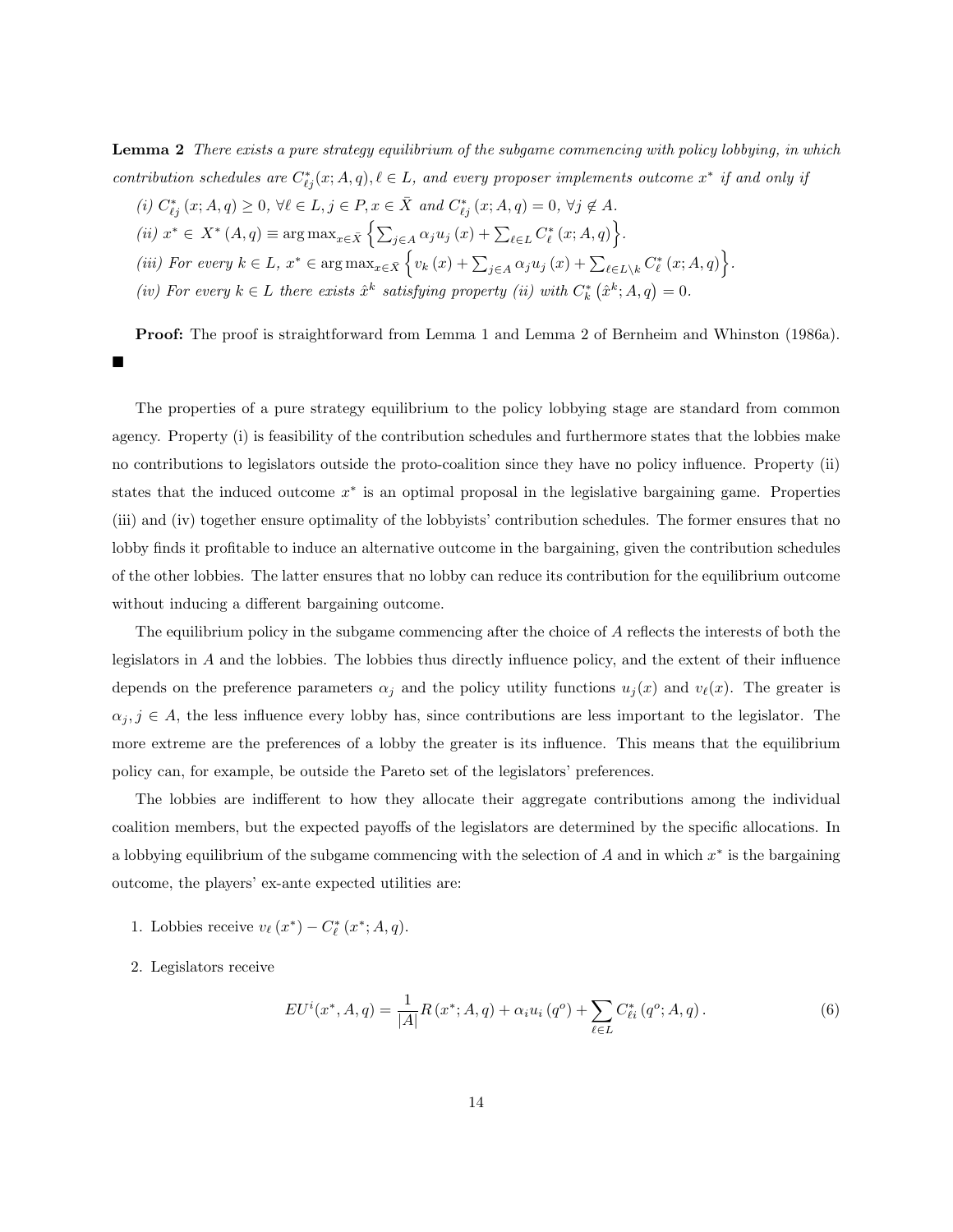In expectation, each legislator in the coalition receives an equal share of the bargaining surplus  $R(x^*; A, q)$ because each has an equal probability of being the proposer and the size of the bargaining surplus is unaffected by how the lobbies allocate their offers. However, each legislator also receives his own reservation value  $\alpha_i u_i (q^o) + \sum_{\ell \in L} C_{\ell i} (q^o; A, q)$ , which is in part determined by his share of the contributions that lobbies make to elicit bargaining failure.<sup>13</sup> A shift of offers  $C_{\ell}(q^o; A, q)$  for bargaining failure from legislator j to legislator i increases i's reservation value and thus his bargaining power. How the lobbyists allocate their contributions on each path of play thus can influence the formateur's expected utility from choosing each possible proto-coalition  $A \in D^f$  and hence affects the choice of coalition in the first stage of the game.

### 3.2 Coalition Selection

The coalition selection game commences with the formateur's choice of a coalition based on his expected equilibrium payoffs in each subgame. Prior to coalition selection the lobbies make offers  $H_{\ell}(A; q)$  in favor of each potential coalition  $A \in D^f \cup \emptyset$ . The lobbies' offers may be interpreted as the "bidding up" of contributions, beyond what is necessary to have policy influence after the coalition is selected, to induce a coalition for which the policy lobbying, legislative bargaining equilibrium is favorable. The "bidding up" coalition selection game is a common agency lobbying game with a finite action space and is defined as follows.

#### Coalition Selection Common Agency Lobbying Game

Begin by selecting equilibrium contribution schedules  $C_{\ell j}^*(x, A; q)$  and legislative bargaining outcome  $x^* \in X^*(A, q)$  jointly satisfying Lemma 2 for each of the continuation games corresponding to  $A \in D^f$ .

- 1. Lobbies offer contribution schedules  $H_{\ell}(A;q)$  to the formateur that are paid if and only if coalition  $A \in D^f \cup \emptyset$  is selected.
- 2. The formateur chooses from the set  $D^f \cup \emptyset$ .
- 3. The formateur's continuation utility from no coalition  $\emptyset$  is  $\alpha_f u_f(q)$ . The formateur's continuation expected utility from each choice  $A \in D^f$  is  $EU^f(x^*, A, q)$  from (6).
- 4. Lobby  $\ell$ 's continuation utility from  $\emptyset$  is  $v_{\ell}(q)$ , and from  $A \in D^f$  is

$$
v_{\ell}(x^*)-C_{\ell}^*(x^*;A,q).
$$

<sup>&</sup>lt;sup>13</sup>With the sequential bargaining protocol the equilibrium platform  $(x^*, s)$  includes an equal share  $(s_i = \frac{1}{|A|}R(x^*; A, q))$  of the surplus plus the reservation value of the coalition member. In a government formation context the shares could include the allocation of ministries and other officeholding benefits, as represented by  $\bar{S}$ . With random recognition each coalition member has an expected share  $\frac{1}{|A|}\bar{S}$ .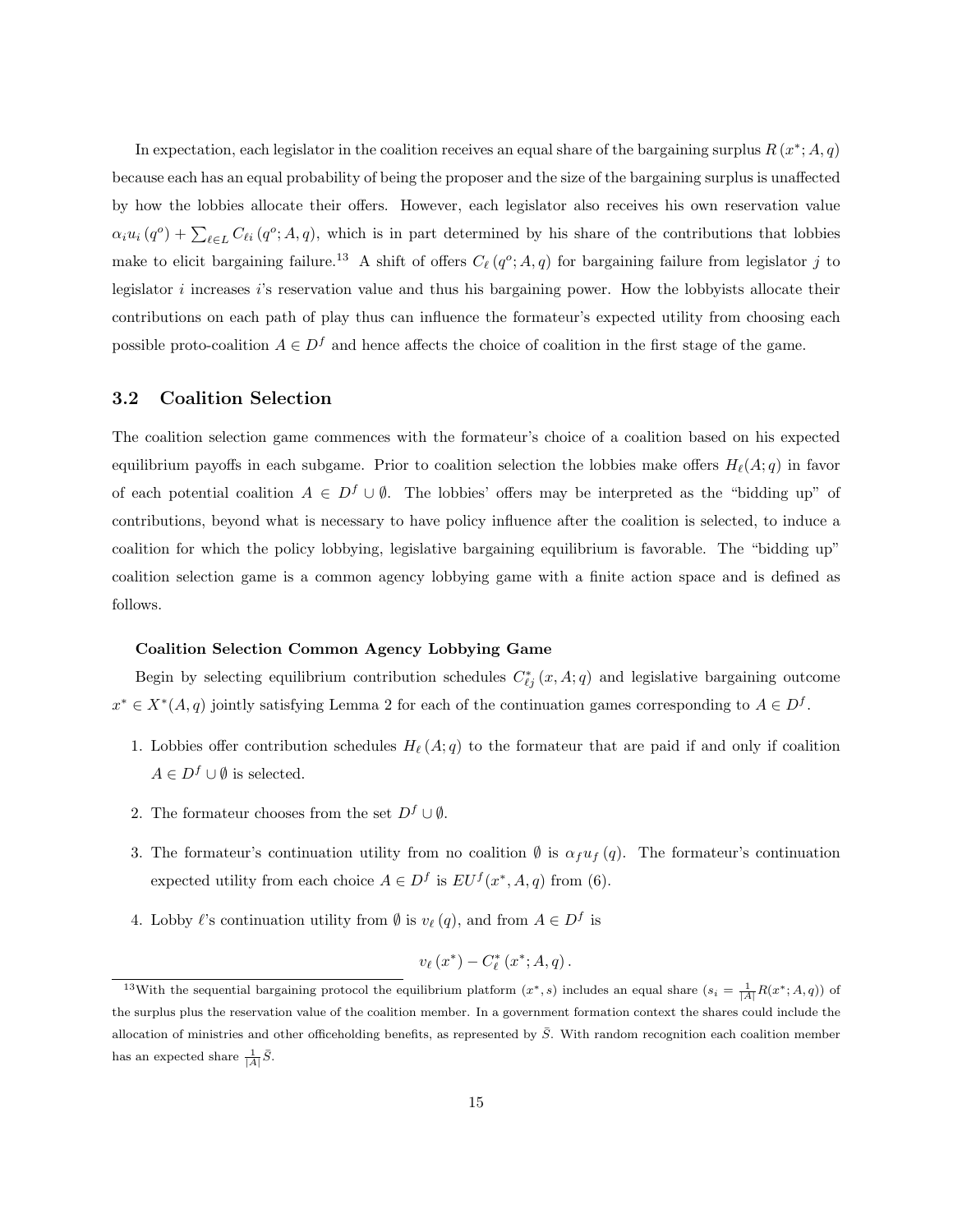The formateur's expected payoff  $EU^f(x^*, A, q)$  from choosing a coalition  $A \in D^f$  has three components. The first is the coalition's aggregate bargaining surplus  $R(x^*,A,q)$ . The second is the size of the coalition |A|, which determines the formateur's share of the surplus. Since all coalition legislators have an equal probability of being recognized to make a proposal, the coalition size reflects the formateur's expected bargaining power. The formateur has an incentive to choose a larger coalition, since that would increase the total surplus, but she also has a disincentive to do so because her expected bargaining power is reduced. The third is the formateur's reservation value, comprised of her utility from the status quo  $\alpha_f u_f(q)$  and her total share of lobbying contributions in favor of bargaining failure  $\sum_{\ell \in L} C_{\ell f} (q^o; A, q)$ . The formateur's expected utility from (6) may be rewritten as

$$
EU^f(x^*(A), A, q) = \frac{1}{|A|} \left( \sum_{j \in A} \alpha_j u_j(x^*) + \sum_{\ell \in L} C_{\ell}^*(x^*; A, q) + \bar{S} - \sum_{j \in A} \alpha_j u_j(q^o) \right)
$$
  
 
$$
+ \alpha_f u_f(q) + \left( \delta_f^{*A} - \frac{1}{|A|} \right) \sum_{\ell \in L} C_{\ell}^*(q^o; A, q), \tag{7}
$$

where  $\delta_i^{*A} = \frac{\sum_{\ell \in L} C_{\ell i}^* (q^o; A, q)}{\sum_{\ell \in L} C_{\ell}^* (q^o; A, q)}$  represents legislator *i*'s proportion of total contributions  $C_{\ell}^* (q^o; A, q)$  in favor of bargaining failure. The greater the formateur's share  $\delta_f^{*A}$ , holding the  $C_{\ell}^*(q^o; A, q)$  fixed, the greater is her bargaining power in that subgame, but by Lemma 2 it does not affect the equilibrium policy. Thus, every equilibrium profile of aggregate schedules  $C_{\ell}^*(q^o; A, q)$  and outcome  $x^*$  gives rise to a continuum of possible equilibrium payoffs for the formateur, and the equilibrium selection on each path of play affects the formateur's choice of coalition.

Although a greater  $\delta_f^{*A}$  does not affect the choice of a policy, it does affect the formateur's preferences over coalitions. The greater are the contributions to the formateur in opposition to the coalition A and its policy  $x^* \in X^*(A, q)$ , the greater is her bargaining power in the subgame commencing with the selection of  $A<sup>14</sup>$  The greater bargaining power thus strengthens the formateur's preferences for the coalition. Greater contributions to the formateur in opposition to  $A$  thus have the anomalous effect of making  $A$  more attractive to the formateur. This observation also applies to a fixed  $\delta_f^{*A}$  and greater contributions  $C_{\ell}^*(q^o;A,q)$  in opposition to A.

Necessary and sufficient conditions for an equilibrium to the coalition choice lobbying game are those in Bernheim and Whinston Lemma 2 rewritten with the appropriate payoffs from the game described above, and these are presented in Appendix A. Combining this observation with the previous analysis provides necessary and sufficient conditions for a subgame perfect equilibrium of the full model.

 $14$ Recall that lobbies cannot commit in the coalition selection stage to their contributions in the legislative bargaining stage.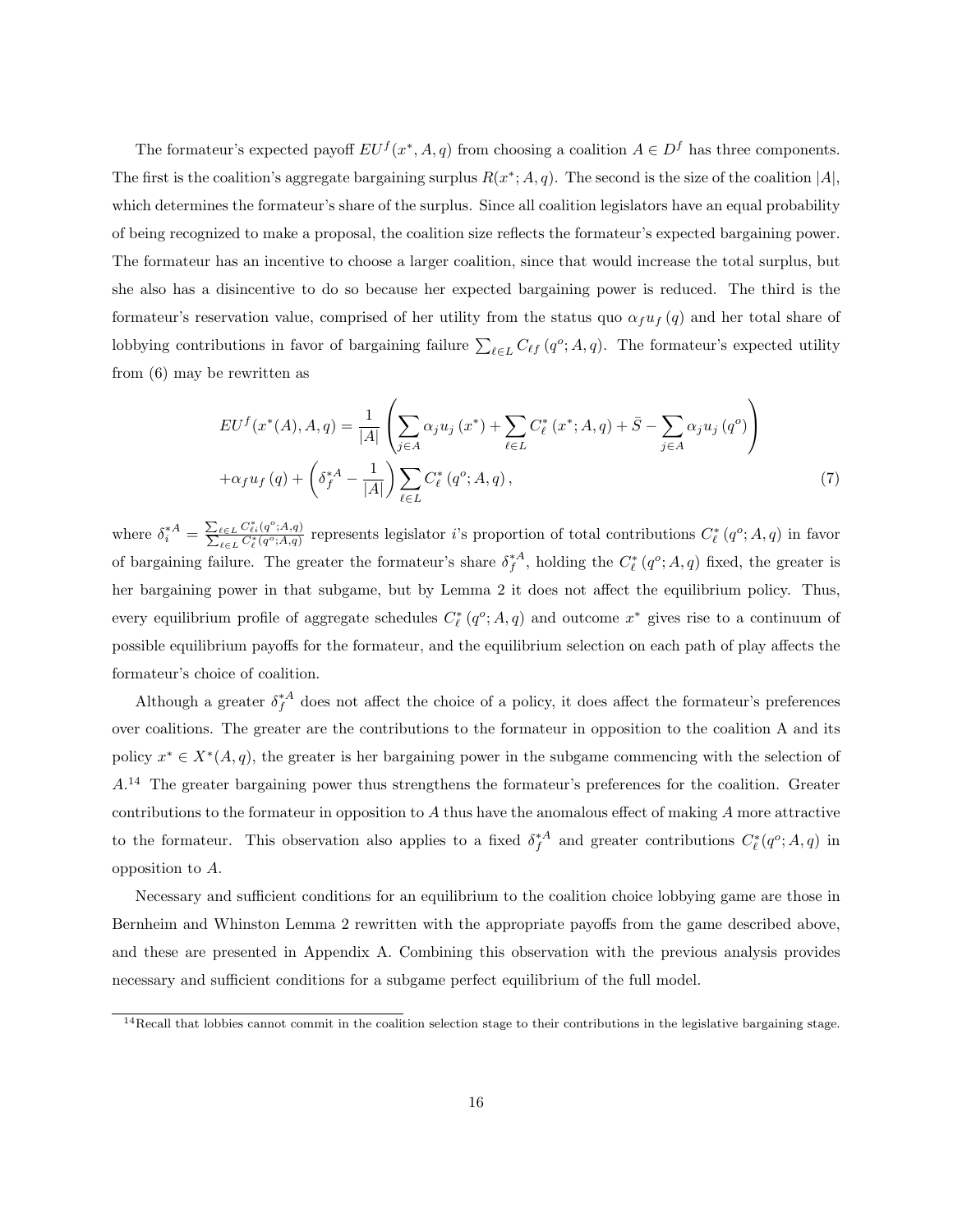Lemma 3 There exists a pure strategy equilibrium of the coalition selection lobbying stage with contribution schedules  $H_{\ell}^{*}(A;q), \ell \in L$ , and the coalition selection  $A^{*} \in D^{f} \cup \emptyset$  if and only if

- 1. There exists  $C_{\ell j}^*(x, A; q), j \in A$ , and  $x^* \in X^*(A, q)$  for every  $A \in D^f$  such that  $H_{\ell}^*(A; q), \ell \in L$ , and  $A^* \in D^f \cup \emptyset$  form a pure strategy equilibrium of the induced coalition selection common agency lobbying game.
- 2.  $C_{\ell j}^*(x, A; q), j \in A, \ell \in L$ , and  $x^* \in X^*(A, q)$  satisfy Lemma 2 for every  $A \in D^f$ .

Proof: Backward induction. ■

This completes the general characterization of equilibria in the full common agency majority rule game. There is a continuum of equilibria to this game, and they are not payoff equivalent, nor do they all result in the same coalition choice and policy. The next section uses the truthfulness concept from Bernheim and Whinston to refine the set of equilibria. The refined set also contains a continuum of equilibria, but it is strictly smaller. The refinement allows further characterization of the lobbying contributions and is used in the example presented in Section 5 to illustrate the equilibria and the influence of lobbies.

## 4 Equilibrium Refinement

### 4.1 Legislative Bargaining Stage

Truthfulness is applied here both to the legislative bargaining stage in which lobbying occurs over platforms and to the coalition formation stage in which lobbying occurs over coalition selection. Truthfulness allows an explicit characterization of lobbying contributions and a deeper intuition into the equilibrium coalition and policy. A lobby  $\ell$ 's set of contribution schedules  $C_{\ell j} (x; A, q)$  for each  $j \in A$  are truthful relative to a bargaining outcome if that lobby's aggregate contributions reflect its marginal willingness to pay and thus reflect its true preferences for those bargaining outcomes and coalitions for which the lobby offers a positive contribution. Hence,

**Definition 1** A lobby's contribution schedules  $C_{\ell j}^T(x; A, q)$  over policies  $x \in \overline{X}$  are truthful if there exists a constant  $B_{\ell}^A$  such that for  $x \in X$ 

$$
C_{\ell}^{T}(x; A, q) = \sum_{j \in A} C_{\ell j}^{T}(x; A, q) = \max \{ v_{\ell}(x) - B_{\ell}^{A}, 0 \},
$$

and

$$
v_{\ell}(x^A) \ge B_{\ell}^A,
$$

where  $x^A$  is the equilibrium outcome of the legislative bargaining with truthful contribution schedules.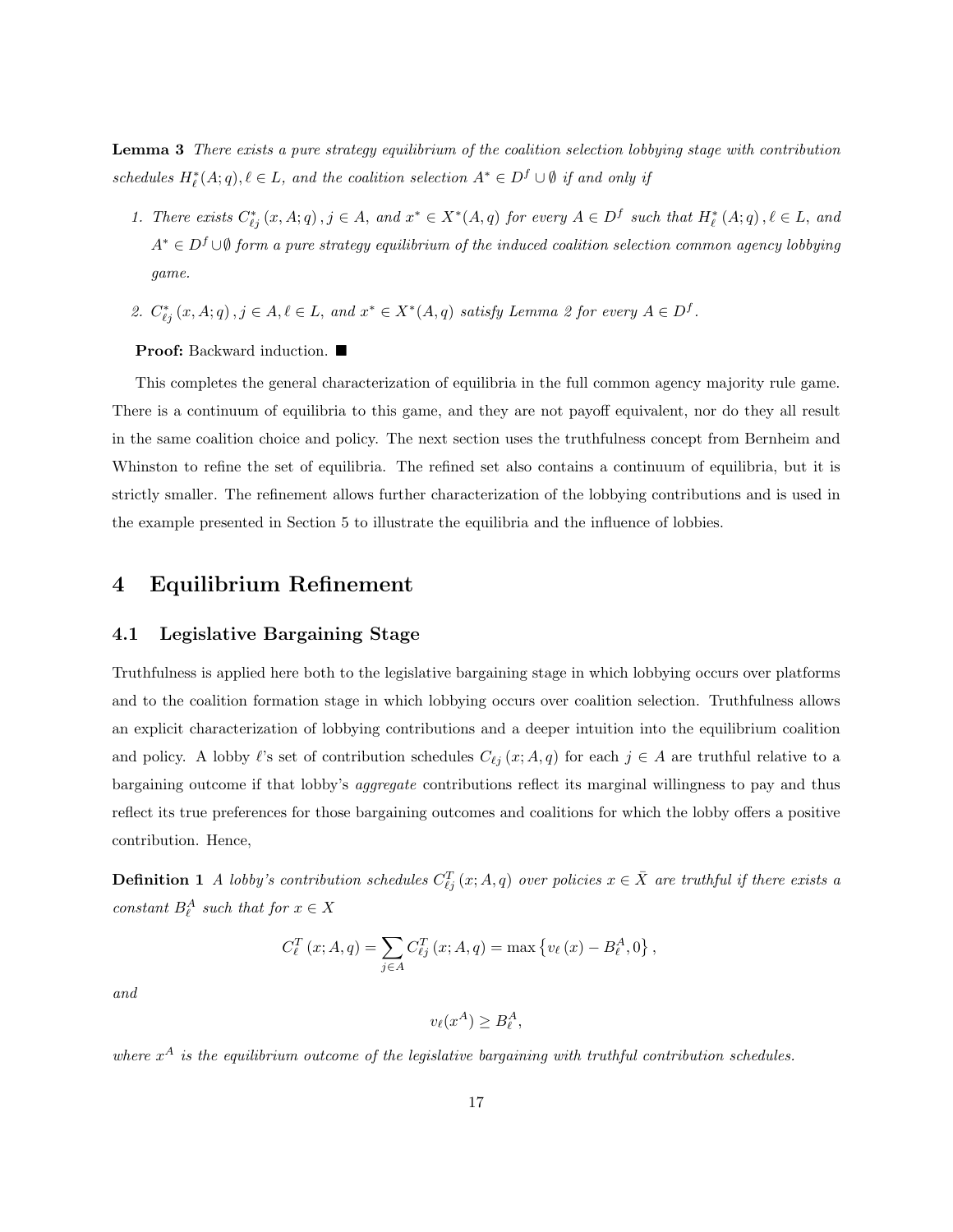The superscript  $T$  will be omitted and the contribution schedules understood to be truthful. Note that truthfulness is not a property of an individual contribution schedule  $C_{\ell j} (x, A; q)$  offered to a legislator  $j \in A$ but rather a property of the aggregate contribution schedules  $C_{\ell}(x; A, q)$ . In the subgame equilibrium in which the coalition is  $A, B_{\ell}^A$  is lobby *i*'s payoff.

Truthfulness requires a positive contribution for bargaining failure  $C_{\ell}(q^{\circ};A,q) > 0$  whenever lobby  $\ell$  strictly prefers the status quo q to the equilibrium payoff  $B_{\ell}^{A}$ . In addition, truthfulness implies that  $C_{\ell} (q; A, q) = \max \left\{ v_{\ell} (q) - B_{\ell}^{A}, 0 \right\}$  $\} = \max \{ v_{\ell} (q^o) - B_{\ell}^A, 0 \}$  $\overline{a}$  $=C_{\ell}(q^o; A, q)$ . In other words, a lobby must offer the same aggregate contributions regardless of whether the status quo prevails by being passed  $(x^A = q)$ by the coalition or by bargaining failure, since the lobbies value either outcome identically. Although the truthfulness refinement imposes no restriction on the legislators' individual shares of the aggregate contribution schedules, those shares are payoff relevant to the legislators in the bargaining.

Bernheim-Whinston Theorem 2 shows that the set of truthful equilibria in a common agency game may be fully characterized as the Pareto frontier of a restricted equilibrium payoff set for the lobbies. The restrictions are characterized by what the coalition members and other lobbies may jointly achieve when the interests of a particular lobby (or set of lobbies) are ignored. The following notation is useful in that characterization.

1. Define  $Z_{-J}(x, A)$  as the aggregate policy utility of coalition A and the lobbies not in the set  $J \in 2^L$ when the bargaining outcome  $x \in \overline{X}$  prevails; i.e.,

$$
Z_{-J}(x, A) = \sum_{j \in A} \alpha_j u_j(x) + \sum_{\ell \in L \setminus J} v_\ell(x).
$$

2. Let  $x_{-J}^A = \arg \max_{x \in \bar{X}} Z_{-J}(x, A)$ , which is independent of q and generically unique since the policy utility functions are strictly concave.<sup>15</sup> Let  $Z_{-\emptyset}(x, A) = Z(x, A)$  and  $x_{-\emptyset}^A = x^A$ , which is the coalitionplus-lobbies efficient policy.

We now characterize the set of truthful equilibria to the policy lobbying stage.

Proposition 1 There exists a pure strategy equilibrium of the policy lobbying subgame with truthful contribution schedules  $C_{\ell j}^*(x; A, q), \ell \in L, j \in A$ , and in which every proposer implements  $x^*$  if and only if

$$
1. \, x^* = x^A.
$$

2. The equilibrium net payoff vector  $B^{*A} \in \mathbb{R}^{\bar{L}}$  of the lobbies satisfies the following  $2^{\bar{L}} - 1$  inequalities

$$
\forall J \in 2^L \setminus \emptyset, \quad \sum_{\ell \in J} B_{\ell}^{*A} \le Z\left(x^A, A\right) - Z_{-J}\left(x^A_{-J}, A\right). \tag{8}
$$

<sup>&</sup>lt;sup>15</sup>Non-uniqueness only fails in the nongeneric case in which q is the unique optimum, in which case both q and  $q^o$  are maximizers and either may be used.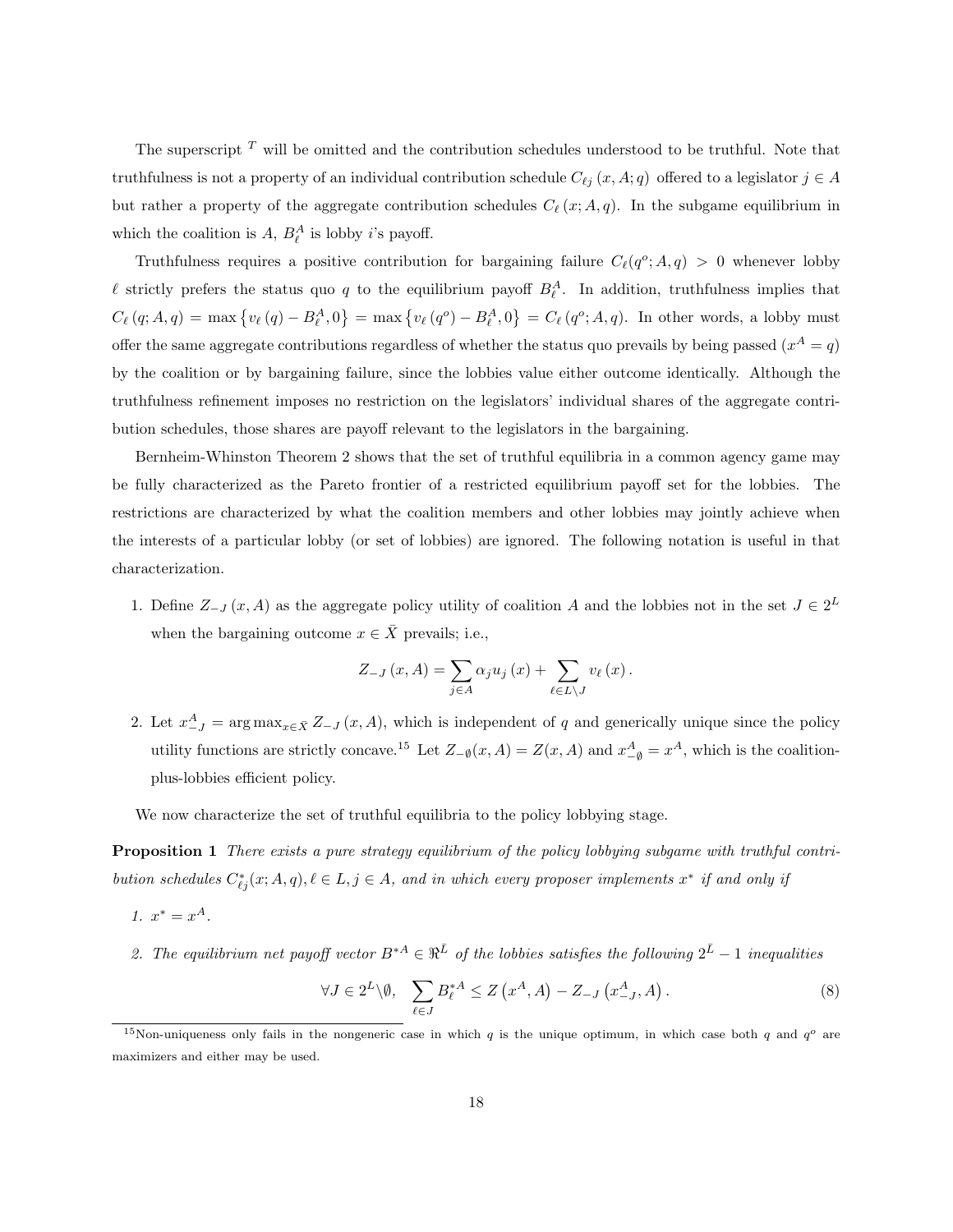3. There exists no vector  $\hat{B}^A \in \mathbb{R}^{\bar{L}}$  satisfying the conditions in (8) such that  $\hat{B}^A \geq B^{*A}$  and  $\hat{B}^A_{\ell} > B^{*A}_{\ell}$ for some  $\ell \in L$ .

**Proof:** Lemma 2 and Bernheim and Whinston Theorem 2. ■

Property 2 of Proposition 1 characterizes the set of feasible equilibrium net payoff vectors  $B_{\ell}^{*A}$  for the lobbies; those in which the contributions of every subset of lobbies are at least as large as the externality imposed on the other players by considering their interests. Property 3 states that the set of truthful equilibria correspond to the Pareto frontier of this set; i.e., no lobby or subset of lobbies can successfully lower their (truthful) contribution schedules by some constant without having their interests ignored.

Note that the set of  $B_{\ell}^{*A}$  is unaffected by the specific choice of bargaining protocol. Lemma 1 applies whenever proto-coalition bargaining is efficient, since bargaining outcomes must maximize the aggregate bargaining surplus  $R(x, A; q)$ . The  $B_{\ell}^{*A}$  satisfying (8) need not be unique, and in the example presented in Section 5 there is a continuum of values for the  $B_{\ell}^{*A}$  for each  $A \in D^{f}$ . These need not be payoff equivalent for the formateur and hence can affect the formateur's choice of a coalition in the first stage of the game.

### 4.2 Further Characterization of Equilibria

#### 4.2.1 Coalition Efficiency

The bargaining outcome  $x^A$  in Proposition 1 is coalition efficient in the sense that it maximizes the aggregate utility of the coalition members and the lobbies that contribute to them in the subgame commencing with the selection of A. The aggregate payoff to the coalition and the lobbies is

$$
Z(x^{A}, A) = \sum_{j \in A} \alpha_{j} u_{j}(x^{A}) + \sum_{\ell \in L} v_{\ell}(x^{A}).
$$
\n(9)

The bargaining outcome  $x^A$  thus in effect is chosen as

$$
x^{A} = \arg \max_{x \in \bar{X}} \left\{ \sum_{j \in A} \alpha_{j} u_{j}(x) + \sum_{\ell \in L} v_{\ell}(x) \right\}.
$$
 (10)

The proposer thus acts as if he maximizes the utility of the coalition members and the lobbies that contribute to them.

Because the bargaining failure outcome  $q^o$  is the coalition-efficient outcome only in the knife-edge case in which the prevailing status quo policy  $q$  is coalition-efficient, the truthfulness refinement implies that generically bargaining failure cannot be an equilibrium outcome. In addition, for any  $q$  there exists a truthful equilibrium in which the bargaining is successful,  $x^A \neq q^o$ , and the bargaining outcome  $x^A$  equivalently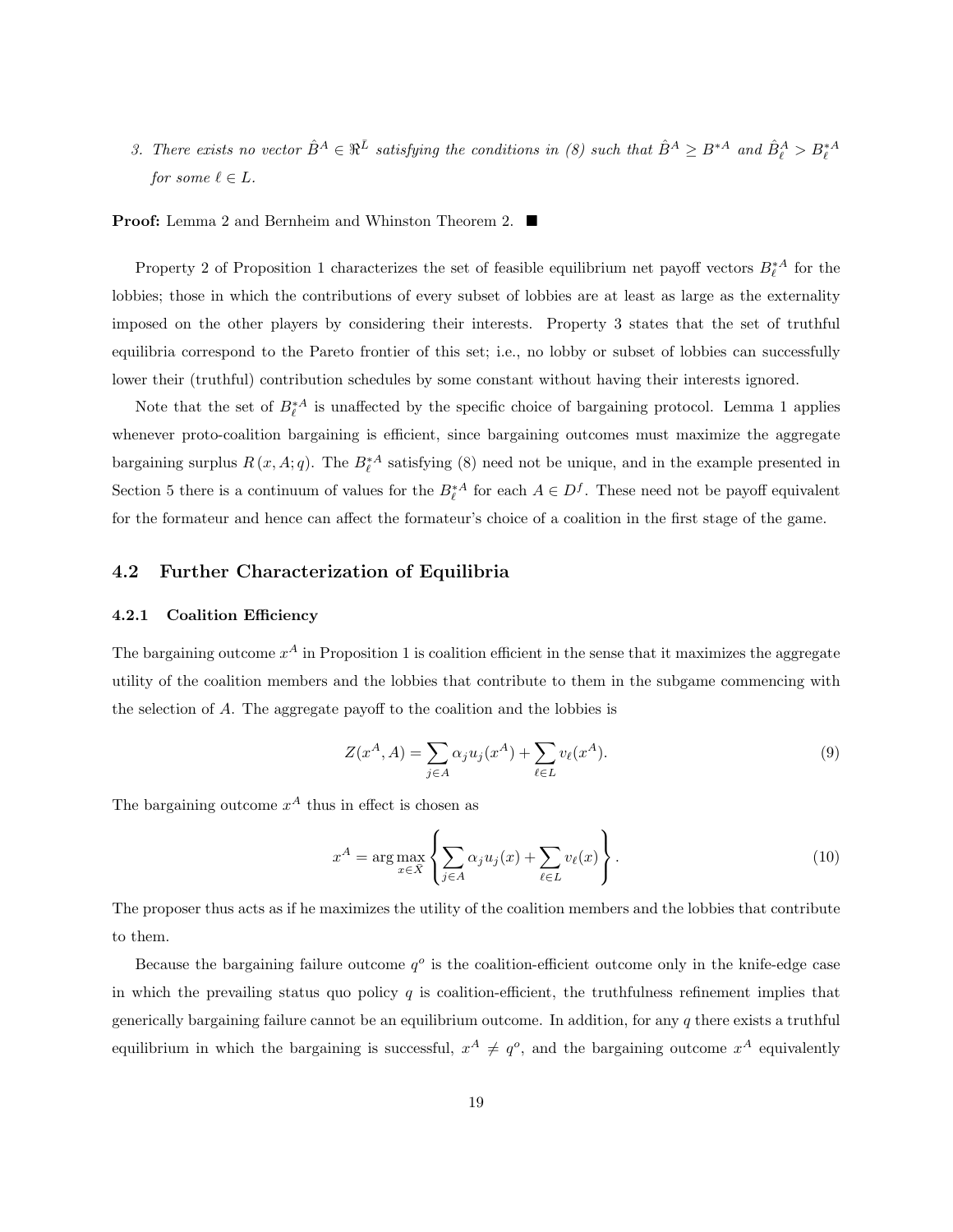represents a successful bargain that implements policy  $x^A$ . We will henceforth refer to  $x^A$  as the coalitionefficient policy and assume that the bargaining never fails in equilibrium.

#### 4.2.2 Special Interest Lobbies and Separable Coalition Preferences

Uniqueness of the  $B_{\ell}^{*A}$  results in the special case in which the following two conditions hold:

- 1. Lobbies are each concerned with a single non-overlapping policy dimension.
- 2. The coalition's aggregate policy utility  $\sum_{j\in A} \alpha_j u_j(x)$  is additively separable across dimensions.

A sufficient condition for the second condition is that the preferences of the individual legislators in the coalition are additively separable. A special interest lobby  $\ell$  cares only about the policy component  $x_{\ell}$ , so  $v_{\ell}(x) = v_{\ell}(x_{\ell})$ . A coalition A has separable aggregate preferences if  $\sum_{A} \alpha_j u_j(x)$  can be rewritten as  $\sum_{m=1}^{M} U_m^A(x_m)$ , where  $U_m^A(\cdot)$  captures the aggregate preferences of the coalition members along dimension m. In this case  $x_{-J}^A$  is a vector of maximizers  $x_{m,-J}^A$  on each dimension m. If  $m \in J$ , then  $x_{m,-J}^A$  maximizes only the utility of the coalition legislators along that dimension. Otherwise  $x_{m,-J}^A$  maximizes the joint utility of the coalition legislators and lobby m. With this structure, the right side of (8) for  $J = \{jk\}$  is the sum of the right sides of (8) for  $J = \{j\}$  and for  $J = \{k\}$ . Consequently, the constants  $B_{\ell}^{*A}$  are given uniquely by

$$
B_{\ell}^{*A} = Z(x^{A}, A) - Z_{\{-\ell\}}(x_{\{-\ell\}}^{A}, A).
$$

In the common agency lobbying model of Grossman and Helpman the utilities  $B_{\ell}^{*A}$  are not unique but that is inconsequential for their results, since there is no prior coalition selection stage. In our lobbying model with coalition choice the non-uniqueness can be consequential, since the lobbies' equilibrium payoffs can affect the size of the aggregate bargaining surplus  $R(x, A; q)$  and hence the formateur's preferences over coalitions. Coalition separable preferences and special interest lobbies are strong assumptions, and the example in Section 5 identifies the additional equilibria that result when lobbies have general rather than special interests and coalition preferences are not separable.

#### 4.2.3 Supporting and Opposing Contributions

In equilibrium a lobby can make positive contributions in favor of the policy  $x^A$  and simultaneously offer positive contributions in favor of defeating the coalition that supports it and preserving the status quo. Positive contributions  $C_{\ell}(x^A; A, q)$  require that  $v_{\ell}(x^A) > B_{\ell}^A$ , and positive contributions  $C_{\ell}(q^o; A, q)$  require that  $v_{\ell}(q) > B_{\ell}^{A}$ . Which contribution offer is the larger simply depends on whether the lobby prefers  $x^{A}$  or q. Therefore: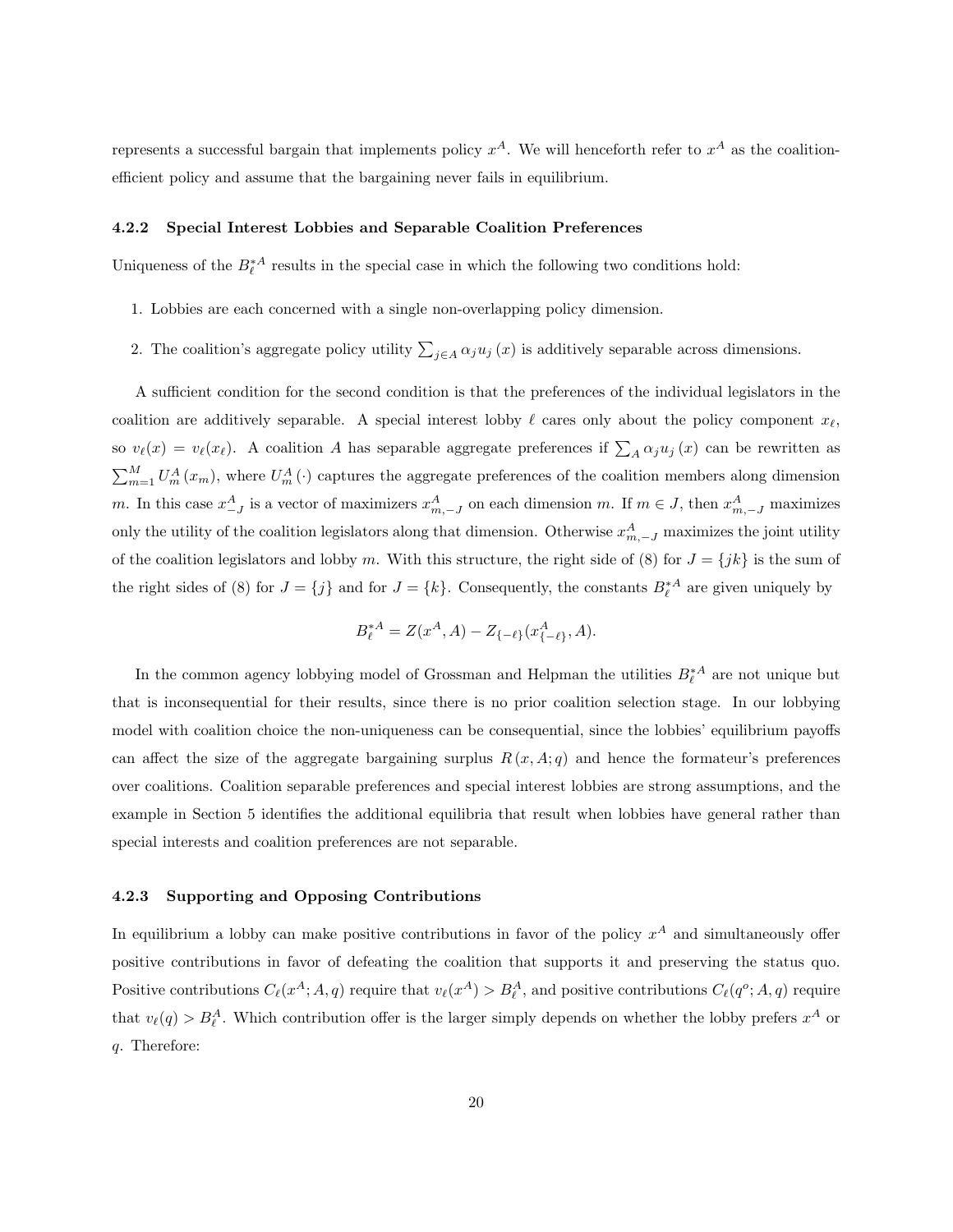**Corollary 1** Truthful contribution offers for and against the proposal  $x^A$  satisfy

$$
C_{\ell}(q^{o}; A, q) > (=)(<) C_{\ell}(x^{A}; A, q) \iff v_{\ell}(q) > (=)(<) v_{\ell}(x^{A}).
$$

The lobbies that prefer the status quo to  $x^A$  offer more to induce bargaining failure and preserve the status quo than to support  $x^A$ , but generically the bargaining is always successful because with the truthfulness refinement the coalition efficient policy is chosen. The lobby thus pays  $C_{\ell}(x^A; A, q)$  when  $x^A$  is chosen by the coalition and never pays  $C_{\ell}(q^o; A, q)$ .

#### 4.2.4 Equilibrium Payoffs

The equilibrium payoffs of the players in a truthful equilibrium of the subgame commencing after the selection of coalition A are:

- 1. Lobbies receive  $B_{\ell}^{*A}$ .
- 2. Using (7) coalition member i receives

$$
EU^{i}(x^{A}, A, q) = \alpha_{i} u_{i}(q) + \delta_{i}^{*A} \sum_{\ell \in L} \max \{v_{\ell}(q) - B_{\ell}^{*A}, 0\}
$$
\n(11)

$$
+ \frac{1}{|A|} \left[ \left( \sum_{j \in A} \alpha_j u_j(x^A) + \sum_{\ell \in L} \left( v_\ell(x^A) - B_\ell^{*A} \right) + \bar{S} \right) - \left( \sum_{j \in A} \alpha_j u_j(q) + \sum_{\ell \in L} \max \left\{ v_\ell(q) - B_\ell^{*A}, 0 \right\} \right) \right].
$$

3. Non-coalition members  $j \notin A$  receive  $\alpha_j u_j$  $\overline{a}$  $x^A$ .

Note that the payoffs to the lobbies do not depend on  $q$ , whereas the payoffs to the coalition members depend on q. A policy different from q is (generically) chosen, so q is irrelevant from the lobbies' perspective in the subgames.

A legislator's reservation value and hence equilibrium payoff depends on the status quo in two ways. First, his own utility from bargaining failure is  $\alpha_j u_j(q)$ . Second, the total truthful contributions in favor of bargaining failure depend on the strength of the lobbies' preferences for the status quo, and each legislator's reservation value is increased by his share  $\delta_i^*$ <sup>4</sup>  $\sum_{\ell \in L} \max \left\{ v_{\ell}(q) - B^{*A}_{\ell}, 0 \right\}$  $\overline{a}$ of those contributions.

The preferences given in (11) would govern coalition choice if the lobbies had no incentive to influence the choice in the first stage of the game. The next section introduces truthful contribution schedules to influence the choice of a coalition and provides a characterization of the equilibria of the full game with truthful contribution schedules.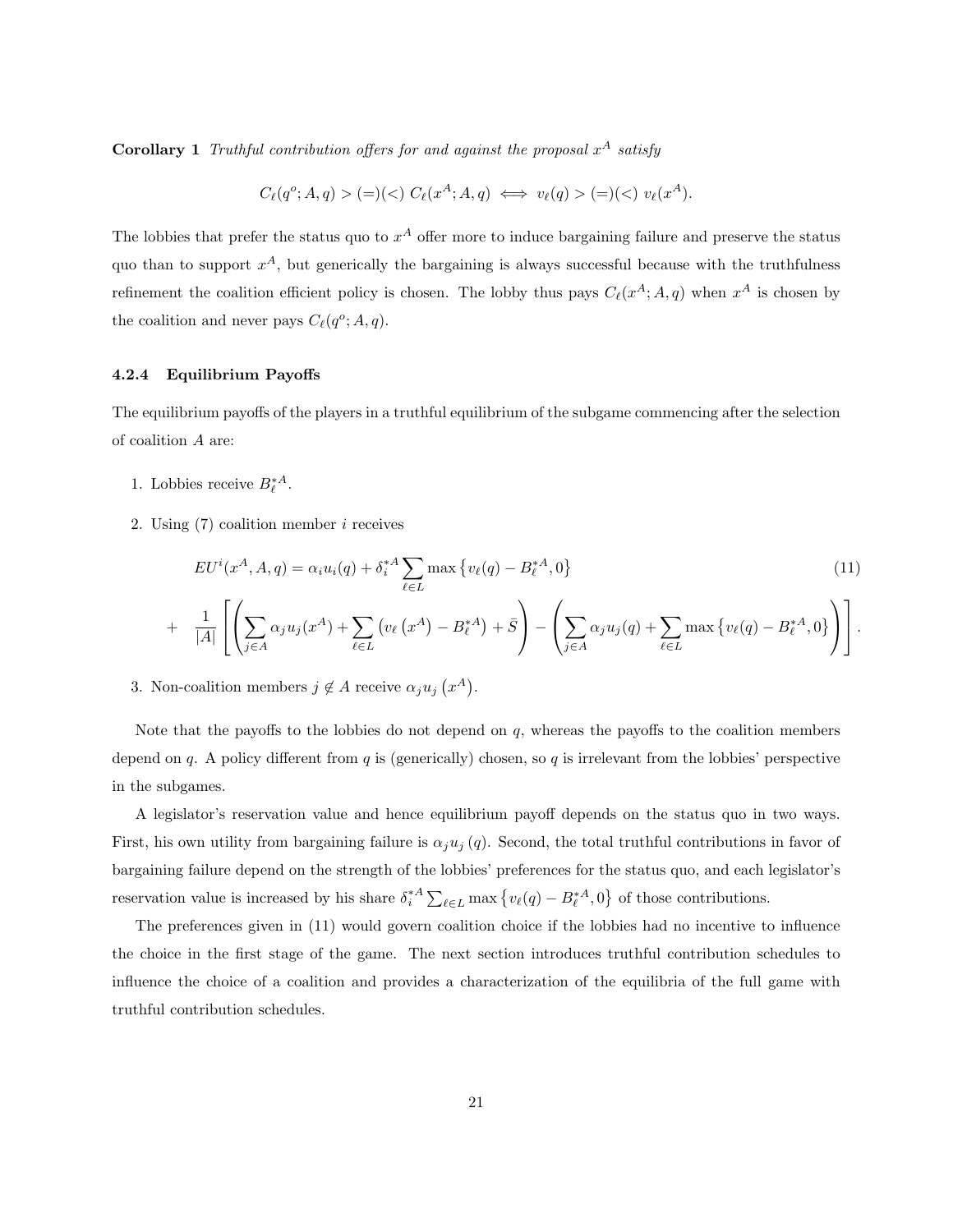### 4.3 Truthful Equilibrium Characterization for the Full Game

In the first stage the lobbies offer the formateur contributions in support of coalitions, and they also offer contributions to induce the formateur not to propose a coalition, i.e. the choice space is  $D<sup>f</sup> \cup \emptyset$ . The set of equilibrium payoffs for the full common agency lobbying game with the truthfulness refinement can be identified by applying the refinement to both the policy lobbying game and the coalition selection ("bidding up") game. The set of truthful equilibria in the coalition selection stage are defined with respect to an arbitrary selection of a particular truthful equilibrium  $(x^A, C^*_{\ell j}(x; A, q), j \in A, \ell \in L, A \in D^f$  in each of the continuation games; i.e., the equilibrium net payoff  $B_{\ell}^{*A}$  for each lobby and each coalition member's share  $\delta_i^*$  of the bargaining failure contributions.

Truthful contribution schedules in the bidding up game again reflect each lobby's marginal willingness to pay for each possible choice by the formateur and are defined as:

**Definition 2** A contribution schedule  $H_{\ell}^T(A; q), A \in D^f \cup \emptyset$ , is truthful if there exists an  $F_{\ell}$  such that

$$
H_{\ell}^{T}(A;q) = \max \{ B_{\ell}^{*A} - F_{\ell}, 0 \} \text{ if } A \in D^{f}
$$
  

$$
H_{\ell}^{T}(A;q) = \max \{ v_{\ell}(q) - F_{\ell}, 0 \} \text{ if } A = \emptyset,
$$

and  $F_{\ell} \leq B_{\ell}^{*A^{*}}$ , where  $A^{*}$  is the equilibrium coalition choice.

The superscript  $T$  will be understood and omitted hereafter. These contributions represent the bidding up of the lobbies' contribution schedules.

The constant  $F_\ell$  is the utility of lobby  $\ell$  in the full game, and for  $A^* \in D^f$  the lobby can do no better than  $B_{\ell}^{*A^{*}}$ . A lobby that is worse off in the full game than with the status quo policy (i.e.,  $v_{\ell}(q) > F_{\ell}$ ) offers contributions in an attempt to induce the formateur not to choose a coalition. A lobby that supports the equilibrium coalition  $A^*$  with additional contributions  $H^*_{\ell}(A^*,q) > 0$  has utility  $F^*_{\ell} < B^{*A^*}_{\ell}$ , where the superscript  $*$  denotes an equilibrium value. Note also that in equilibrium a lobby  $\ell$  offers contributions  $H^*_\ell(A,q) = B^{*A}_\ell - F^*_\ell$  for an  $A \in D^f \backslash A^*$  preferred to  $A^*$  in the corresponding subgames, but these contributions are never paid. The coalition utilities  $F_{\ell}^*$  in a full equilibrium are characterized in Proposition 2 below.

The following notation is used in characterizing the equilibria and is conditioned on a selection of a truthful equilibrium  $\left(x^A, C^*_{\ell j}(x; A, q) = \max\left\{v_\ell(x) - B^{*A}_\ell, 0\right\}\right)$  $\}$ ,  $\ell \in L$ ,  $j \in A \in D^f$  $\frac{1}{\sqrt{2}}$ in each of the subgames.

1. Let  $W_{-J}^f(A,q)$  be the aggregate utility of the formateur f and the lobbies not in  $J \in 2^L$  in the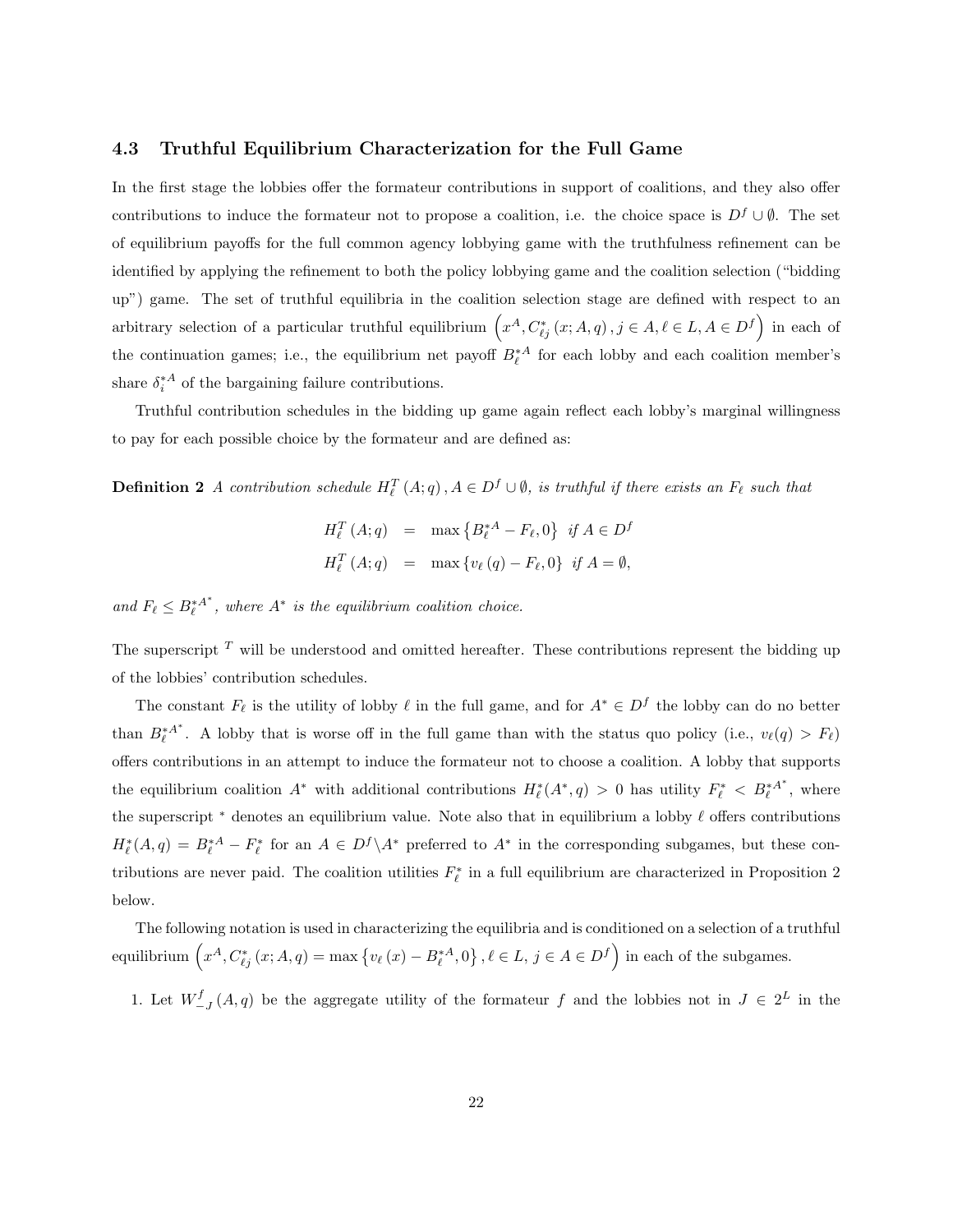equilibrium of the subgame in which coalition A was selected. So for  $A \in D^{f16}$ 

$$
W_{-J}^{f}(A,q) = EU^{f}(x^{A}, A,q) + \sum_{\ell \in L \backslash J} B_{\ell}^{*A}.
$$
 (12)

2. Let  $W_{-J}^f(\emptyset, q)$  be the aggregate utility of the formateur f and the lobbies not in J in the subgame in which no coalition is selected and the status quo prevails, so

$$
W_{-J}^{f}(\emptyset, q) = \alpha_{f} u_{f}(q) + \sum_{\ell \in L \setminus J} v_{\ell}(q).
$$

3. Define the set  $A_{-J}^*$  as

$$
A_{-J}^{*} \equiv \arg \max_{A \in D^{f} \cup \emptyset} \left\{ W_{-J}^{f}\left(A, q\right)\right\},\,
$$

which is the set of optimal coalition choices when the preferences of the lobbies in J are ignored. In an abuse of notation an arbitrary element of the set  $A_{-J}^*$  is denoted by  $A_{-J}^*$ .

4. As before, for notational simplicity write  $W_{-\emptyset}^f(A,q)$  as  $W^f(A,q)$  and  $A_{-\emptyset}^* = A^*$ .

The set of truthful equilibria of the first stage coalition bidding up game for an arbitrary selection of truthful equilibria in each continuation game can now be characterized.

Proposition 2 There exists a truthful pure strategy equilibrium of the full game with contribution schedules  $H_{\ell}^{*}(A;q), \ell \in L$ , and coalition  $A^{*} \in D^{f} \cup \emptyset$ , if and only if

1. There exists truthful equilibria  $C_{\ell j}^*(x, A; q), j \in A, \ell \in L$ , and  $x^A$  for every  $A \in D^f$  such that  $H_{\ell}^{*}(A;q), \ell \in L$ , and  $A^{*} \in D^{f} \cup \emptyset$  form a pure strategy equilibrium of the coalition selection common agency lobbying game.

2.

$$
A^* \in \arg\max_{A \in D^f \cup \emptyset} W^f(A, q).
$$

3. The lobbies' equilibrium net payoff vector  $F^* \in \Re^{\bar{L}}$  satisfies the following  $2^{\bar{L}} - 1$  inequalities

$$
\forall J \in 2^L \setminus \emptyset, \quad \sum_{\ell \in J} F_{\ell}^* \le W^f \left( A^*, q \right) - W^f_{-J} \left( A^*_{-J}, q \right),
$$

where  $W^f(A^*,q) - W^f_{-J}$  $(A^*_{-J}, q)$  equals

$$
\left( EU^f(x^{A^*}, A^*; q) + \sum_{\ell \in L} B_{\ell}^{*A^*} \right) - \left( EU^f(x^{A^*_{-J}}, A^*_{-J}; q) + \sum_{\ell \in L \setminus J} B_{\ell}^{*A^*_{-J}} \right). \tag{13}
$$

<sup>16</sup>Note that this ignores the interests of the lobbies in  $J$  in coalition selection but not in the legislative bargaining for the coalition selected.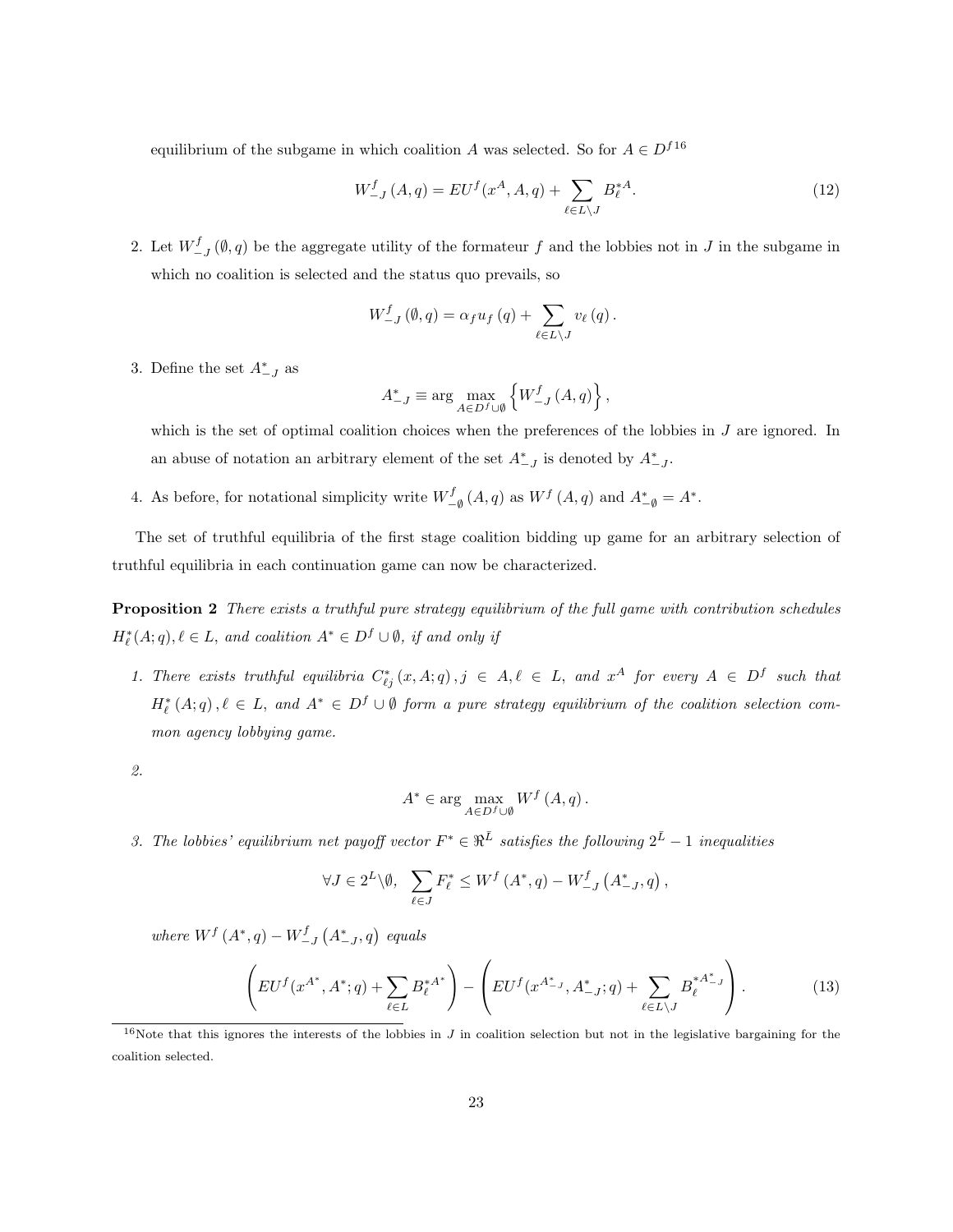4. There exists no  $\hat{F} \in \mathbb{R}^{\bar{L}}$  satisfying the conditions in 3 (holding the continuation equilibria fixed) such that  $\hat{F} \geq F^*$  and  $\hat{F}_{\ell} > F_{\ell}^*$  for some  $\ell \in L$ .

Proof: Bernheim and Whinston Theorem 2 and subgame perfection. ■

Note that  $A^*$  and the constants  $F^*_{\ell}$  depend on the status quo and the identity of the formateur, whereas the policy  $x^A$  and the constants  $B_{\ell}^{*A}$  are independent of both.

The equilibrium coalition A<sup>∗</sup> in Proposition 2 maximizes the sum of the formateur's continuation value  $EU^f(x^A, A, q)$  plus the utility of the lobbies over the subgames. The bidding up contributions  $H_\ell(A^*; q)$ then support  $A^*$  against contributions  $H_\ell(A; q), A \in D^f \setminus \{A^* \cup \emptyset\}$ , offered to elicit the selection of a different coalition. The utility of the formateur is thus the aggregate utility  $W^f(A,q)$  less the utilities  $F_\ell^*$  of the lobbies.

The formateur's coalition choice maximizes  $W<sup>f</sup>(A, q)$  in (12) and takes into account her utility plus the utilities of the lobbies in the subgames. From (11) the utility of the formateur can be lower in a larger coalition, since the legislative bargaining power is distributed among more legislators. If this dilution effect is greater than the formateur's share of the additional surplus from adding another legislator to the coalition, the formateur can prefer the smaller coalition. Coalition size also affects the influence of lobbies relative to those of the legislators in the coalition selection stage.

Note that in choosing a coalition the formateur takes into account only a  $\frac{1}{|A|}$  share of the surplus from the coaltion. In contrast, the interests of all the lobbies are fully taken into account. The interests of the lobbies thus receive |A| times more weight than the interests of the coalition. In contrast, the interests of the lobbies and the coalition receive equal weight in the subgame. In this sense, the lobbies have greater influence in the coalition selection stage than in the legislative bargaining stage.

The equilibrium payoff vector  $F^*$  for the lobbies is defined relative to the equilibrium coalition choice  $A^*$ , and the truthful contribution schedules  $H_{\ell}^*(A,q)$  are determined by the difference between  $F_{\ell}^*$  and the payoff in the subgame commencing with the selection of coalition A. Note that the offers  $H^*_{\ell}(A;q)$  support the equilibrium coalition and are not directly considered in either the identification of the equilibrium coalition or of the utilities  $F_{\ell}^*$  of the lobbies. Instead, the offers  $H_{\ell}^*(A;q)$  are calculated from their definition given the  $F_{\ell}^*$ . The vector  $F^*$  need not be unique.

The equilibrium payoffs in a truthful equilibrium of the full game are

- 1. Lobbies receive  $F_{\ell}^*$ .
- 2. If  $A^* \in D^f$ , the formateur receives

$$
W^{f}(A^*,q) - \sum_{\ell \in L} F_{\ell}^* = EU^{f}(x^{A^*}, A^*; q) + \sum_{\ell \in L} \left( B_{\ell}^{*A^*} - F_{\ell}^* \right).
$$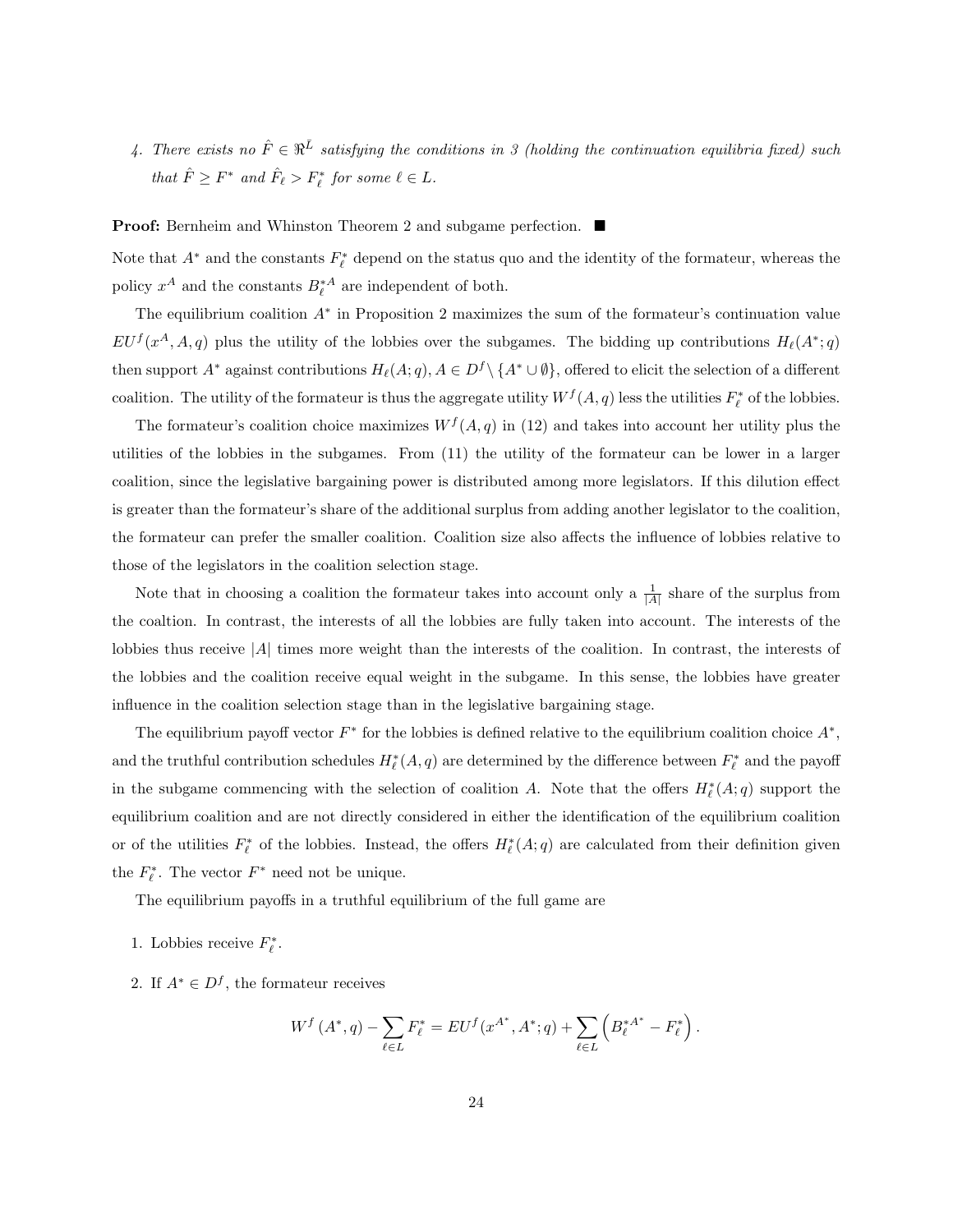If  $A^* = \emptyset$ , the formateur receives

$$
\alpha_f u_f(q) + \sum_{\ell \in L} \max \{ v_\ell(q) - F_\ell^*, 0 \}.
$$

- 3. Coalition partners  $j \in A^* \backslash f$  receive  $EU^j(x^{A^*}, A^*; q)$ .
- 4. Non-coalition members  $j \notin A^*$  receive  $\alpha_j u_j$  $\overline{a}$  $x^{A^*}$ .

The formateur's utilities for the subgames depend on his share of contributions to induce bargaining failure  $\delta_f^{*A}$  $\sum_{\ell \in L} \max \left\{ v_{\ell}(q) - B_{\ell}^{*A}, 0 \right\}$  $\overline{a}$ . For subgame equilibria in which those contributions are made, the formateur's choice of a coalition can be affected. For some subgame equilibrium selections the formateur chooses the status quo, so lobbying can preserve the status quo and result in gridlock even though an alternative coalition yields greater aggregate utility. This is illustrated in Section 5.

The equilibrium coalition is not necessarily the coalition with the greatest policy utility for two reasons. First, the lobbies' contributions in support of the status quo in the subgames can influence the choice of a coalition in the first stage, and those contributions are costless to the lobbies but costly to the formateur when the contributions are offered to the coalition partners. Second, the formateur only internalizes an  $\frac{1}{|A|}$ share of the total surplus from the legislative bargaining.

When all of the contributions in favor of bargaining failure are made to the formateur in every subgame, or  $\delta_f^{*A} = 1$ ,  $\forall A \in D^f$ , government failure  $\emptyset$  is never chosen by the formateur in the initial stage of the game, as indicated in the following corollary.

**Corollary 2** In any truthful equilibrium of the full game in which  $\delta_f^{*A} = 1$  for some  $A \in D^f$ , the formateur selects some coalition  $A \in D^f$  in the coalition selection stage.

**Proof:** The corollary holds if  $W^f(A,q) \geq W^f(\emptyset,q)$ , for some  $A \in D^f$ ; i.e., the aggregate utility to the formateur and the lobbies is greater from selecting some A than from selecting  $\emptyset$ . When  $\delta_f^{*A} = 1$ ,

$$
W^{f}(A,q) = EU^{f}(x^{A}, A, q) + \sum_{\ell \in L} B_{\ell}^{*A}
$$
  
= 
$$
\frac{1}{|A|} R(x^{A}; A, q) + \alpha_{f} u_{f}(q) + \sum_{\ell \in L} \max \{v_{\ell}(q) - B_{\ell}^{*A}, 0\} + \sum_{\ell \in L} B_{\ell}^{*A},
$$

and therefore

$$
W^{f}(A,q) - W^{f}(\emptyset, q) = \frac{1}{|A|} R(x^{A}; A, q) + \sum_{\ell \in L} (\max \{v_{\ell}(q) - B_{\ell}^{*A}, 0\} - (v_{\ell}(q) - B_{\ell}^{*A}))
$$
  

$$
= \frac{1}{|A|} R(x^{A}; A, q) + \sum_{\ell \in L} \max \{B_{\ell}^{*A} - v_{\ell}(q), 0\} \ge 0,
$$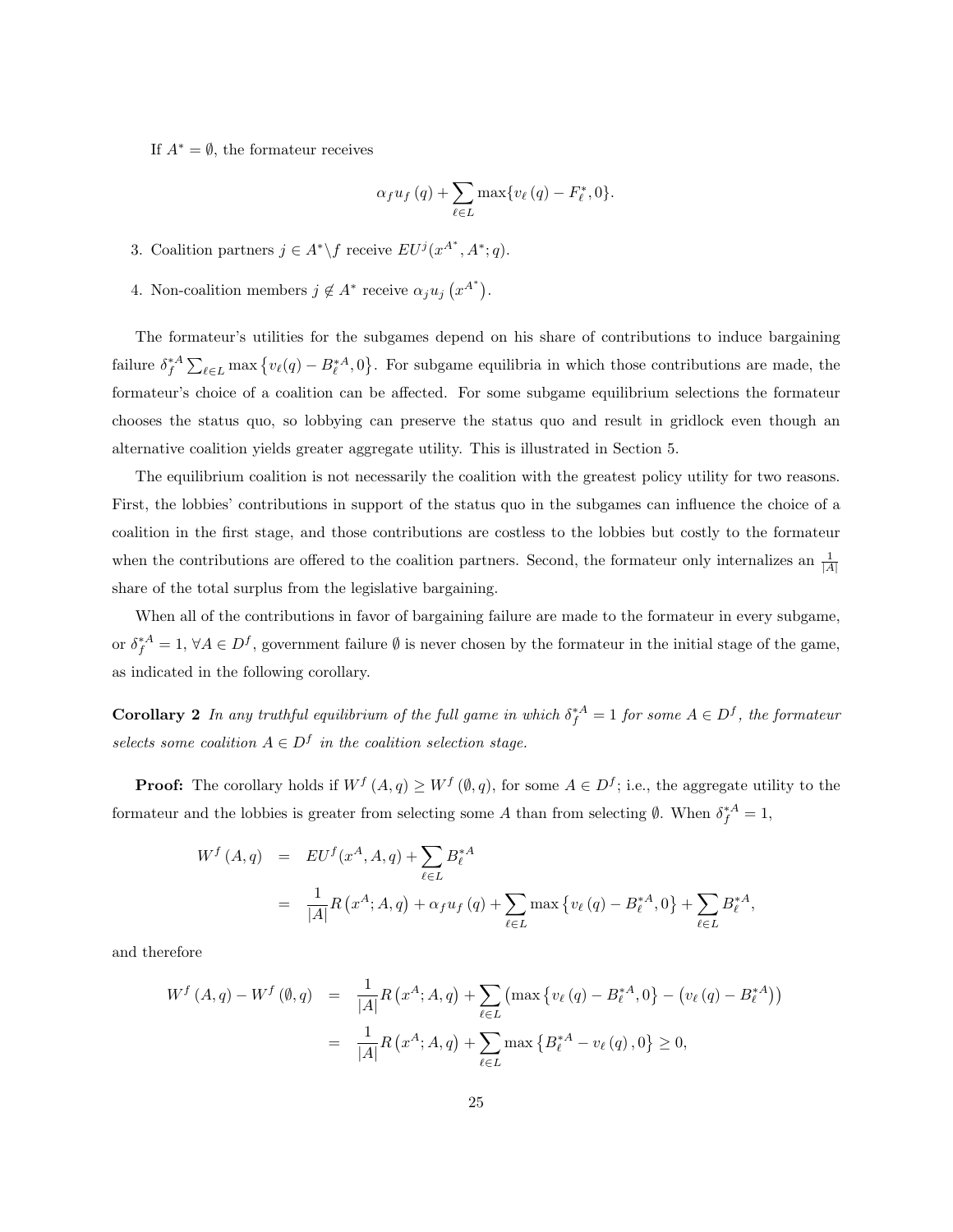since R  $\overline{a}$  $x^A$ ;  $A, q$ )  $\geq 0$  and max  $\left\{B_{\ell}^{*A} - v_{\ell}\left(q\right), 0\right\}$  $\overline{a}$  $\geq 0$ .  $\blacksquare$ 

A coalition  $A \in D^f$  is also selected when the status quo is sufficiently far from the preferences of the lobbies.

**Corollary 3** In any truthful equilibrium of the full game in which  $v_{\ell}(q) \leq B_{\ell}^{*A}, \forall \ell \in L, A \in D^f$ , the formateur selects a coalition  $A \in D^f$  in the coalition selection stage.

**Proof:** Since  $v_{\ell}(q) \leq B_{\ell}^{*A}$ ,  $C_{\ell j}(q^o; A, q) = 0$  and

$$
W^{f}(A,q) = \frac{1}{|A|} R(x^{A}; A, q) + \alpha_{f} u_{f}(q) + \sum_{\ell \in L} B_{\ell}^{*A}.
$$

Then,

$$
W^f(A,q) - W^f(\emptyset, q) = \frac{1}{|A|} R(x^A; A, q) + \sum_{\ell \in L} (B_{\ell}^{*A} - v_{\ell}(q)) \ge 0.
$$

### 4.4 The Pattern of Contributions

The equilibrium payoff  $F_{\ell}^*$  of lobby  $\ell$  is no greater than the payoff  $B_{\ell}^{*A^*}$  in the subgame commencing with the selection of  $A^*$ . This means that a lobby that in equilibrium makes no offer  $H^*_{\ell}(\emptyset, q) = 0$  against the selection of a coalition also makes no offer to induce bargaining failure and preserve the status quo in the subgame commencing with the selection of  $A^*$ . That is,

$$
H_{\ell}^{*}(\emptyset, q) = 0 \implies F_{\ell}^{*} \ge v_{\ell}(q) \implies B_{\ell}^{*A^{*}} \ge v_{\ell}(q) \implies \max\left\{v_{\ell}(q) - B_{\ell}^{*A^{*}}, 0\right\} = C_{\ell}^{*}(q^{o}; A^{*}, q) = 0.
$$

However, a lobby that prefers the status quo to the equilibrium policy  $x^{A^*}$  in the subgame and hence offers positive (truthful) contributions  $C_{\ell}^*(q^o; A^*, q) > 0$  to induce bargaining failure makes even (weakly) larger contributions to prevent coalition formation in the first stage of the game. That is,

$$
0 < C_{\ell}^*(q^o; A^*, q) = v_{\ell}(q) - B_{\ell}^{*A^*} \le v_{\ell}(q) - F_{\ell}^* = H_{\ell}^*(\emptyset, q).
$$

If  $C^*_{\ell}(q^o; A^*, q) < H^*_{\ell}(\emptyset, q)$ , then  $F^*_{\ell} < B^*_{\ell}A^*$ , which implies that the lobby offers strictly positive contributions in favor of the equilibrium coalition  $A^*$  in the bidding up stage. These contributions support  $A^*$  against the selection of another coalition.

The contribution  $H^*_{\ell}(\emptyset, q)$  is intended to elicit  $\emptyset$  from the formateur rather than  $A^*$ , and it may be the case that  $H^*_{\ell}(\emptyset, q) > 0$  but  $C^*_{\ell}(q^o; A^*, q) = 0$ . That is, the lobby offers positive contributions to prevent the equilibrium coalition from being formed in the first stage but once chosen does not make offers to defeat it in the subgame. In contrast, if a lobby does not offer a contribution against coalition formation  $(H_\ell^*(\emptyset, q) = 0)$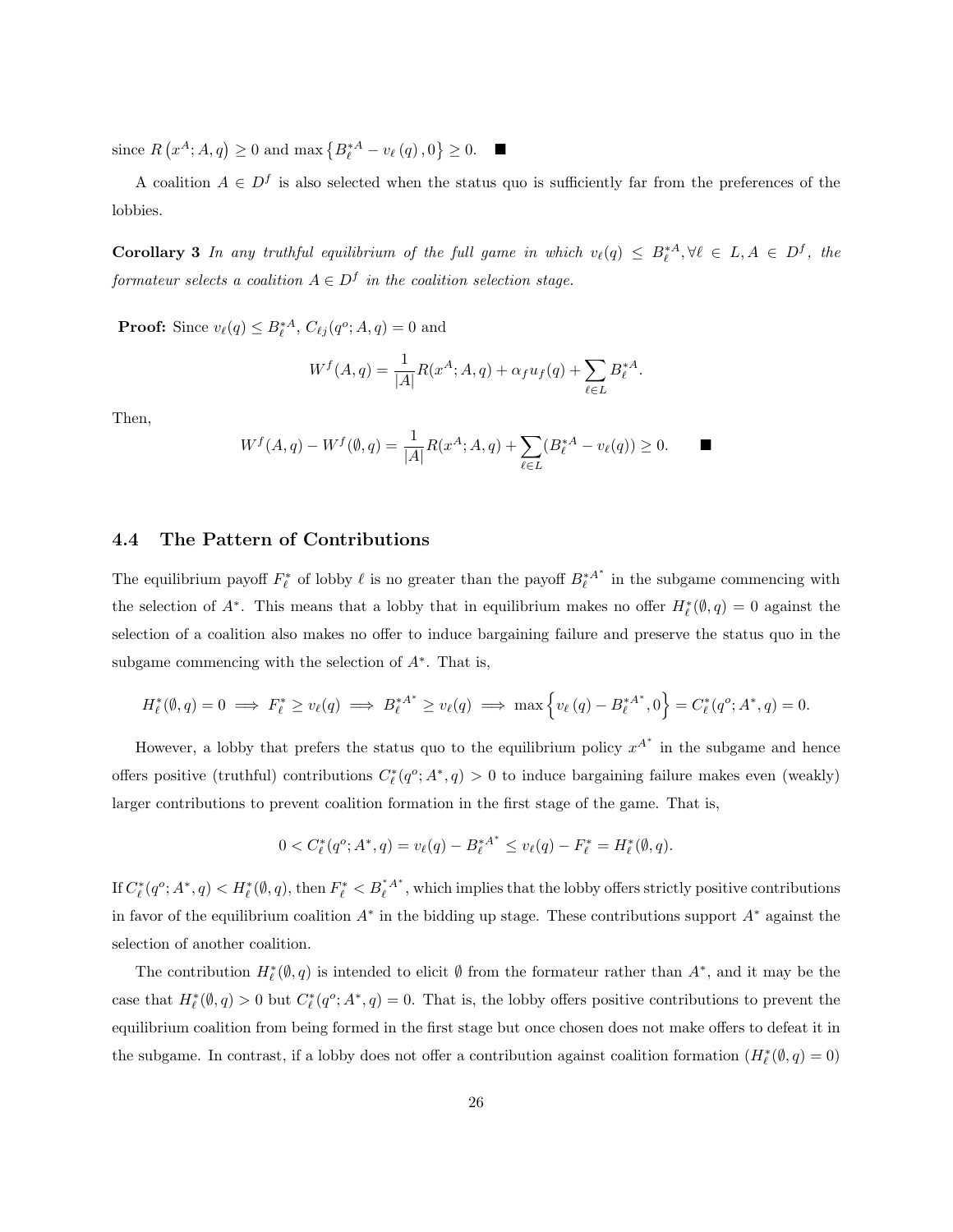but does make a positive offer  $H^*_{\ell}(A,q) > 0$  to elicit a particular (not necessarily equilibrium) coalition A, then  $C_{\ell}^*(q^o; A, q) = 0$ , since  $B_{\ell}^{*A} > F_{\ell}^* \geq v_{\ell}(q)$ . So, a lobby that supports the selection of A and does not support  $\emptyset$  in the first lobbying stage makes no contribution to defeat coalition A in the subgame following its selection.

### 5 Example

### 5.1 The Set-Up

This section presents an example to illustrate the characterization of (truthful) equilibria for the full game and the influence of lobbies on coalition and policy choice. The example also illustrates the bidding up in the first lobbying stage and the role of equilibrium selection in the equilibria of the full game. To illustrate the effects of lobbying on coalition choice and legislative bargaining, the example is the bargaining game in Baron and Diermeier (2001) absent the election. The game includes a legislature  $P = \{1, 2, 3\}$  and three lobbies  $L = \{1, 2, 3\}$  with the policy set  $X \subset \mathbb{R}^2$ , and assume that  $\overline{S} = 0$ . The legislators have quadratic utility functions for policy, where the ideal policies  $z^i$  are the vertices of an equilateral triangle  $z^1 = (0,0), z^2 = (1,0), z^3 = (\frac{1}{2}, \frac{\sqrt{3}}{2}).$  This specification treats the legislators symmetrically, so no coalition is more likely to form than any other due to an alignment of legislators' preferences. Hence, there is no legislator preference-based explanation for one coalition selection rather than another. This facilitates the identification of the influence of the lobbies. The policy preferences of the legislators are represented by quadratic preference functions

$$
u_1(x) = -x_1^2 - x_2^2
$$

$$
u_2(x) = 2x_1 - x_1^2 - x_2^2
$$

$$
u_3(x) = x_1 - x_1^2 + \sqrt{3}x_2 - x_2^2
$$

,

,

and assume that  $\alpha_i = 1, i = 1, 2, 3$ . Let legislator 1 be the formateur.

The lobbies may be thought of as interest groups with more extreme preferences than the legislators. The utility functions of the lobbies are specified as

$$
v_1(x) = -2x_1 - x_1^2 - x_2^2
$$

$$
v_2(x) = 4x_1 - x_1^2 - x_2^2
$$

$$
v_3(x) = x_1 - x_1^2 + \sqrt{3}x_2 - x_2^2
$$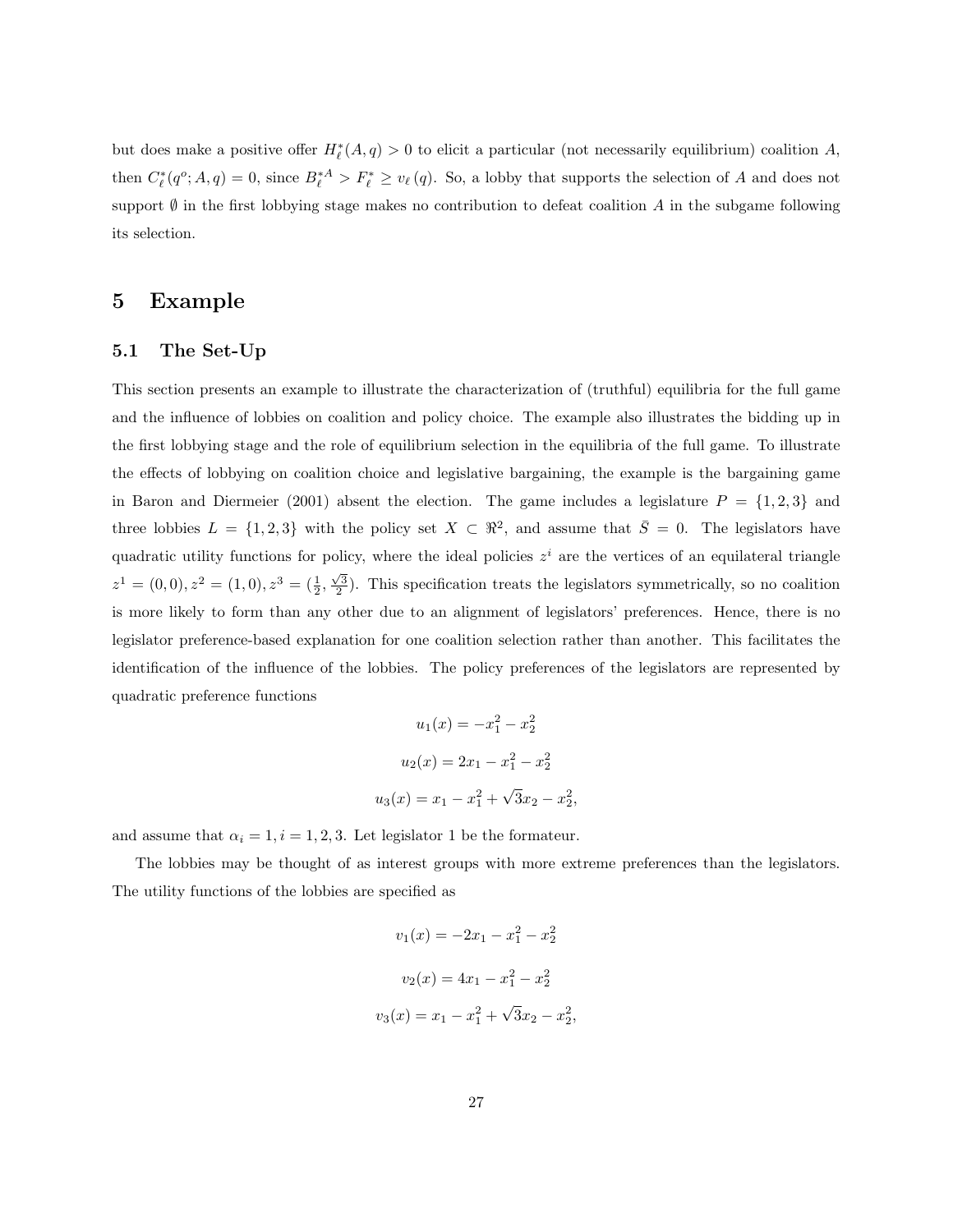which imply ideal policies given by  $y^1 = (-1,0)$ ,  $y^2 = (2,0)$ ,  $y^3 = (\frac{1}{2}, \frac{\sqrt{3}}{2})$ . Lobbies 1 and 2 have a stronger incentive to influence policy than does lobby 3, since their ideal points are more extreme relative to the preferences of the legislators.

### 5.2 Legislative Bargaining and Policy Lobbying Equilibria

To compute the set of truthful equilibrium in each subgame corresponding to the choice of proto-coalition  $A \in D^f$ , we apply Proposition 1.

#### 5.2.1 Subgame with Coalition  $A = \{12\}$

The optimal policies  $x_{-J}^{12}$  for the coalition  $\{12\}$  and the lobbies not in J for each subset  $J \in 2^L$  of lobbies are:

$$
x^{12} = \left(\frac{1}{2}, \frac{\sqrt{3}}{10}\right) \qquad x^{12}_{-1} = \left(\frac{7}{8}, \frac{\sqrt{3}}{8}\right) \qquad x^{12}_{-2} = \left(\frac{1}{8}, \frac{\sqrt{3}}{8}\right) \qquad x^{12}_{-3} = \left(\frac{1}{2}, 0\right)
$$

$$
x^{12}_{-12} = \left(\frac{1}{2}, \frac{\sqrt{3}}{6}\right) \qquad x^{12}_{-23} = (0, 0) \qquad x^{12}_{-13} = (1, 0) \qquad x^{12}_{-123} = \left(\frac{1}{2}, 0\right).
$$

and

$$
Z(x^{12},\{12\}) = u_1(x^{12}) + u_2(x^{12}) + \sum_{L \in L} v_\ell(x^{12}) = 7/5.
$$

The  $2^{|L|} - 1 = 7$  inequalities characterizing the feasible payoff set for the lobbies from Proposition 1 then are:

(1) 
$$
B_1^{*12} \le Z\left(x^{12}, \{12\}\right) - Z_{-1}(x_{-1}^{12}, \{12\}) = 7/5 - 13/4 = -37/20
$$

$$
B_2^{*12} \le Z\left(x^{12}, \{12\}\right) - Z_{-2}(x_{-2}^{12}, \{12\}) = 7/5 - 1/4 = 23/20
$$

(2) 
$$
B_2^{*12} \le Z\left(x^{12}, \{12\}\right) - Z_{-2}(x_{-2}^{12}, \{12\}) = 7/5 - 1/4 = 23/20
$$
  
(3) 
$$
B_3^{*12} \le Z\left(x^{12}, \{12\}\right) - Z_{-3}(x_{-3}^{12}, \{12\}) = 7/5 - 1 = 2/5
$$

(4) 
$$
B_1^{*12} + B_2^{*12} \le Z\left(x^{12}, \{12\}\right) - Z_{-12}\left(x^{12}, \{12\}\right) = 7/5 - 1 = 2/5
$$

(5) 
$$
B_2^{*12} + B_3^{*12} \le Z\left(x^{12}, \{12\}\right) - Z_{-23}\left(x^{12}_{-23}, \{12\}\right) = 7/5 - 0 = 7/5
$$
  
(6) 
$$
B_2^{*12} + B_3^{*12} \le Z\left(x^{12}, \{12\}\right) - Z_{-23}\left(x^{12}_{-23}, \{12\}\right) - 7/5 - 3 = -8/5
$$

(6) 
$$
B_1^{*12} + B_3^{*12} \le Z\left(x^{12}, \{12\}\right) - Z_{-13}\left(x^{12}_{-13}, \{12\}\right) = 7/5 - 3 = -8/5
$$

(7) 
$$
B_1^{*12} + B_2^{*12} + B_3^{*12} \le Z(x^{12}, \{12\}) - Z_{-123}(x_{-123}^{12}, \{12\}) = 7/5 - 1/2 = 9/10.
$$

Let  $\bar{B}_{\ell}^A$  denote "candidate" equilibrium constants satisfying (1)-(3) as equalities. Checking constraints (4)-(6) at these values yields

(4) 
$$
2/5 - (\bar{B}_1^{12} + \bar{B}_2^{12}) = 2/5 - (-37/20 + 23/20) = 11/10
$$
 (HOLDS)  
(5)  $7/5 - (\bar{B}_2^{12} + \bar{B}_3^{12}) - 7/5 = 7/5 - (23/20 + 2/5) = -3/20$  (FALS)

(6) 
$$
-8/5 - (\bar{B}_1^{12} + \bar{B}_3^{12}) = -8/5 - (-37/20 + 2/5) = -3/20
$$
 (FAILS)

Constraints (5) and (6) fail at the candidate constants, and the constants, which equal the utilities of the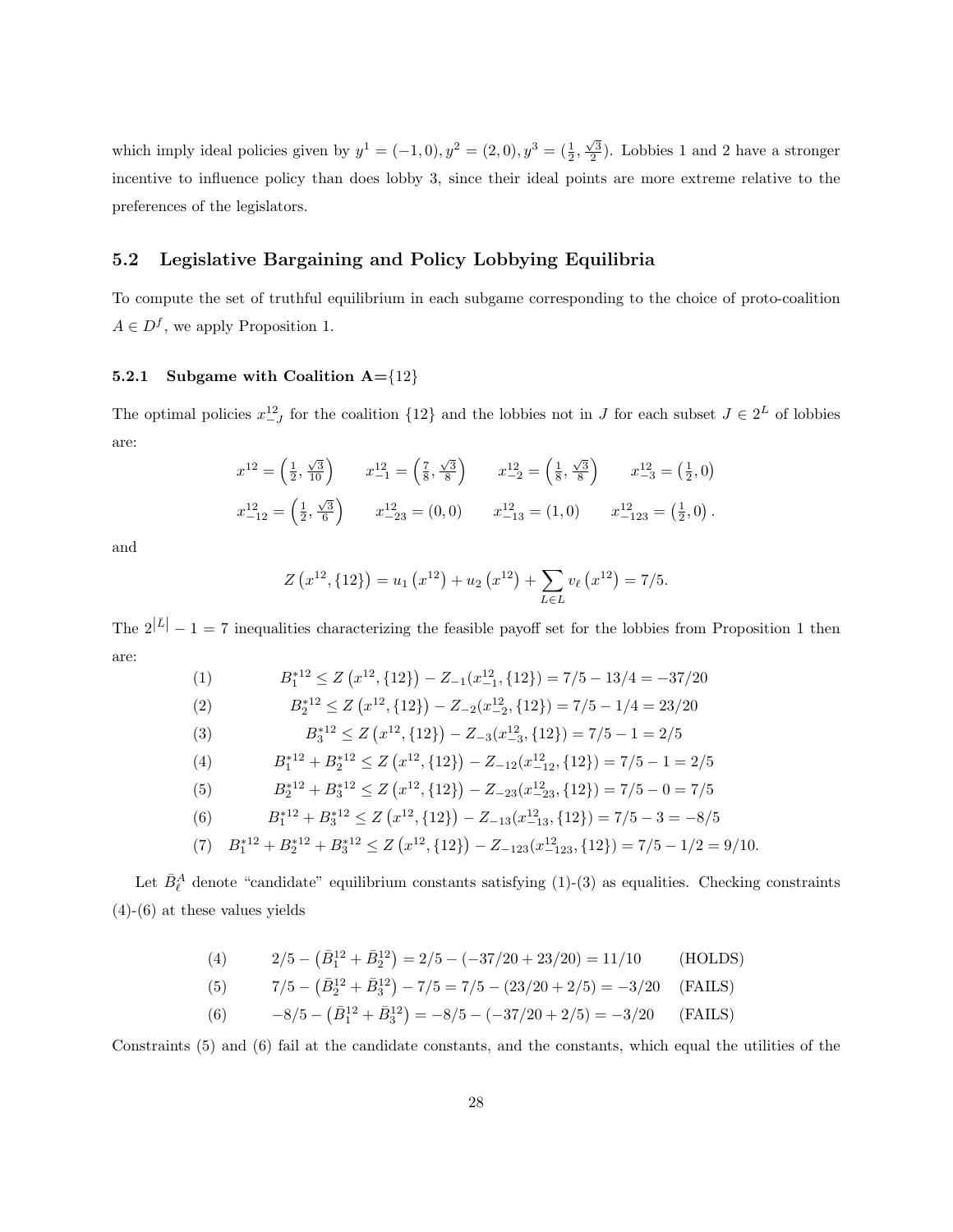lobbies, must be revised downward. This indicates that there are complementarities between the interests of the lobbies. Constraint (5) binds because jointly considering the interests of lobbies 2 and 3 imposes a greater externality than considering each in isolation, and the same is true for lobbies 1 and 3, so (6) binds.

The full set of equilibrium constants is the Pareto frontier of the constrained payoff set above, and the Pareto frontier has both constraints (5) and (6) binding, which yields the utilities

$$
B_1^{*12} = -37/20 - 3/20 + \varepsilon_{12} = -2 + \varepsilon_{12}
$$
  
\n
$$
B_2^{*12} = 23/20 - 3/20 + \varepsilon_{12} = 1 + \varepsilon_{12}
$$
  
\n
$$
B_3^{*12} = 2/5 - \varepsilon_{12},
$$

where  $\varepsilon_{12} \in$  $[0, \frac{3}{20}]$ . There is thus a continuum of equilibria determined by which lobbies share the burden of satisfying the constraints in (5) and (6). That is, in (5) either or both lobbies 2 and 3 could raise their contribution schedules (lower their constants) so that the proposer does not ignore their interests. The equilibria are not payoff equivalent for the proposer, however, since it is more efficient for lobby 3 to raise its contribution schedule because this helps meet both constraints (5) and (6).

The formateur's equilibrium utility when selecting coalition  $A = \{12\}$  is

$$
EU^f(x^{12}, \{12\}, q) = \frac{1}{2} \left( Z(x^{12}, \{12\}) - u_1(q) - u_2(q) \right) + u_1(q) - \frac{1}{2} \sum_{\ell \in L} B_{\ell}^{*12} + \left( \delta_f^{*A} - \frac{1}{|A|} \right) \sum_{\ell \in L} \max \left\{ v_{\ell}(q) - B_{\ell}^A, 0 \right\}
$$
  
=  $1 + \frac{1}{2} (u_1(q) - u_2(q)) - \frac{1}{2} \varepsilon_{12} + \left( \delta_f^{*A} - \frac{1}{2} \right) \sum_{\ell \in L} \max \left\{ v_{\ell}(q) - B_{\ell}^A, 0 \right\}.$ 

The utility of the formateur depends not only on  $\varepsilon_{12}$  but also on the proportion  $\delta_f^A$  of the lobbies' aggregate contributions offered to induce bargaining failure that go to the formateur, since these determine part of his reservation value in the bargaining game. The set of feasible utilities  $EU^f(x^{12}, \{12\}, q)$  for the formateur in the policy lobbying game are given by

$$
EUf(x12, {12}, q) \in
$$
  

$$
\begin{Bmatrix} 1 + \frac{1}{2} (u_1 (q) + u_2 (q)) - \frac{1}{2} \varepsilon_{12} \\ + (\delta_f^{*12} - \frac{1}{2}) ( \max \{ v_1 (q) + 2 - \varepsilon_{12}, 0 \} + \max \{ v_2 (q) - 1 - \varepsilon_{12}, 0 \} + \max \{ v_3 (q) - \frac{2}{5} + \varepsilon_{12}, 0 \} ) \\ \text{such that } \delta_f^{*12} \in [0, 1] \text{ and } \varepsilon_{12} \in [0, \frac{3}{20}]. \end{Bmatrix}
$$

The continuation value  $EU^{f}(x^{12}, \{12\}, q)$  of the formateur thus depends on two selections. The first is how the lobbies' contribution schedules meet the conditions that induce the prospective coalition to take all their interests into account from Proposition 1, or the  $\varepsilon_{12}$  term. The second is the extent to which the lobbies make contributions to the formateur in support of bargaining failure, or  $\delta_{\ell}^{*12}$ , which increases her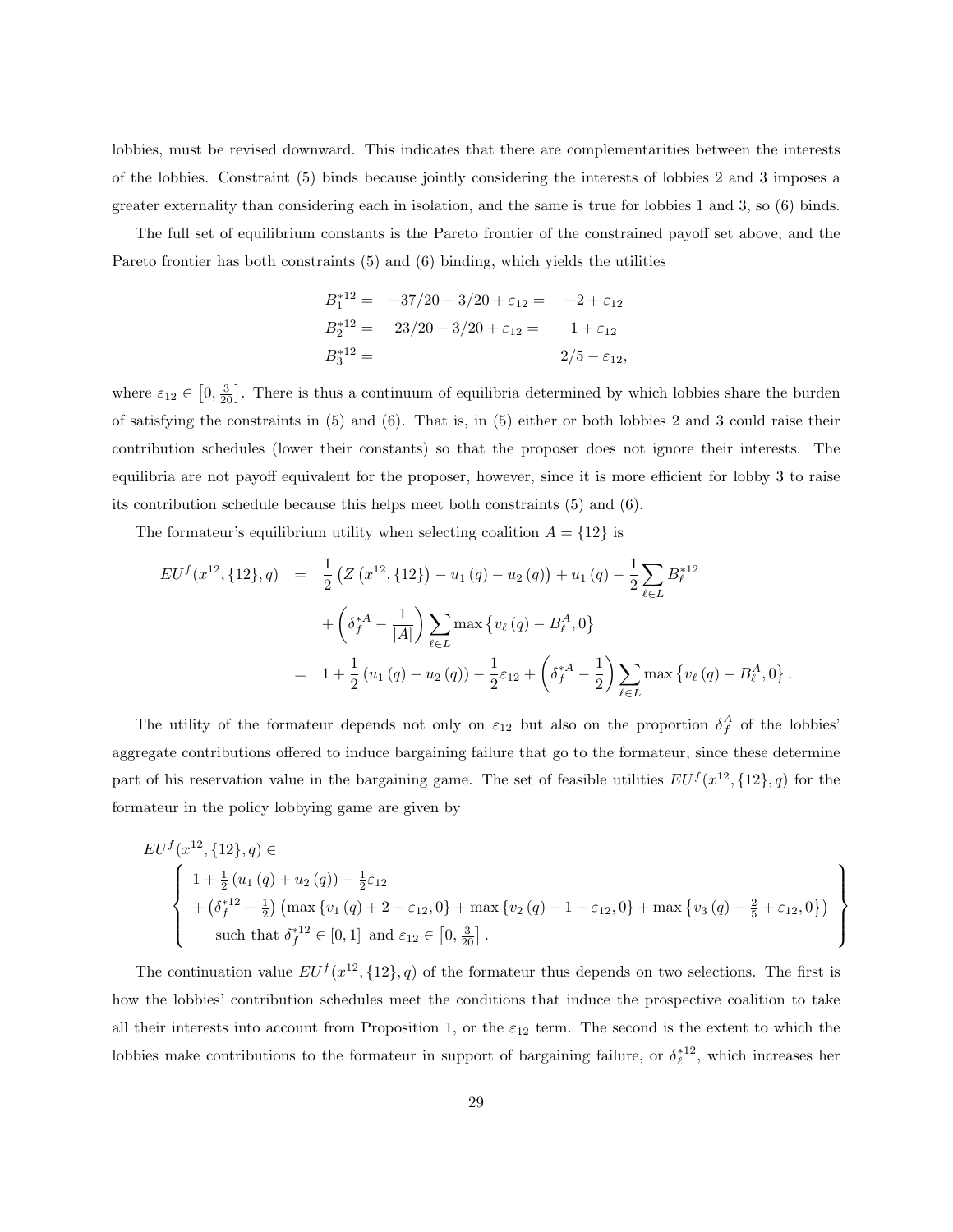bargaining strength. Conversely, a shift of status quo contributions to a legislator other than the formateur coalition makes coalition  $A = \{12\}$  less attractive to the formateur in the coalition selection stage of the game.

#### 5.2.2 Subgame with Coalition  $A = \{13\}$

For the subgame in which the formateur chooses  $A = \{13\}$  in the first stage of the game, the policy is  $x^{13} = \left(\frac{2}{5}, \frac{\sqrt{3}}{5}\right)$ . The equilibrium constants are

$$
B_1^{*13} = -\frac{8}{5}
$$
  
\n
$$
B_2^{*13} = \frac{13}{20} - \frac{7}{30} + \varepsilon_{13} = \frac{5}{12} + \varepsilon_{13}
$$
  
\n
$$
B_3^{*13} = \frac{13}{20} - \varepsilon_{13},
$$

where  $\varepsilon_{13} \in$  $[0, \frac{7}{30}]$  and the derivation is presented in Appendix B.

The formateur's set of equilibrium payoffs does not depend on the equilibrium selection  $\varepsilon_{13}$ , since

$$
EU^f(x^{13}, \{13\}, q) = \frac{29}{30} + \frac{1}{2}(u_1(q) - u_3(q)) + \left(\delta_f^{*13} - \frac{1}{2}\right) \sum_{\ell \in L} \max\{v_\ell(q) - B_\ell^{*13}, 0\}.
$$

The set of feasible utilities  $EU^{f}(x^{13}, \{13\}, q)$  for the formateur in the policy lobbying game are given by

$$
EUf(x13, {13}, q) \in
$$
  

$$
\begin{Bmatrix} \frac{29}{30} + \frac{1}{2}(u_1(q) - u_3(q)) \\ + (\delta_1^{*13} - \frac{1}{2}) \cdot (\max\{v_1(q) + \frac{8}{5}, 0\} + \max\{v_2(q) - \frac{5}{12} - \varepsilon_{13}, 0\} + \max\{v_3(q) - \frac{13}{20} + \varepsilon_{13}, 0\}) \\ \text{such that } \delta_f^{*13} \in [0, 1] \text{ and } \varepsilon_{13} \in [0, \frac{7}{30}]. \end{Bmatrix}
$$

### 5.2.3 Subgame with Coalition  $A = \{123\}$

For the subgame in which the formateur chooses  $A = \{123\}$  in the first stage of the game, the policy is  $x^{123} =$  $\left(\frac{1}{2},\frac{1}{2\nu}\right)$  $\frac{1}{2\sqrt{3}}$ ...<br>\ . The equilibrium constants are

$$
B_1^{*123} = -9/5 - 1/20 + \varepsilon_{123} = -37/20 + \varepsilon_{123}
$$
  
\n
$$
B_2^{*123} = 6/5 - 1/20 + \varepsilon_{123} = 23/20 + \varepsilon_{123}
$$
  
\n
$$
B_3^{*123} = 3/5 - \varepsilon_{123},
$$

where  $\varepsilon_{123} \in$  $[0, \frac{1}{20}]$  and the derivation is presented in Appendix B.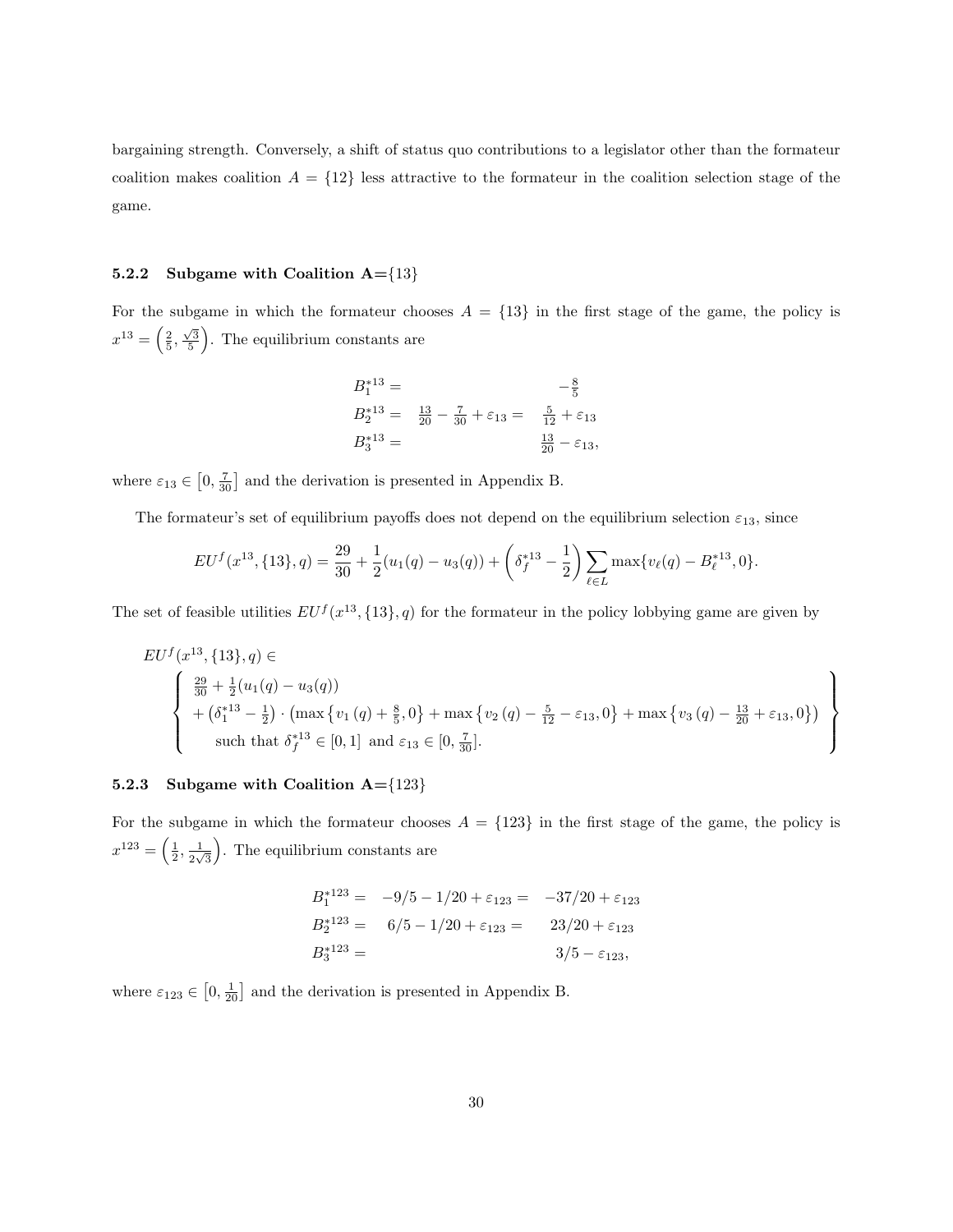The set of feasible utilities  $EU^{f}(x^{123}, \{123\}, q)$  for the formateur are

$$
EUf(x123, {123}, q) \in
$$
  

$$
\begin{Bmatrix} \frac{7}{10} + \frac{1}{3}(2u_1(q) - u_2(q) - u_3(q) - \varepsilon_{123}) \\ + \delta_1^{*123} (\max \{v_{\ell}(q) + \frac{37}{20} - \varepsilon_{123}, 0\} + \max \{v_{\ell}(q) - \frac{23}{20} - \varepsilon_{123}, 0\} + \max \{v_{\ell}(q) - \frac{3}{5} + \varepsilon_{123}, 0\}) \\ \text{such that } \delta_f^{*123} \in [0, 1] \text{ and } \varepsilon_{123} \in [0, \frac{1}{20}]. \end{Bmatrix}
$$

### 5.3 Bidding Up and Coalition Choice (First Stage Equilibrium)

The characterization of the equilibria of the first stage of the full game depends on the formateur's utilities in each of the subgames, which depend on the selection of  $\varepsilon_{12}$ ,  $\varepsilon_{13}$ , and  $\varepsilon_{123}$  and on how the lobbies allocate their contribution offers in favor of the status quo. This section makes the specific assumption that in every subgame the formateur receives a  $\frac{1}{|A|}$  share of the contribution offers in favor of the status quo; i.e.,  $\delta_f^{*A} = \frac{1}{|A|}, \forall A \in D^f$ . This assumption is equivalent to the lobbies randomly allocating among the coalition members their contribution offers in support of the status quo. This assumption is not unreasonable, since those offers do not affect the legislative bargaining outcome and hence are never paid. Other allocations of the contributions in support of legislative bargaining failure are considered below and illustrated in figures.

The aggregate payoffs to the formateur and the lobbies is

 $\overline{a}$ 

$$
W^{f}(A,q) = u_{f}(q^{o}) + \frac{1}{|A|} \left( Z\left(x^{A}, A\right) - \sum_{j \in A} u_{j}(q) \right) + \left( \frac{|A| - 1}{|A|} \right) \sum_{\ell \in L} B_{\ell}^{*A}, \tag{14}
$$

which can be evaluated as

$$
W^{f}(A,q) = \begin{cases} 2/5 + \frac{1}{2}(u_{1}(q) - u_{2}(q)) & \text{for } A = \{12\} \\ 13/30 + \frac{1}{2}(u_{1}(q) - u_{3}(q)) & \text{for } A = \{13\} \\ 3/5 + \frac{1}{3}(2u_{1}(q) - u_{2}(q) - u_{3}(q)) & \text{for } A = \{123\} \\ u_{f}(q) + \sum_{L} v_{\ell}(q) & \text{for } A = \emptyset. \end{cases}
$$
(15)

This expression can be used to identify the sets of status quos such that the formateur would choose a particular coalition. Consider first status quos that are sufficiently "far away" that  $A = \emptyset$  is not optimal. Then, the sets  $Q^A$  of status quos such that A is an equilibrium are

$$
Q^{12} \equiv \left\{ q | u_3(q) \ge \max \left\{ \frac{3}{5} + \frac{1}{2} \left( u_1(q) + u_2(q) \right), \frac{1}{15} + u_2(q) \right\} \right\} \tag{16}
$$

$$
Q^{13} \equiv \left\{ q | u_2(q) \ge \max \left\{ \frac{1}{2} + \frac{1}{2} \left( u_1 \left( q \right) + u_3(q) \right), u_3(q) - \frac{1}{15} \right\} \right\} \tag{17}
$$

$$
Q^{123} \equiv \left\{ q \Big| \frac{1}{2} + \frac{1}{2} \left( u_1 \left( q \right) + u_3 \left( q \right) \right) \geq u_2 \left( q \right) \geq -u_1 \left( q \right) + 2u_3 \left( q \right) - \frac{6}{5} \right\}.
$$
 (18)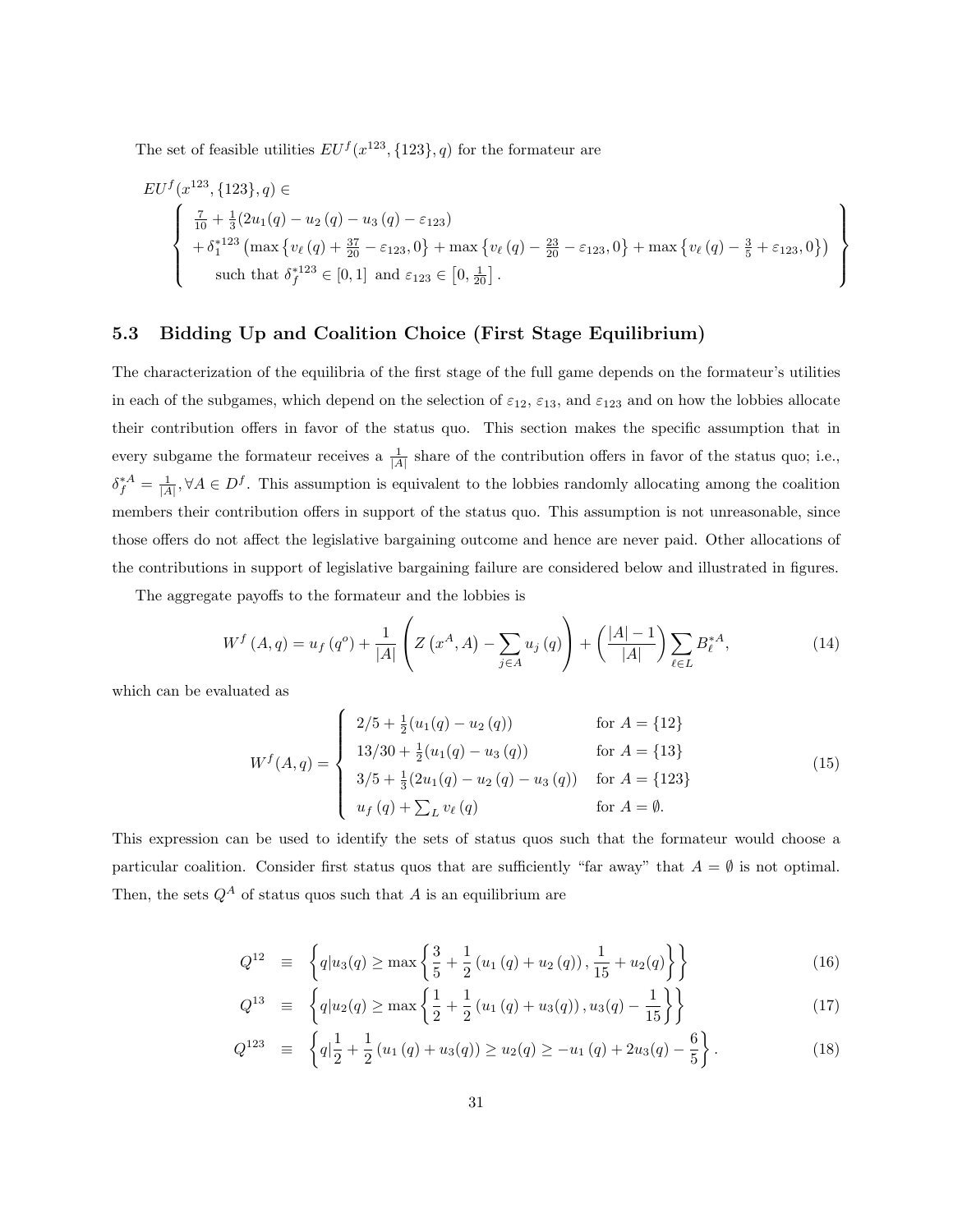These sets correspond to the intuition presented earlier for the legislative bargaining stage. If the status quo is far from the ideal point of legislator 2 and closer to the ideal point of legislator 3, legislator 2 is in the weaker bargaining position and hence the formateur chooses  $A^* = \{12\}$ . That is,  $q \in Q^{12}$ . Conversely, if  $u_3(q)$  is small relative to  $u_2(q)$ , legislator 3 is in the weaker bargaining position; i.e.,  $q \in Q^{13}$  and  $A^* = \{13\}$ . If the status quo is far from the ideal points of both legislators 2 and 3 and is on the side of the policy space closest to her ideal point, the formateur  $(f = 1)$  chooses  $A^* = \{123\}$ . A status quo that is on the opposite side of the policy space from the formateur does not lead to the choice of  $A = \{123\}$ , since the formateur recognizes that for such a status quo she will be disadvantaged relative to her coalition partners in the legislative bargaining. Instead, she prefers a minimal winning coalition in which both she and her coalition partner are disadvantaged by the status quo, since her weak bargaining position will be exploited by her coalition partner with probability  $\frac{1}{2}$ , whereas with a consensus coalition her weak bargaining position will be exploited with probability  $\frac{2}{3}$ . In contrast, a status quo that is close to the ideal points of the lobbies allows the lobbies to induce the formateur to choose  $A^* = \emptyset$ . These four regions are illustrated in Figure 1.

The characterization of the equilibrium coalition selection is straightforward, but characterization of the specific "bidding up" contributions offers and equilibrium payoffs is considerably more complex, since they depend on the specific equilibrium selections for how the constraints are met in the subsequent subgames in addition to how the contributions in support of the status quo are allocated among the coalition members. Characterizing the full set of equilibria provides little intuition beyond that which can be attained from a particular case. The case considered is that in which  $\delta_f^{*A} = \frac{1}{|A|}, \forall A \in D^f$ , and  $\varepsilon_A = 0, \forall A \in D^f$ .

The equilibrium expected utilities of the lobbies in the subgames where a coalition  $A \in D^f$  is selected are:

| A       | $B_1^*$ <sup>A</sup> | $B_2^{\ast A}$  | $B_3^*$ <sup>A</sup> |
|---------|----------------------|-----------------|----------------------|
| ${12}$  | $-2$                 | 1               | $\frac{2}{5}$        |
| ${13}$  | $-\frac{8}{5}$       | $\frac{5}{12}$  | $\frac{13}{20}$      |
| ${123}$ | $\frac{37}{20}$      | $\frac{23}{20}$ | $\frac{3}{5}$        |

In the subgame in which no coalition  $A = \emptyset$  is selected the utilities are simply the policy utilities from the status quo. To characterize an equilibrium, it is necessary to have a specific status quo, which is taken to be  $q = (1, 3/4)$ . This status quo is closer to legislator 3's ideal point than to legislator 2's ideal point, and the equilibrium coalition is  $A^* = \{12\}$ , as is evident in Figure 1. For this equilibrium selection and this status quo,  $A_{-J}^* = \{12\}$ , for  $J = \{3\}$ ,  $\{13\}$ ,  $\{123\}$ ,  $A_{-J}^* = \{13\}$  for  $J = \{2\}$ ,  $\{12\}$ ,  $\{23\}$ , and  $A_{-J}^* = \emptyset$  for  $J = \{1\}$ .

To characterize the equilibrium to the bidding up (first stage) game, substitute the optimal coalitions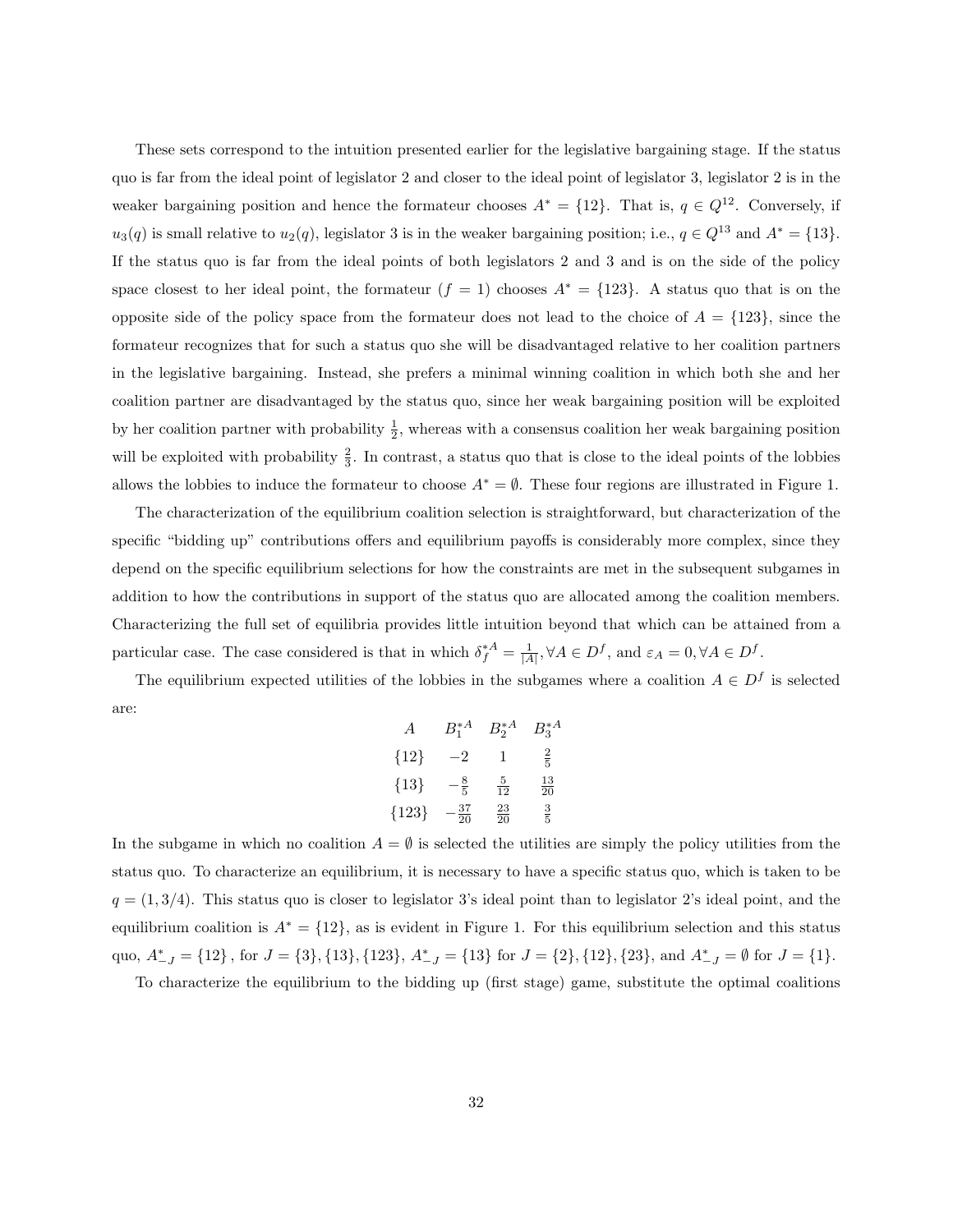into the bidding up constraints in Proposition 2 for  $A = \{12\}$ , which yields

(1) 
$$
F_1 \le W^f(\{12\}, q) - W^f(\emptyset, q) = -2.2115
$$
  
\n(2)  $F_2 \le W^f(\{12\}, q) - W^f_{-2}(\{13\}, q) = .5329$   
\n(3)  $F_3 \le B_3^{*12} = \frac{2}{5}$ 

(4) 
$$
F_1 + F_2 \le W^f(\{12\}, q) - W^f_{-12}(\{13\}, q) = -1.0672
$$

(5) 
$$
F_2 + F_3 \le W^f(\{12\}, q) - W^f_{-23}(\{13\}, q) = 1.1829
$$

- (6)  $F_1 + F_3 \leq B_1^{*12} + B_3^{*12} = -\frac{8}{5}$ 
	- (7)  $F_1 + F_2 + F_3 \leq B_1^{*12} + B_2^{*12} + B_3^{*12} = -\frac{3}{5}.$

With the constraints (1)-(3) binding the other 4 constraints are satisfied, so there are no complementarities between the interests of the lobbies over coalitions. In this equilibrium, the lobbies have unique equilibrium payoffs over the full game given by

$$
F_1^* = -2.2115
$$
,  $F_2^* = 0.5329$ ,  $F_3^* = \frac{2}{5}$ .

The bidding up in the first stage of the game to influence the selection of the coalition is characterized by lobbies 1 and 2 having net payoff vectors  $F_1^*$  and  $F_2^*$  less than  $B_1^{*12}$  and  $B_2^{*12}$ , since both must make contributions to maintain the equilibrium coalition {12}. Lobby 1 prefers to do so because if it did not, the formateur would select no coalition  $A = \emptyset$  and allow the status quo to prevail. Lobby 2 prefers to do so because otherwise the formateur would switch to  $A = \{13\}$ . Lobby 3 has utility  $F_3^* = B_3^{*12}$ , and offers no contributions in support of  $A = \{12\}$  in the first stage of the game.

The "bidding up" contributions in the first stage of the game are

 $\overline{a}$ 

$$
H_{\ell}^{*}(A,q) = \max \left\{ B_{\ell}^{*A} - F_{\ell}^{*}, 0 \right\},\,
$$

so for the example

$$
B_{\ell}^{*A} - F_{\ell}^{*} = \begin{cases} \ell = 1 & \ell = 2 & \ell = 3 \\ A = \{12\} & B_{1}^{*12} - F_{1}^{*} & B_{2}^{*12} - F_{2}^{*} & B_{3}^{*12} - B_{3}^{*12} \\ A = \{13\} & B_{1}^{*13} - F_{1}^{*} & B_{2}^{*13} - F_{2}^{*} & B_{3}^{*13} - B_{3}^{*12} \\ A = \{123\} & B_{1}^{*123} - F_{1}^{*} & B_{2}^{*123} - F_{2}^{*} & B_{3}^{*123} - B_{3}^{*12} \\ A = \emptyset & v_{\ell}(q) - F_{1}^{*} & v_{\ell}(q) - F_{2}^{*} & v_{\ell}(q) - B_{3}^{*12} .\end{cases}
$$

.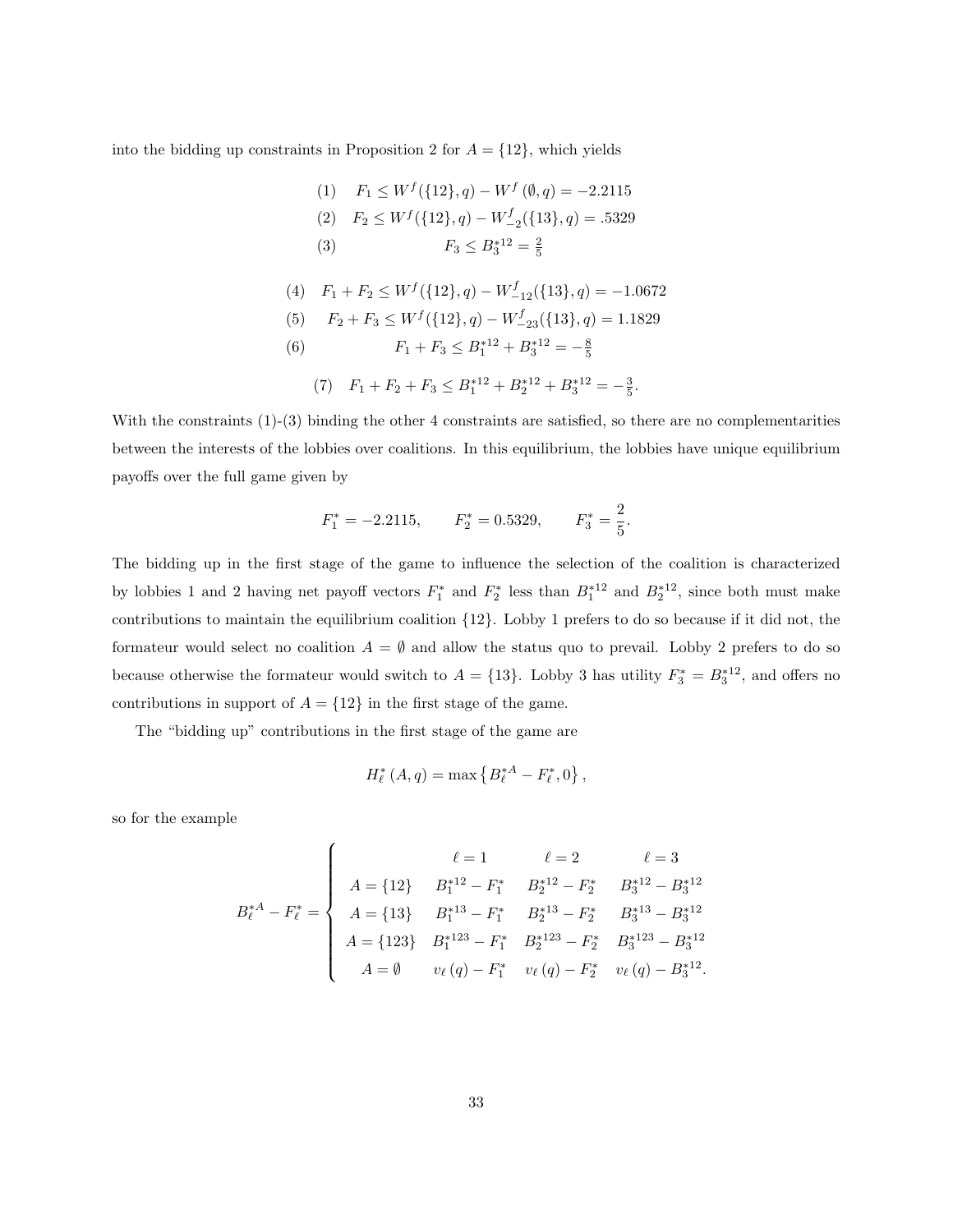The contributions offered in support of the coalitions  $A \in D^f \cup \emptyset$  are then

$$
H_{\ell}^{*}(A,q) = \begin{cases} \n\ell = 1 & \ell = 2 & \ell = 3 \\
A = \{12\} & 0.2115 & 0.4671 & 0 \\
A = \{13\} & 0.6115 & 0 & 1/4 \\
A = \{123\} & 0.3615 & 0.6171 & 1/5 \\
A = \emptyset & 0 & 1.9047 & 0.3365.\n\end{cases}
$$

In this example the lobbies can be better or worse off compared to a ban on lobbying. They can be worse off because the lobbies have opposing preferences, and hence their influence activities are counteractive. Lobbies 2 and 3 prefer the status quo to  $A^* = \{12\}$ , whereas lobby 1 prefers the equilibrium coalition. Note that lobby 2 offers a contribution in favor of the selection  $A = \emptyset$  and also offers a contribution in support of  $A = \{12\}$ . The former is intended to induce the formateur to let the status quo continue, whereas the latter is made to protect the selection of  $A = \{12\}$  against the selection of another coalition in  $D<sup>f</sup>$ . Lobby 1 offers contributions in support of every coalition including the equilibrium coalition {12} in order to prevent the selection of the status quo, since he is the most disadvantaged by it. Lobby 3 offers contributions in support of  $A = \{13\}$  and  $A = \{123\}$ , and lobby 2 also offers contributions in support of  $A = \{123\}$  but not for  $A = \{13\}.$ 

With the selection of  $A^*$  the formateur receives  $EU^f(x^{12}, \{12\}, q) + H_1(\{12\}, q) + H_2(\{12\}, q) = 0.6787$ . Because lobby 1 contributes to prevent the selection of no coalition  $\emptyset$ , his minimum contributions to maintain influence in the coalition selection stage leave the formateur indifferent between choosing the equilibrium coalition  $\{12\}$  and choosing  $\emptyset$ , or

$$
u_1(q) + H_2(\emptyset, q) + H_3(\emptyset, q) = -\frac{25}{16} + 1.9047 + .3365 = 0.6787.
$$

Lobby 2's contributions similarly leave the formateur indifferent between choosing the equilibrium coalition  ${12}$  and choosing  ${13}$ .

#### 5.3.1 Alternative Selections of the Contributions in Support of the Status Quo

The maintained assumption in the above characterization of a full equilibrium is based on a uniform allocation among the legislators of the contributions in the subgames in support of the status quo. To illustrate the import of this allocation on the equilibrium coalition, consider first the case in which all of the contributions in support of the status quo are made to the formateur; i.e.,  $\delta_f^{*A} = 1, \forall A \in D^f$ , again using the example of  $q = (1, 3/4)$ . This allocation increases the utility of the formateur, since her reservation value is greater.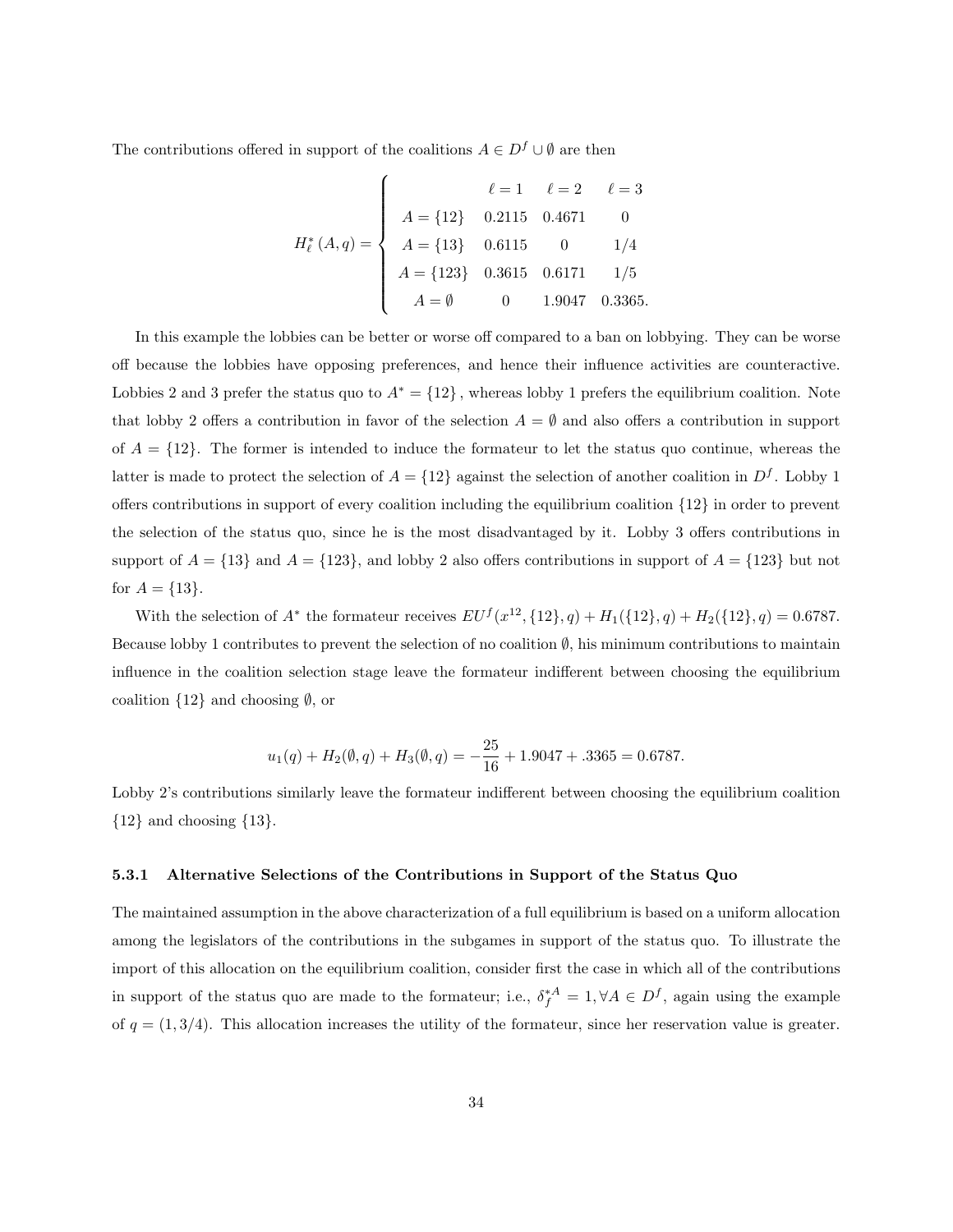The aggregate utilities  $W<sup>f</sup>(A, q)$  are then

$$
W^f(\{12\},q) = 0.2870, \qquad W^f(\{13\},q) = 0.3375, \qquad W^f(\{123\},q) = 0.1163, \qquad W^f(\emptyset,q) = -1.95096.
$$

The formateur selects the coalition  $A^* = \{13\}$ , as is evident in Figure 2. The set of status quos such that the formateur chooses no coalition is now empty, so the status quo never prevails in equilibrium when in the subgames all the contributions in support of the status quo are made to the formateur.

The other polar case is that in which none of the contributions in support of the status quo are made to the formateur; i.e.,  $\delta_f^{*A} = 0, \forall A \in D^f$ . The aggregate utilities are then

$$
W^f(\{12\},q) = -1.4870, \qquad W^f(\{13\},q) = -1.7699, \qquad W^f(\{123\},q) = -1.3077, \qquad W^f(\emptyset,q) = -1.9510.
$$

The utilities for the subgames are lower because in the legislative bargaining the reservation value of the formateur is lower. In this case the formateur chooses the consensus coalition  $A^* = \{123\}$ . The reason is that the lobbies make fewer aggregate contributions in favor of the status quo when the consensus coalition is selected, since it enacts a centrist policy. This makes the consensus coalition more attractive when status quo contributions are directed to the formateur's coalition partners, relative to when they are directed to the formateur. The set of status quos for which a consensus coalition is chosen by the formateur is therefore larger, as illustrated in Figure 3. In addition, the set of status quos such that no coalition  $A^* = \emptyset$  is chosen is larger than the set in Figure 1.

#### 5.3.2 Lobby Influence

The influence of the lobbies can be identified by comparing the formateur's coalition selection in the absence of first-stage lobbying with the selections identified in Figures 1-3. Figure 4 identifies coalition selection without first-stage lobbying for  $\delta_f^{*A} = \frac{1}{|A|}, \forall A \in D^f$ , and comparing it with Figure 1 indicates that lobbying induces the formateur to choose a consensus coalition for a larger set of  $q$  and to preserve the status quo for centrally located q. The same is true for  $\delta_f^{*A} = 0, \forall A \in D^f$ , and for  $\delta_f^{*A} = 1, \forall A \in D^f$ , as indicated by comparing Figures 5 and 6 with Figures 2 and 3, respectively.

The influence of a lobby's preferences on the equilibrium policy can be characterized locally directly from (10) through a comparative statics exercise, provided that the equilibrium coalition is not affected. More extreme preferences of a lobby thus cause the equilibrium policy to move in the direction of the lobby's ideal point. The legislative bargaining outcome is thus directly responsive to the interests of the lobbies. The equilibrium coalition can also be affected, and to illustrate this, consider the example with  $q = (1, 3/4)$  and let lobby 3 have more extreme preferences with ideal point  $y^3 = (1/2, 2)$ . The more extreme preferences result in both a different coalition and a different policy for that coalition. The formateur chooses  $A^* = \{13\}$ , and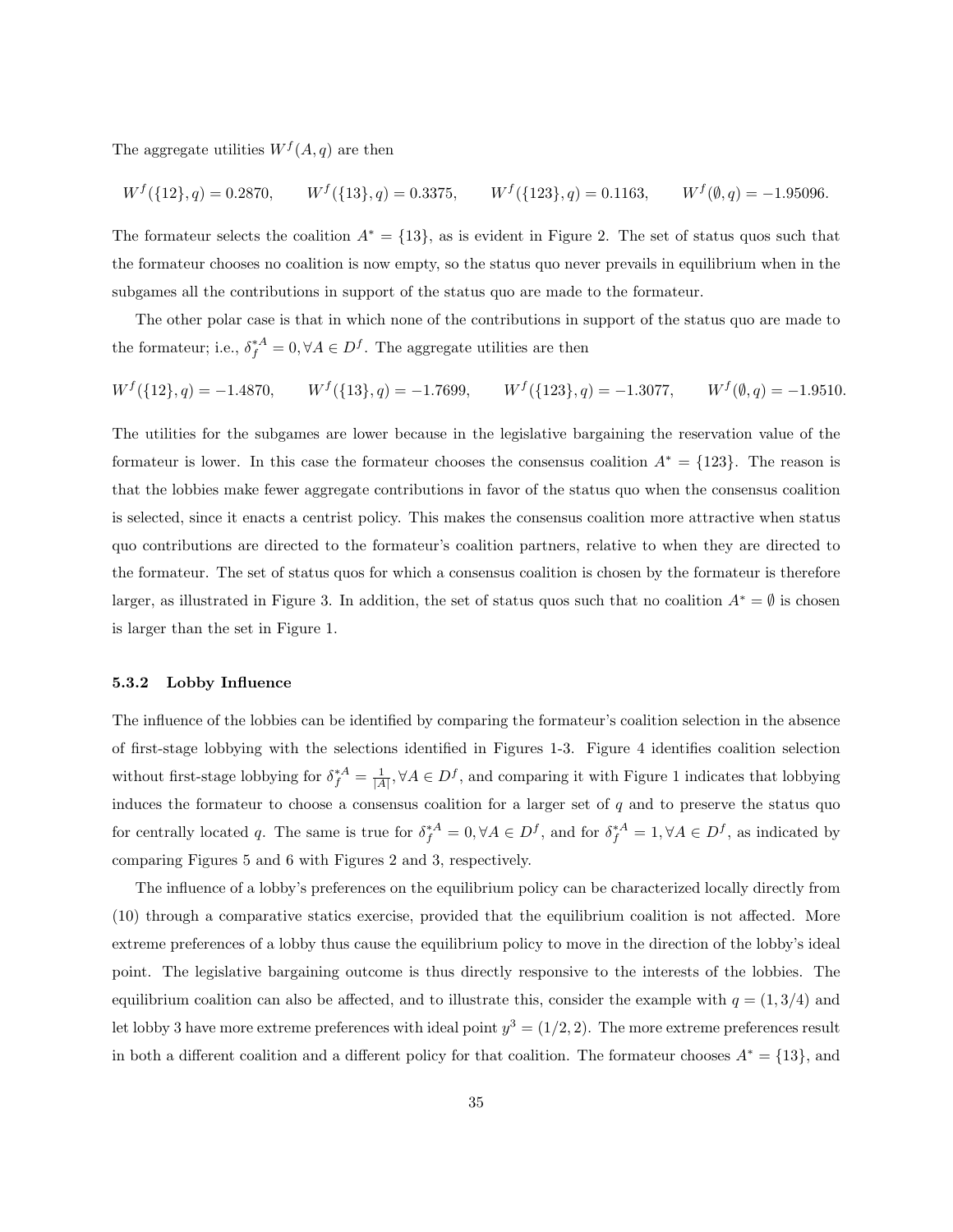the corresponding policy is  $x^{A^*} = (2/5, (1/10)(4 + \sqrt{3}))$ . The equilibrium coalition selections are identified in Figures 7-9.

The expected payoffs  $B_{\ell}^{*A^*}$  of the lobbies are

| $A$       | $B_1^{*A}$ | $B_2^{*A}$ | $B_3^{*A}$ |
|-----------|------------|------------|------------|
| $\{12\}$  | $-2.0125$  | $0.9875$   | $1.05$     |
| $\{13\}$  | $-1.8607$  | $0.3893$   | $1.6928$   |
| $\{123\}$ | $-1.9738$  | $1.0263$   | $1.4690$   |

and the equilibrium net payoff vectors for each  $A \in D^f$  are unique. The contributions are then obtained from Definition 1. The utilities of the lobbies for the full game are

$$
F_1^* = -3.1299,
$$
  $F_2^* = 0.3893,$   $F_3^* = 1.1951,$ 

which again are unique, and the corresponding contributions in the bidding up stage are:

$$
H_{\ell}^{*}(A,q) = \begin{cases} \n\ell = 1 & \ell = 2 & \ell = 3 \\
A = \{12\} & 1.1174 & 0.5982 & 0 \\
A = \{13\} & 1.2692 & 0 & 0.4977 \\
A = \{123\} & 1.1561 & 0.637 & 0.2740 \\
A = \emptyset & 0 & 2.0482 & 1.2424.\n\end{cases}
$$

In the equilibrium lobbies 1 and 3 make positive contribution offers to support the equilibrium coalition  $A^* = \{13\}$ . Lobby 1 offers contributions to prevent a switch to the status quo  $A = \emptyset$ , since she is disadvantaged by the status quo, and also makes positive offers in support of every coalition  $A \in D<sup>f</sup>$ . Lobby 3 offers contributions to prevent a switch to coalition  $\{12\}$ , the only coalition from which legislator 3, who has interests most closely aligned with its own, is absent. Lobby 3 also makes its largest offer in favor of the status quo, since that lobby is the most advantaged by it.

#### 5.3.3 Gridlock

As illustrated in Figures 1 and 3 for some status quos the formateur chooses no coalition and allows the status quo to persist. As an example, let the status quo be  $\hat{q} = (\frac{1}{2}, \frac{1}{2y})$  $\frac{1}{2\sqrt{3}}$ , which is the centroid of the preferences of the legislators and of the lobbies. The aggregate utilities with  $\delta_f^{*A} = \frac{1}{|A|}, A \in D^f$ , are

 $W^{f}(\{12\}, \hat{q}) = -0.1, \qquad W^{f}(\{13\}, \hat{q}) = -0.0667, \qquad W^{f}(\{123\}, \hat{q}) = -0.0667,$ 

whereas if the formateur chose  $A = \emptyset$ , the utility would be

$$
W^f(\emptyset, \hat{q}) = \frac{2}{3}.
$$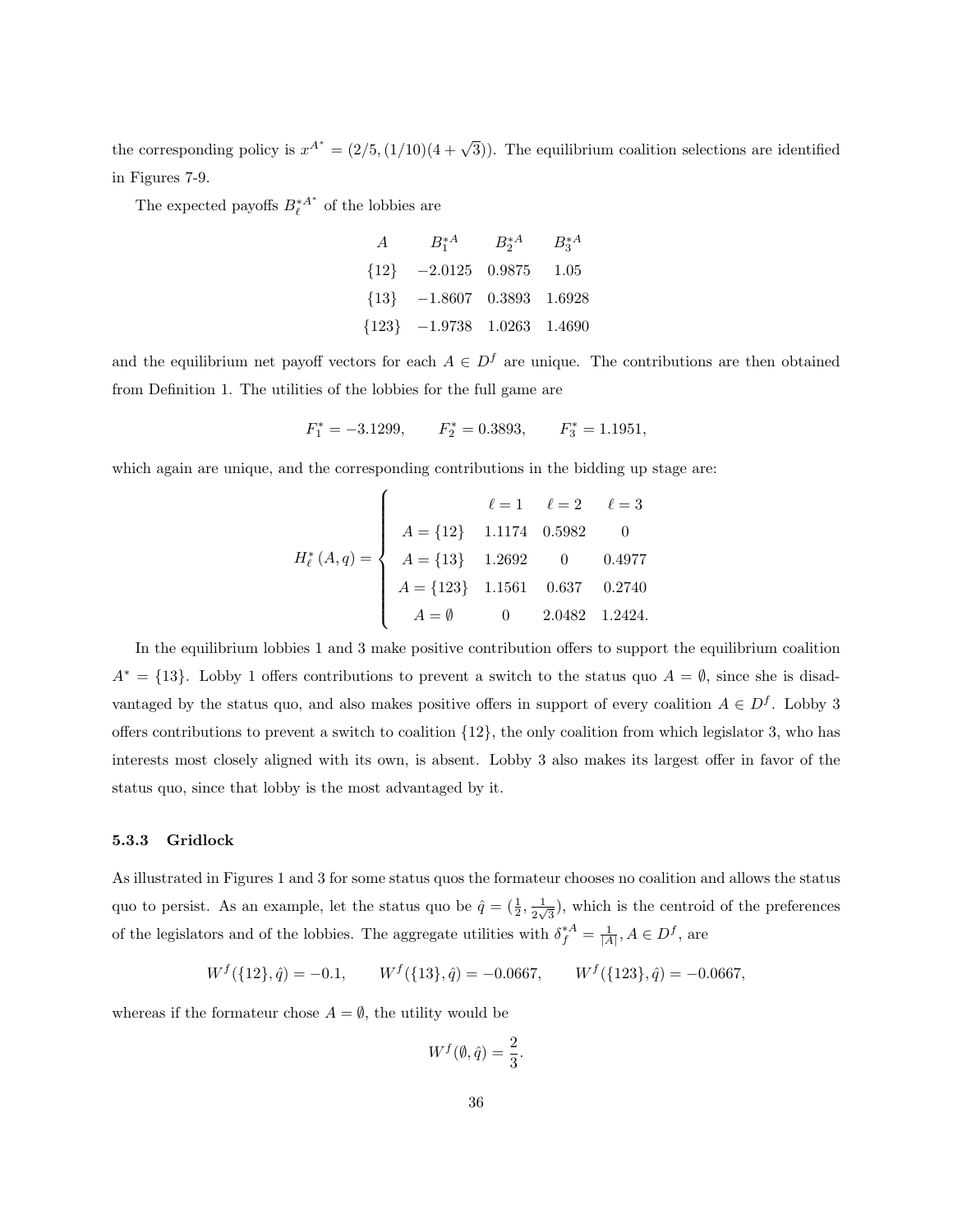The formateur thus chooses  $A^* = \emptyset$ .

If the formateur were to ignore the lobbies' preferences, she prefers to choose a coalition  $A \in D^f$  to extract as great a bargaining surplus as possible from her coalition partner(s), and she is approximately indifferent between choosing one of the two minimal winning coalitions  $\{12\}$  or  $\{13\}$ . In expectation, however, the formateur only captures a  $\frac{1}{|A|}$  share of the aggregate bargaining surplus from choosing a coalition  $A \in D^f$ , so the preferences of the lobbies have considerable influence at the coalition formation stage. Although gridlock never prevails once a coalition  $A \in D^f$  is selected, in this example the lobbies can collectively pay  $\frac{19}{60}$  to induce the formateur to select  $A = \emptyset$  and maintain the status quo. There exists a continuum of equilibria in which every lobby makes a positive contribution to support  $A^* = \emptyset$ .<sup>17</sup>

Gridlock refers to the persistence of a "bad" status quo, which can be thought of as a policy outside the Pareto set of the legislators' preferences. Figures 1 and 7 indicate that for  $\delta_f^{*A} = \frac{1}{|A|}, \forall A \in D^f$ , some status quo points outside the Pareto set can persist, resulting in gridlock. Figures 3 and 9 indicate that the set of status quos that result in gridlock is larger when  $\delta_f^{*A} = 0, \forall A \in D^f$ , whereas with  $\delta_f^{*A} = 1, \forall A \in D^f$ , gridlock does not result as illustrated in Figures 2 and 8. Gridlock results because of lobbying, since in the absence of lobbying the formateur generically chooses a coalition  $A \in D^f$  resulting in a policy  $x^A \neq q$ , as illustrated in Figures 4-6. Moreover, the policy  $x^A$  is in the Pareto set of the legislators' preferences. Gridlock is thus due to lobbying.

### 5.4 Application: Influence of Lobbies in a Government Formation Context

Baron and Diermeier present a model of government formation in the absence of interest groups and lobbies, and this section identifies the influence of lobbies on the equilibrium coalitions and policies. In their model legislative bargaining includes transfers as in the model presented here, but the formateur  $(f = p = 1)$  is the proposer with probability one and makes a take-it-or-leave-it offer to the coalition it selects.<sup>18</sup> Coalition choice by the formateur is identified by by the sets  $Q_{BD}^A$  given by

$$
Q_{BD}^{12} \equiv \left\{ q | u_3(q) \ge \max\left\{ \frac{1}{2}, u_2(q) \right\} \right\} \tag{19}
$$

$$
Q_{BD}^{13} \equiv \left\{ q | u_2(q) \ge \max\left\{ \frac{1}{2}, u_3(q) \right\} \right\} \tag{20}
$$

$$
Q_{BD}^{123} \equiv \left\{ q \Big| \frac{1}{2} \ge \max \left\{ u_2(q), u_3(q) \right\} \right\}.
$$
 (21)

<sup>&</sup>lt;sup>17</sup>One set of equilibrium offers that supports the equilibrium outcome and satisfies the remaining constraints is  $H_1^*(\emptyset, q) = \frac{1}{6}$ ,  $H_2^*\left(\emptyset, q\right) = \frac{1}{10}$ , and  $H_3^*\left(\emptyset, q\right) = \frac{1}{20}$ .

<sup>&</sup>lt;sup>18</sup>The equilibrium policy also maximizes the aggregate utility of the coalition members.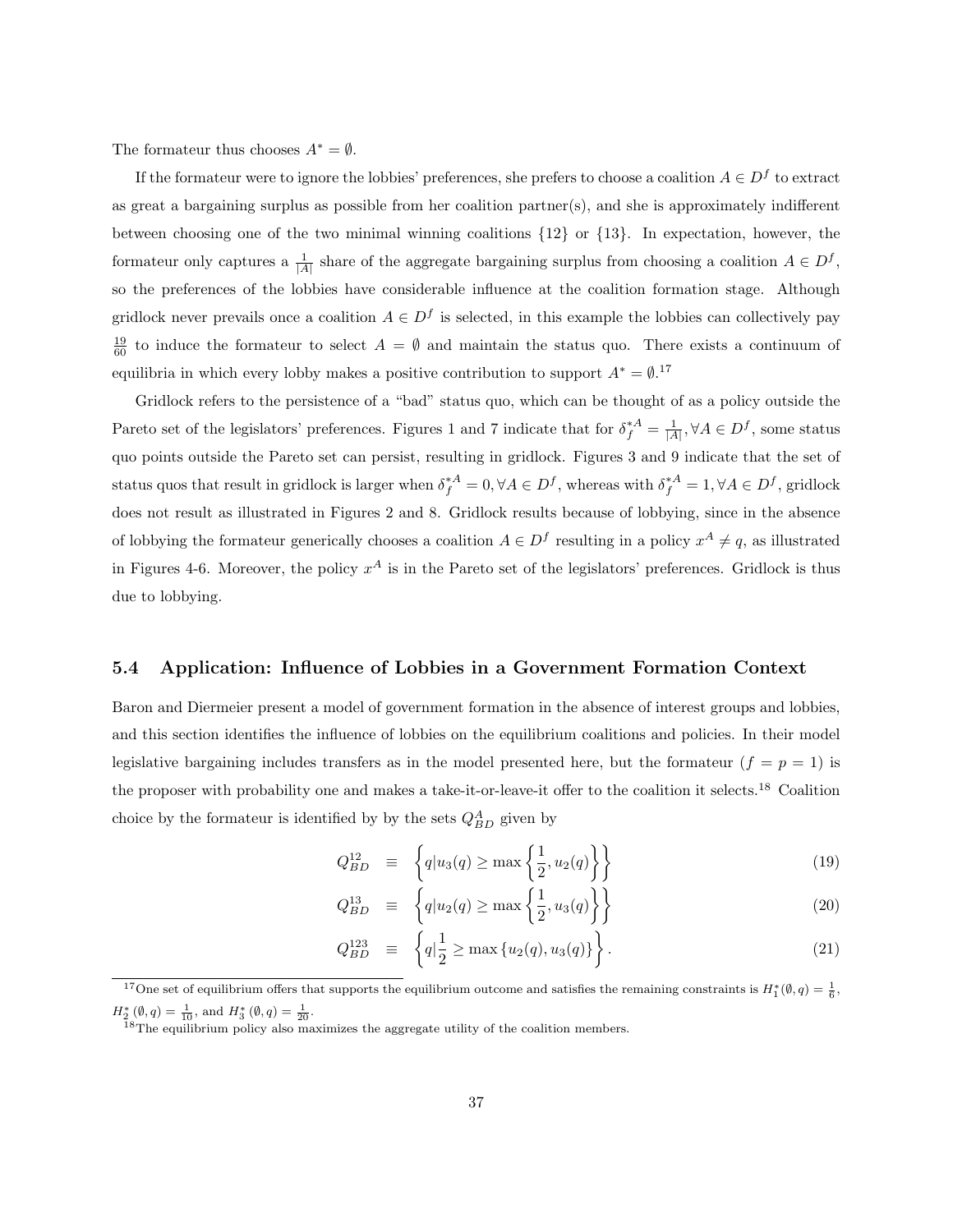Figure 10 depicts these sets. The set  $Q_{BD}^{12}$  is the intersection of a circle with center  $z^3$  and radius  $\sqrt{\frac{1}{2}}$  and the half-space bounded by the hyperplane equidistant from  $z^2$  and  $z^3$ . This set has the property that the status quo is farther from legislator 2 than legislator 3, so legislator 2 is a more attractive coalition partner; i.e., he is more disadvantaged in the legislative bargaining than is 3. Similarly, for a status quo  $q \in Q_{BD}^{13}$ legislator 3 is the more attractive coalition partner for the formateur. If  $q \in Q_{BD}^{123} = \Re^2 \setminus \{Q_{BD}^{12} \cup Q_{BD}^{13}\},\$  the status quo is sufficiently far from both legislators 2 and 3 that the formateur forms a consensus coalition.

Consider next the addition of lobbies but maintain the assumption that the proposer makes a takeit-or-leave-it offer. In addition, assume that the proposer is the formateur and consider only lobbying in the legislative bargaining stage and not in the coalition selection stage. Adding the lobbies causes the formateur to take into account the interests of the lobbies, and the equilibrium coalitions are identified by the definitions in (19)-(21) with 3/5 replacing  $1/2^{19}$  These sets  $\bar{Q}^A$  are illustrated in Figure 10. For this example in which lobbies are more extreme than are the legislators, the set  $\bar{Q}^{123}$  of status quos that leads to a consensus coalition with lobbying strictly contains the corresponding set in the absence of lobbies. Lobbying by extreme lobbies then leads to consensus governments for a larger set of status quos and correspondingly to minimal winning coalitions for smaller sets of status quos.

The model of legislative bargaining used in this paper distributes legislative bargaining power equally among the members of the selected coalition, and thus in coalition selection the formateur has to take into consideration the bargaining positions of all coalition members. When all lobbies allocate their contributions in support of bargaining failure equally among the coalition members; i.e.,  $\delta_f^*{}^A = \frac{1}{|A|}$ , the incentive to choose a consensus coalition for status quos on the other side of the Pareto set from the ideal point of the formateur disappears and the formateur prefers a minimal winning coalition, as illustrated in Figure 1. Also, consensus coalitions are chosen for a smaller set of status quos when bargaining power in the legislative bargaining is equally distributed. In addition, the status quo can prevail for centrally located status quos. The theory thus predicts that when the status quo policy is relatively extreme, coalition formation will be successful and result in a relatively central policy. In contrast, if the status quo is centrally located, the policy will persist and no coalition will be chosen. This could be interpreted as a caretaker government in place until an election can be held.

Political institutions differ in the advantages accorded to the formateur, and Figures 2 and 3 provide insight into how coalition choice can vary with that advantage. As the bargaining power of the formateur in the legislative stage increases; i,e.,  $\delta_f^*{}^A$  increases, some coalition is chosen for a larger set of status quos and hence a caretaker government is less likely. As Figure 2 indicates, consensus governments result for a larger set of status quos. If the formateur's bargaining power decreases consensus governments form for a

<sup>19</sup>Supporting details are available from the authors.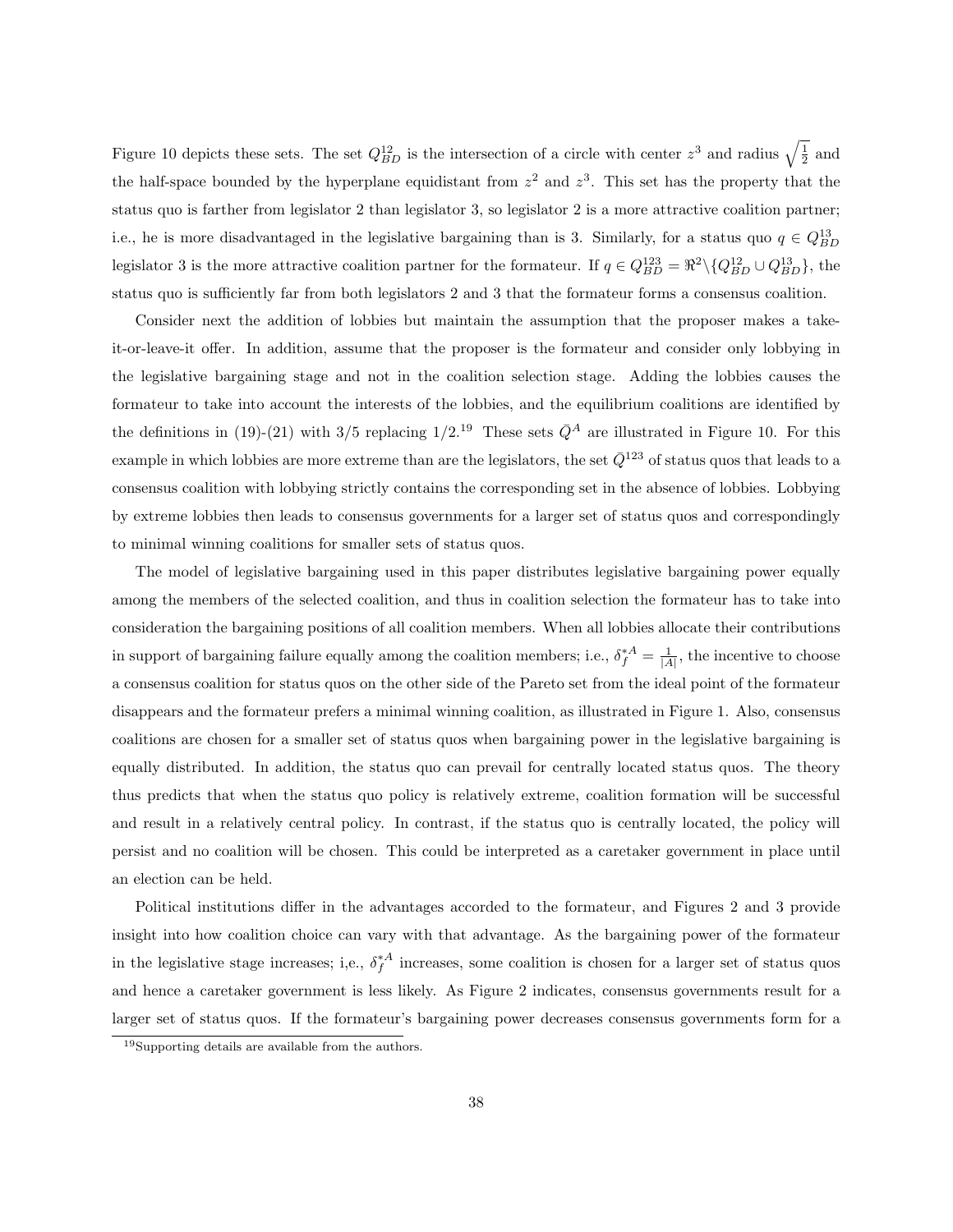still larger sets of status quos, and in addition the status quo can prevail.

The policy chosen by a coalition is also affected by lobbying, and the policy is always coalition efficient. As the influence of a lobby increases relative to the legislators, the policy is drawn toward the ideal point of the lobby, as considered in Section 5.3.2. More extreme lobbies thus have more influence over policy, and coalition selection can also be affected.

# 6 Conclusions

The governing process represented by the model has two stages: the first involves the identification of a coalition within which bargaining will take place and the second involves legislative bargaining and voting on the coalition and its policy proposal. This could correspond to a parliamentary system in which a formateur identifies a proto-coalition within which to bargain over policy and officeholding benefits with the bargain subject to an installation vote in the parliament. Lobbying tracks the governing process with contributions offered first to influence coalition selection and second to influence the bargaining and voting. The common agency model assumes that utility is transferable between the lobbies and the government, and this assumption is extended by allowing utility to be transferable among the legislators. The model incorporates three features that distinguish it from the standard common agency model with a unitary government decision maker. First, approval of the coalition and policy is by majority rule. Second, to be enacted any proposal must defeat the status quo. Third, lobbying offers can be made both to support the coalition and its policy proposal and to defeat them.

The common agency theory of Bernheim and Whinston provides the framework for characterizing a subgame perfect equilibrium. This involves applying the conditions for a common agency equilibrium to each stage of the governing process. In the legislative bargaining and policy stage the equilibrium has the features of a common agency lobbying equilibrium with a single government decision maker with the exception that in equilibrium the lobbies can offer contributions in support of the status quo. Those contributions are never successful in causing bargaining failure, but they affect the formateur's preferences over coalitions. The lobbies cannot, however, use these contributions strategically to influence coalition formation because strategies are required to be subgame perfect and the lobbies cannot commit ex ante to their offers in the second stage of the governing process.

In the first stage of the governing process the equilibrium can involve bidding up of the lobbies' contribution schedules so as to influence coalition selection. This bidding up can result in no coalition being selected if the lobbies prefer the status quo to the policy that would be chosen if a coalition were formed. Lobbying thus can preserve the status quo and result in gridlock. When a coalition is selected and contribution sched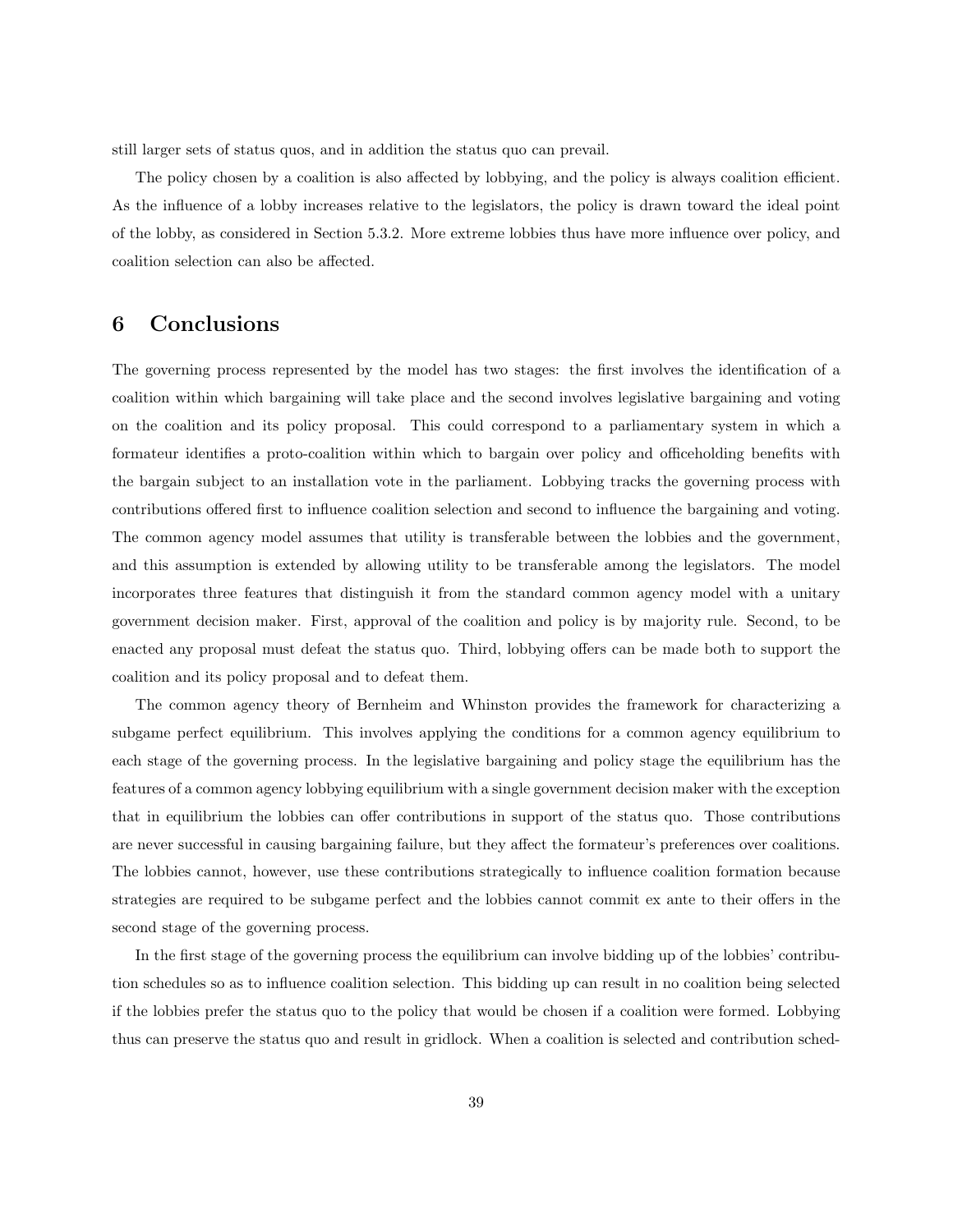ules are truthful, the equilibrium policy is coalition efficient in the sense that it maximizes the policy utility of the coalition and the lobbies that contribute to it. The equilibrium coalition, however, need not be that which maximizes the policy utility over all coalitions. If a lobby is worse off with a coalition and its policy than with the status quo, the lobby offers contributions to induce the formateur not to choose a coalition and thus allow the status quo to continue.

Multiple equilibria are present even with truthful contribution schedules, since (1) there are multiple configurations of lobbying offers that can support the equilibrium in the legislative bargaining stage and (2) the lobbies can arbitrarily allocate contributions to support the status quo against the coalition and its policy proposal. Neither of these sources of multiplicity affects the equilibrium policy for a given coalition, but the choice of a coalition can be affected. The former affects the contributions in support of the coalition's proposal and hence affects the utility of the formateur. Contribution offers made to the coalition partners to elicit bargaining failure and maintain the status quo reduce the formateur's bargaining power, which makes the coalition less attractive.

The example illustrates the application of the equilibrium characterization to majority rule institutions with a multidimensional policy space. The lobbies have more extreme preferences than the legislators, and contributions are required to be truthful. The set of equilibria is identified, and given particular selections a full equilibrium characterization is presented. Lobbying can be a source of compromise among legislators leading to a consensus government and a centrist policy. This results not because the lobbies prefer a consensus coalition or a centrist policy. Instead, each lobby prefers an extreme policy and lobbies to obtain that policy, but in equilibrium their lobbying is counteractive. Extreme lobbies have strong incentives and make contributions in line with those incentives, but since their interests are opposing, they are in a dilemma and their lobbying can offset the effect of the other lobbies. If all citizens were represented by lobbies, this could be thought of as a pluralism equilibrium in which all interests are politically active and compromise is the result. If only some interests are organized for lobbying, however, and their interests are aligned rather than opposing, the theory indicates that the lobbies can pull policy in their direction and influence coalition selection.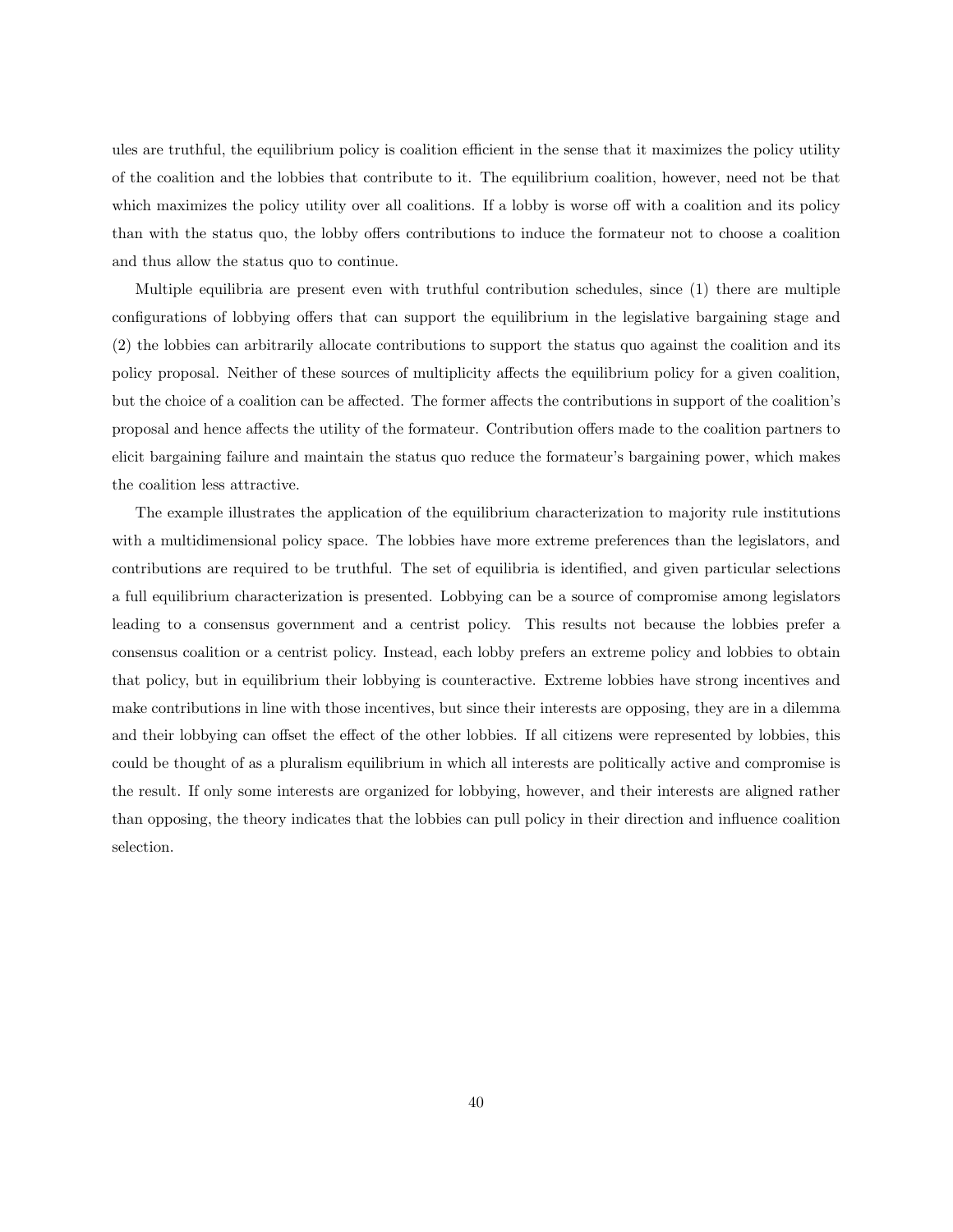# Appendix A

### Coalition Selection/Bidding Up Game

The statement of the conditions for an equilibrium is simplified by introducing the functions  $M(A)$ :  $\{D^f \cup \emptyset\} \rightarrow \Re$  and  $N_{\ell}(A) : \{D^f \cup \emptyset\} \rightarrow \Re$ , which map coalitions  $A \in D^f \cup \emptyset$  to the players' utility in the subgame in which that coalition in selected. These functions depend explicitly on the equilibrium selection. So for  $x^* \in X^*(A,q)$ 

$$
M(A) = \begin{cases} \frac{1}{|A|} \left( \sum_{j \in A} \alpha_j u_j (x^*) + \sum_{\ell \in L} C_{\ell}^* (x^* (A); A, q) + \bar{S} - \sum_{j \in A} \alpha_j u_j (q^o) \right) & \text{if } A \in D^f \\ +\alpha_f u_f (q) + \left( \delta_f^{*A} - \frac{1}{|A|} \right) \sum_{\ell \in L} C_{\ell}^* (q^o; A, q) & \text{if } A = \emptyset \end{cases}
$$

$$
N_{\ell}(A) = \begin{cases} v_{\ell}(x^*) - C_{\ell}^*(x^*; A, q) & \text{if } A \in D^f \\ v_{\ell}(q) & \text{if } A = \emptyset. \end{cases}
$$

We now state the conditions from common agency theory.

There exists a pure strategy equilibrium of the bidding up game with contributions  $H^*_{\ell}(A;q)$  and coalition *choice*  $A^*$  ∈  $D^f$  ∪  $\emptyset$  *if and only if* 

 $(i) \ H^*_{\ell}\left(A, q\right) \geq 0, \, \forall \ell \in L, A \in D^f \cup \emptyset$ (*ii*)  $A^* \in \arg \max_{A \in \{D^f \cup \emptyset\}} \{M(A) + \sum_{\ell \in L} H_{\ell}^*(A, q)\}$  $\overline{a}$ (iii) For every  $k \in L$ ,  $A^* \in \arg \max_{A \in \{D^f \cup \emptyset\}} \left\{ N_k(A) + M(A) + \sum_{\ell \in L \setminus k} H_{\ell}^*(A; q) \right\}$ o  $\in L \backslash k H_{\ell}^* (A;q) \Big\}.$ (iv) For every  $k \in L$  there exists  $\hat{A}^k$  satisfying property (ii) with  $H_k^*(\hat{A}^k; q) = 0$ .

# Appendix B

### Subgame with Coalition  $A = \{13\}$

The  $x_{-J}^{13}$  are:

$$
x^{13} = \left(\frac{2}{5}, \frac{\sqrt{3}}{5}\right) \qquad x^{13}_{-1} = \left(\frac{3}{4}, \frac{\sqrt{3}}{4}\right) \qquad x^{13}_{-2} = \left(0, \frac{\sqrt{3}}{4}\right) \qquad x^{13}_{-3} = \left(\frac{3}{8}, \frac{\sqrt{3}}{8}\right)
$$

$$
x^{13}_{-12} = \left(\frac{1}{3}, \frac{\sqrt{3}}{3}\right) \qquad x^{13}_{-23} = \left(-\frac{1}{6}, \frac{\sqrt{3}}{6}\right) \qquad x^{13}_{-13} = \left(\frac{5}{6}, \frac{\sqrt{3}}{6}\right) \qquad x^{13}_{-123} = \left(\frac{1}{4}, \frac{\sqrt{3}}{4}\right).
$$

The 7 inequalities characterizing the feasible payoff set for the lobbies from Proposition 1 are, where

$$
Z(x^{13},\{13\}) = u_1(x^{13}) + u_3(x^{13}) + \sum_{\ell \in L} v_\ell(x^{13}) = 7/5,
$$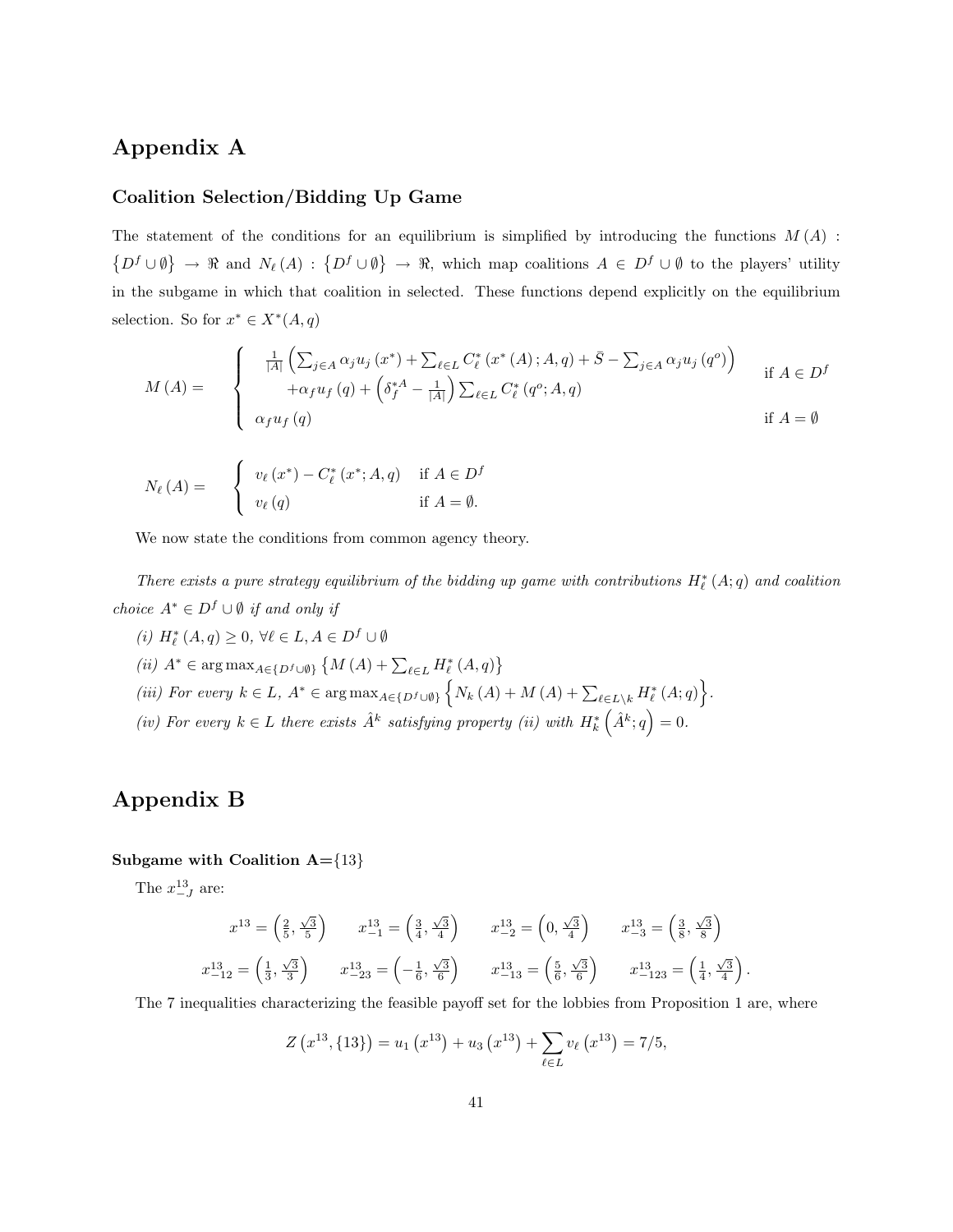(1) 
$$
B_1^{*13} \leq Z(x^{13}, \{13\}) - Z_{-1}(x_{-1}^{13}, \{13\}) = 7/5 - 3 = -8/5
$$
  
\n(2)  $B_2^{*13} \leq Z(x^{13}, \{13\}) - Z_{-2}(x_{-2}^{13}, \{13\}) = 7/5 - 3/4 = 13/20$   
\n(3)  $B_3^{*13} \leq Z(x^{13}, \{13\}) - Z_{-3}(x_{-3}^{13}, \{13\}) = 7/5 - 3/4 = 13/20$   
\n(4)  $B_1^{*13} + B_2^{*13} \leq Z(x^{13}, \{13\}) - Z_{-12}(x_{-12}^{13}, \{13\}) = 7/5 - 4/3 = 1/15$   
\n(5)  $B_2^{*13} + B_3^{*13} \leq Z(x^{13}, \{13\}) - Z_{-23}(x_{-23}^{13}, \{13\}) = 7/5 - 1/3 = 16/15$   
\n(6)  $B_1^{*13} + B_3^{*13} \leq Z(x^{13}, \{13\}) - Z_{-13}(x_{-13}^{13}, \{13\}) = 7/5 - 7/3 = -14/15$   
\n(7)  $B_1^{*13} + B_2^{*13} + B_3^{*13} \leq Z(x^{13}, \{13\}) - Z_{-123}(x_{-123}^{13}, \{13\}) = 7/5 - 1/2 = 9/10$ .

Letting  $\bar{B}_{\ell}^A$  denote the "candidate" equilibrium constants at which the first three constraints bind, the constraints (4)-(6) at the candidate constants are

$$
1/15 - (\bar{B}_1^{13} + \bar{B}_2^{13}) = 1/15 - (-8/5 + 8/5) = \frac{1}{15} \text{ (HOLDS)}
$$
  

$$
16/15 - (\bar{B}_2^{13} + \bar{B}_3^{13}) - 7/5 = 16/15 - (-8/5 + 13/20) = -\frac{7}{30} \text{ (FALS)}
$$
  

$$
-14/15 - (\bar{B}_1^{13} + \bar{B}_3^{13}) = -14/15 - (-8/5 + 13/20) = \frac{1}{60} \text{ (HOLDS)}.
$$

Constraint (5) fails at the candidate constants, and the constants of lobbies 2 and 3 must be revised downward collectively by 7/30.

### Subgame with Coalition  $A = \{123\}$

The  $x_{-J}^{123}$  are:

$$
x^{123} = \left(\frac{1}{2}, \frac{1}{2\sqrt{3}}\right) \qquad x^{123} = \left(\frac{4}{5}, \frac{\sqrt{3}}{5}\right) \qquad x^{123} = \left(\frac{1}{5}, \frac{\sqrt{3}}{5}\right) \qquad x^{123} = \left(\frac{1}{2}, \frac{\sqrt{3}}{10}\right)
$$

$$
x^{123} = \left(\frac{1}{2}, \frac{\sqrt{3}}{4}\right) \qquad x^{123} = \left(\frac{1}{8}, \frac{\sqrt{3}}{8}\right) \qquad x^{123} = \left(\frac{7}{8}, \frac{\sqrt{3}}{8}\right) \qquad x^{123} = \left(\frac{1}{2}, \frac{\sqrt{3}}{6}\right).
$$

The 7 inequalities characterizing the feasible payoff set for the lobbies from Proposition 1 are:

$$
Z(x^{123}, \{123\}) = u_1(x^{123}) + u_2(x^{123}) + u_3(x^{123}) + \sum_{\ell \in L} v_\ell(x^{123}) = 2
$$
\n
$$
(1) \quad B_1^{*123} \le Z(x^{123}, \{123\}) - Z_{-1}(x_{-1}^{123}, \{123\}) = 2 - 19/5 = -9/5
$$
\n
$$
(2) \quad B_2^{*123} \le Z(x^{123}, \{123\}) - Z_{-2}(x_{-2}^{123}, \{123\}) = 2 - 4/5 = 6/5
$$
\n
$$
(3) \quad B_3^{*123} \le Z(x^{123}, \{123\}) - Z_{-3}(x_{-3}^{123}, \{123\}) = 2 - 7/5 = 3/5
$$
\n
$$
(4) \quad B_1^{*123} + B_2^{*123} \le Z(x^{123}, \{123\}) - Z_{-12}(x_{-12}^{123}, \{123\}) = 2 - 7/4 = 1/4
$$
\n
$$
(5) \quad B_2^{*123} + B_3^{*123} \le Z(x^{123}, \{123\}) - Z_{-23}(x_{-23}^{123}, \{123\}) = 2 - 1/4 = 7/4
$$
\n
$$
(6) \quad B_2^{*123} + B_3^{*123} \le Z(x^{123}, \{123\}) - Z_{-23}(x_{-23}^{123}, \{123\}) = 2 - 1/4 = 7/4
$$

(6)  $B_1^{*123} + B_3^{*123} \leq Z$  $x^{123}, \{123\}$  $- Z_{-13} (x_{-13}^{123}, \{ 123 \}$  $= 2 - 13/4 = -5/4$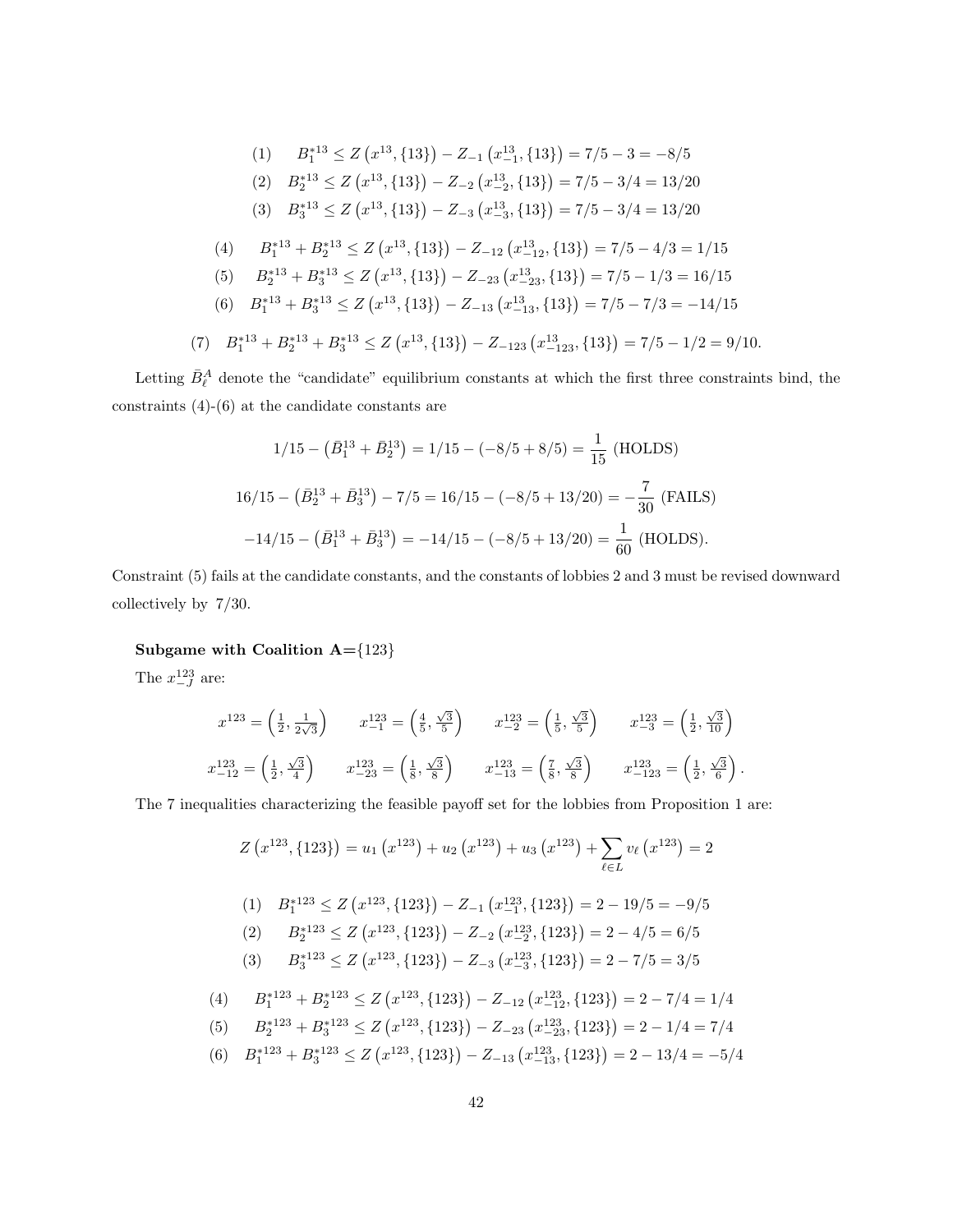(7) 
$$
B_1^{*123} + B_2^{*123} + B_3^{*123} \le Z\left(x^{123}, \{123\}\right) - Z_{-123}\left(x^{123}_{-123}, \{123\}\right) = 2 - 1 = 1.
$$

Letting  $\bar{B}_{\ell}^A$  denote the "candidate" equilibrium constants at which the first three constraints bind, constraints (4)-(6) at the candidate constants are

$$
1/4 - (\bar{B}_1^{123} + \bar{B}_2^{123}) = 1/4 - (-9/5 + 6/5) = \frac{17}{20}(\text{HOLDS})
$$
  

$$
7/4 - (\bar{B}_2^{123} + \bar{B}_3^{123}) - 7/5 = 7/4 - (6/5 + 3/5) = -\frac{1}{20}(\text{FALS})
$$
  

$$
-5/4 - (\bar{B}_1^{123} + \bar{B}_3^{123}) = -5/4 - (-9/5 + 3/5) = -\frac{1}{20}(\text{FALS}).
$$

Constraints (5) and (6) fail at the candidate constants, and the constants must be revised downward collectively by 1/20.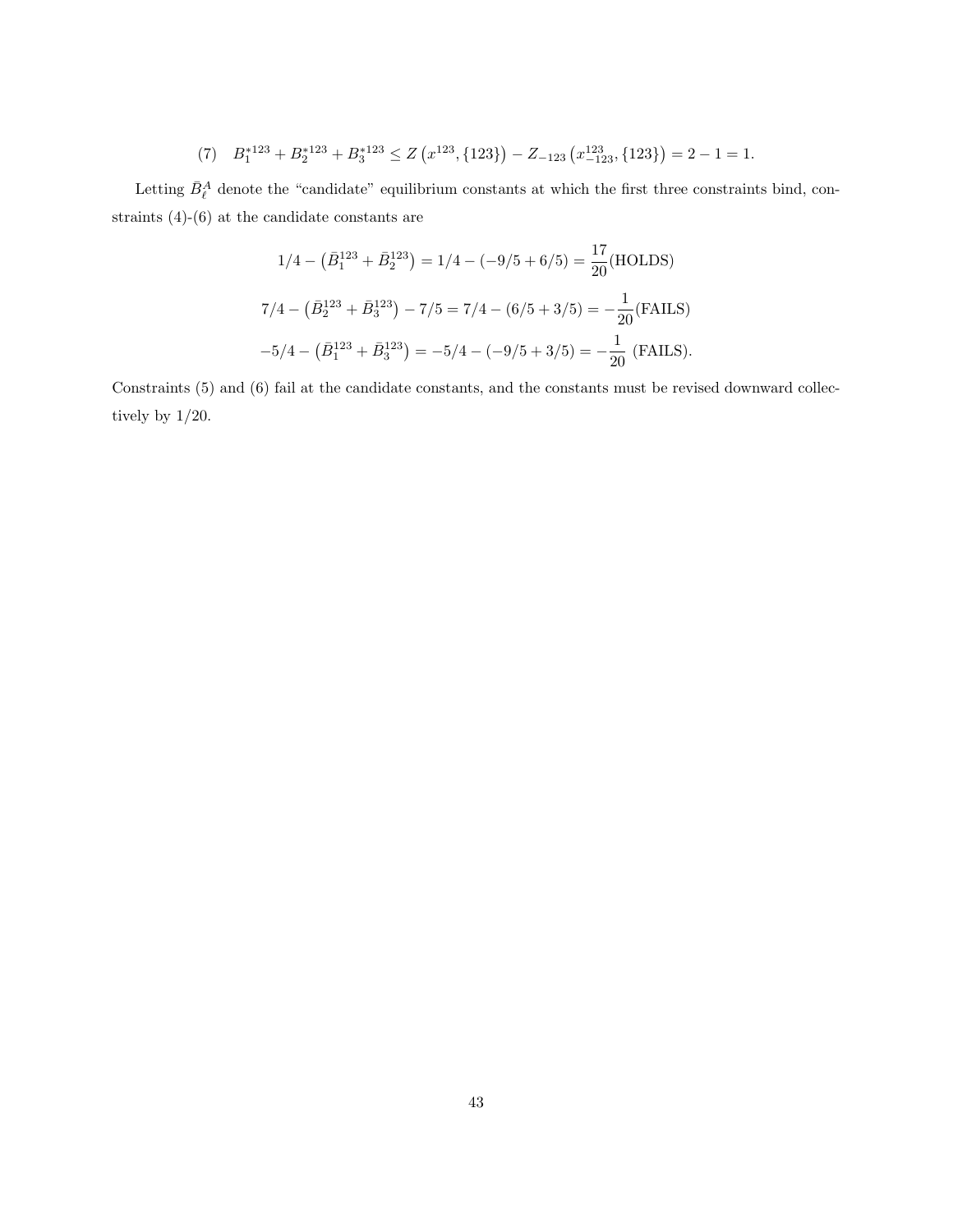# References

- [1] Axelrod, Robert M. 1970. Conflict of Interest: A Theory of Divergent Goals with Applications to Politics. Markham: Chicago.
- [2] Baron, David P. 2006. "Competitive Lobbying and Supermajorities in a Majority-Rule Institution." Scandinavian Journal of Economics. 108: 607-642.
- [3] Baron, David P. and Daniel Diermeier. 2001. "Elections, Governments, and Parliaments in Proportional Representation Systems." Quarterly Journal of Economics. 115: 933-967.
- [4] Bernheim, B. Douglas and Michael D. Whinston. 1986a. "Menu Auctions, Resource Allocation, and Economic Influence." Quarterly Journal of Economics. 101, 1-31.
- [5] Bernheim, B. Douglas and Michael D. Whinston. 1986b. "Common Agency." Econometrica. 54: 923-942.
- [6] Debus, Marc. 2009. "Pre-electoral commitments and government formation." Public Choice. 138: 45-64.
- [7] Dekel, Eddie, Matthew O. Jackson, and Asher Wolinsky. 2007. "Vote Buying: Legislatures and Lobbying." Quarterly Journal of Political Science. (forthcoming).
- [8] Diermeier, Daniel, Hulya Eraslan, and Antonio Merlo. 2002. "Coalition governments and comparative constitutional design." European Economic Review. 46: 893-907.
- [9] Diermeier, Daniel, Hulya Eraslan, and Antonio Merlo. 2003. "A Structural Model of Government Formation." Econometrica. 71: 27-70.
- [10] Felli, Leonardo and Antonio Merlo. 2006. "Endogenous Lobbying." Journal of the European Economic Association. 4: 180-215.
- [11] Golder, Sona N. 2005. "Pre-electoral Coalitions in Comparative Perspective." Electoral Studies. 24: 643-663.
- [12] Golder, Sona N. 2006. "Pre-electoral Coalition Formation in Parliamentary Democracies." British Journal of Political Science. 36: 193-212.
- [13] Grofman, Bernard. 1982. "A Dynamic Model of Protocoalition Formation in Idelological N-Space." Behavioral Science. 27: 77-90.
- [14] Groseclose, Tim and James M. Snyder. 1996. "Buying Supermajorities." American Political Science Review, 90 (June): 303-315.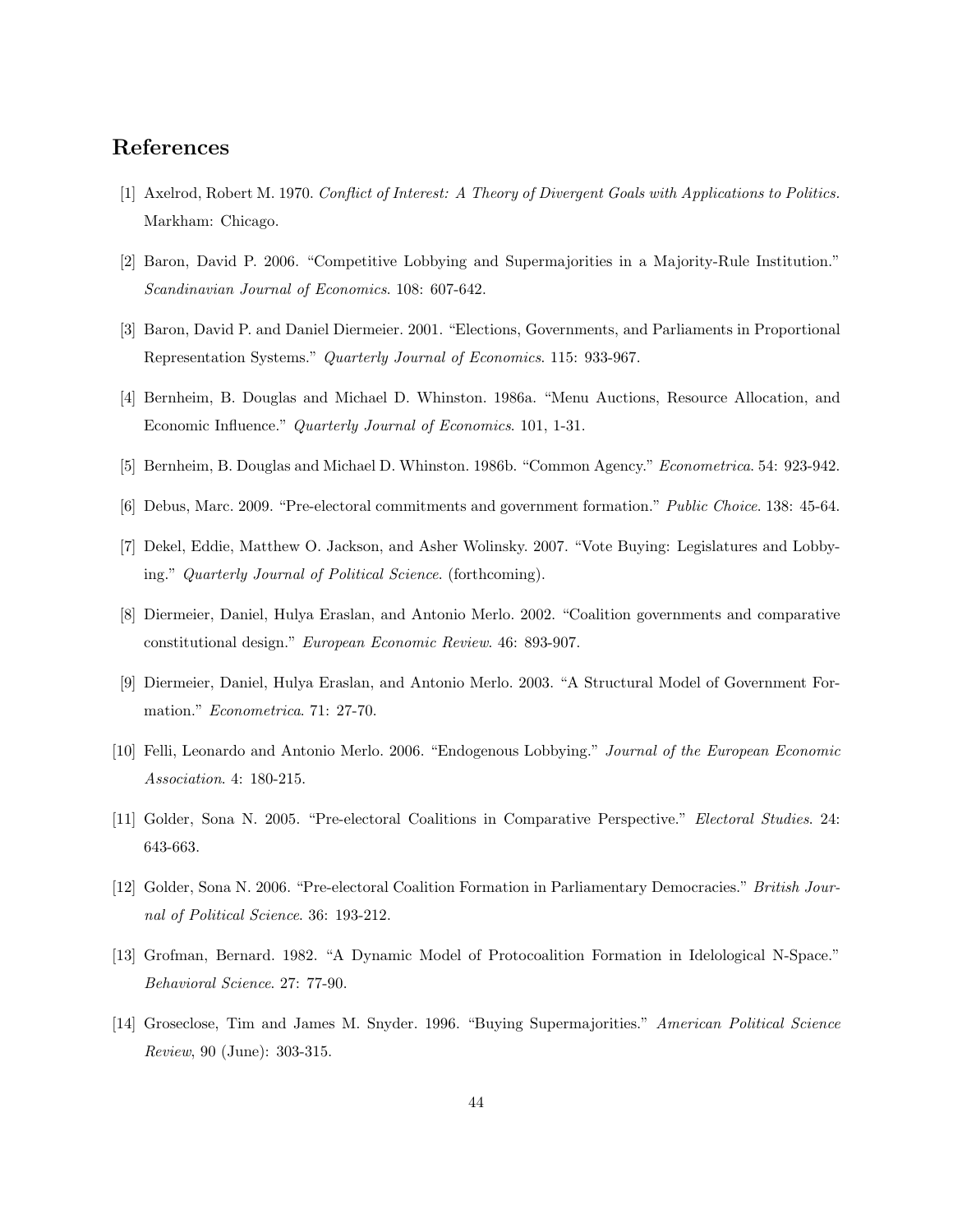- [15] Grossman, Gene M. and Elhanan Helpman. 1994. "Protection for Sale." American Economic Review. 84 (September): 833-850.
- [16] Helpman, Elhanan and Torsten Persson. 2001. "Lobbying and Legislative Bargaining." Advances in Economic Analysis & Policy. 1: Article 3.
- [17] Laver, Michael and Norman Schofield. 1991. Multiparty Governement: The Politics of Coalition in Europe. Oxford University Press; Oxford, UK.
- [18] Laver, Michael. 1992. "Using Cluster Analysis to Model Coalition Formation." in Michael Laver and Ian Budge, eds. Party and Coalition Policy in Western Europe. New York, NY: St. Martin's Press.
- [19] Martin, Lanny W. and Randolph T. Stevenson. 2001. "Government Formation in Parliamentary Democracies." American Journal of Political Science. 45: 33-50.
- [20] Prat, Andrea and Aldo Rustichini. 2003. "Games Played Through Agents." Econometrica. 71: 989-1026.
- [21] Segal, Ilya. 1999. "Contracting with Externalities." Quarterly Journal of Economics. 104: 337-388.
- [22] Seidmann, Daniel J., Eyal Winter, and Elan Pavlov. 2007. "The formateur's role in government formation." Economic Theory. 31:427-445.
- [23] Strom, Kaare and W. Muller. 1999. "The Keys to Togetherness." Journal of Legislative Studies. 5: 255-282.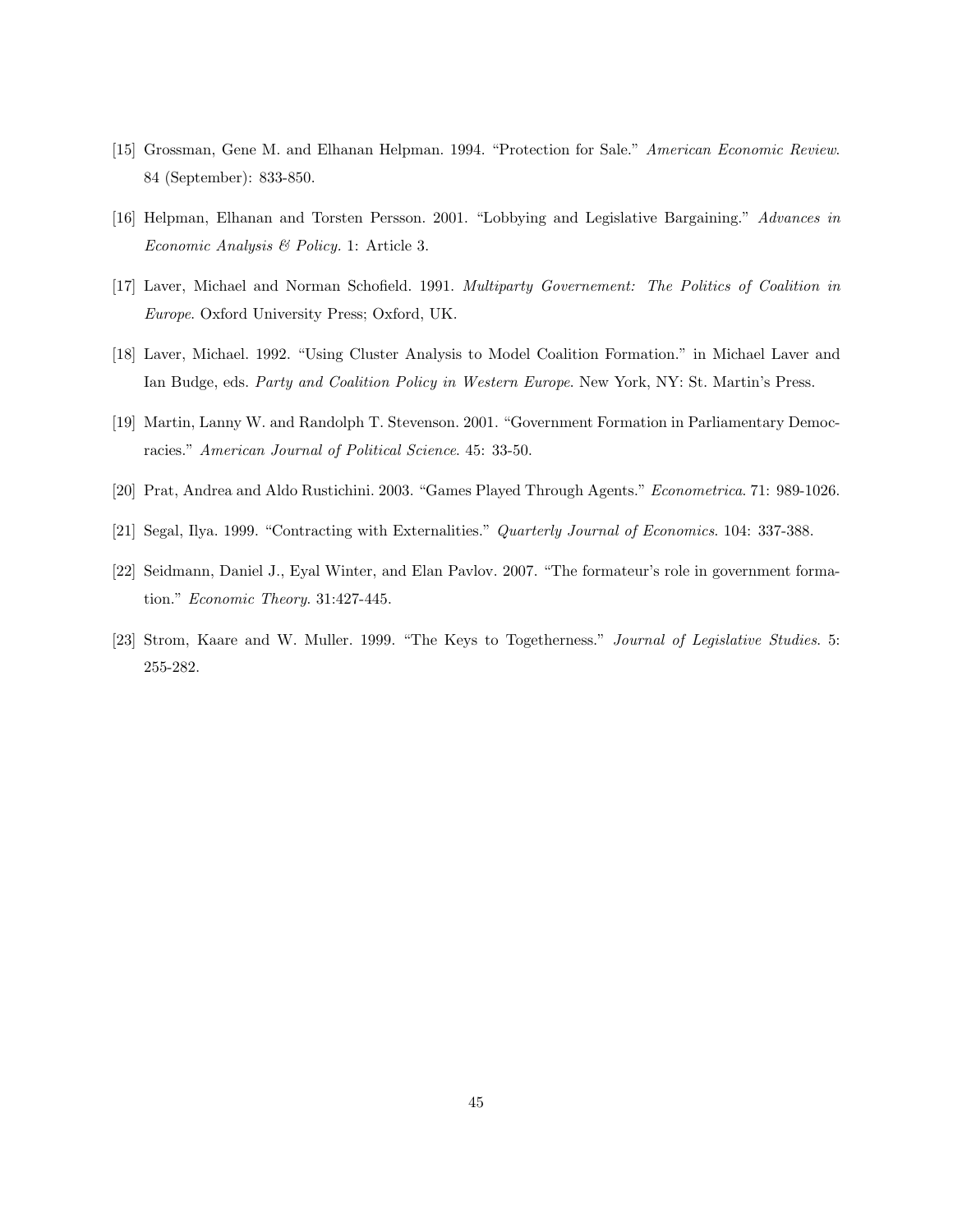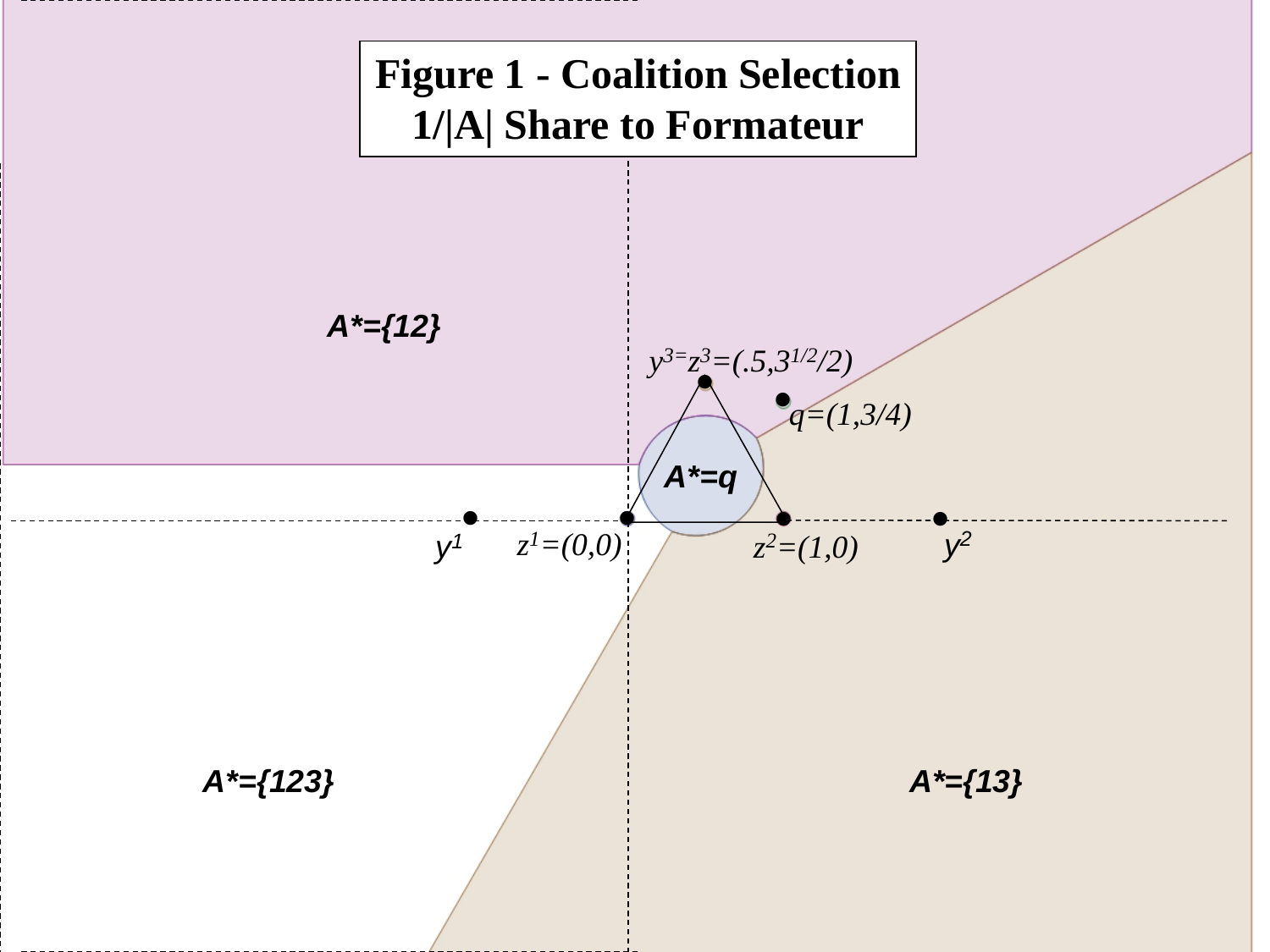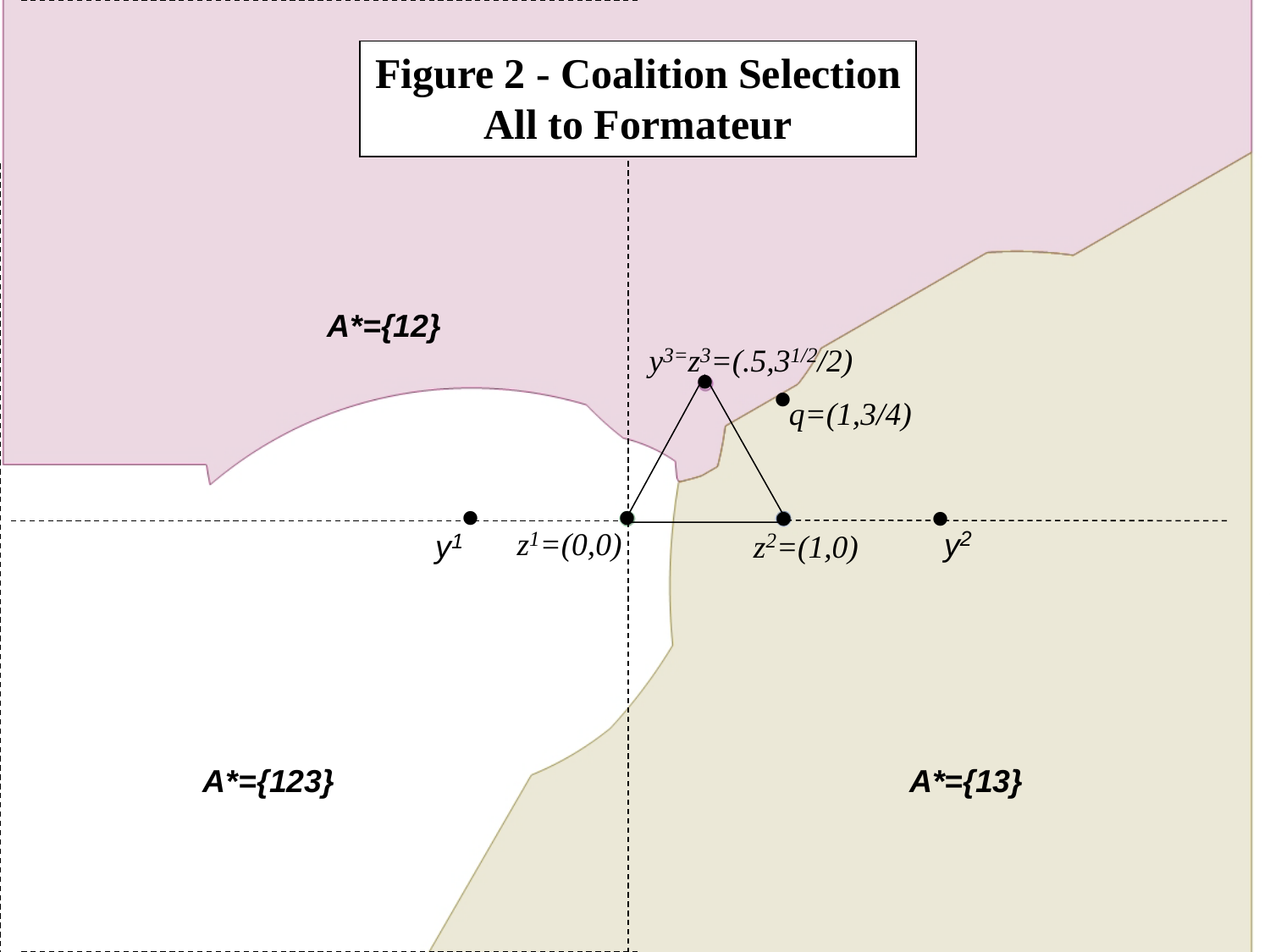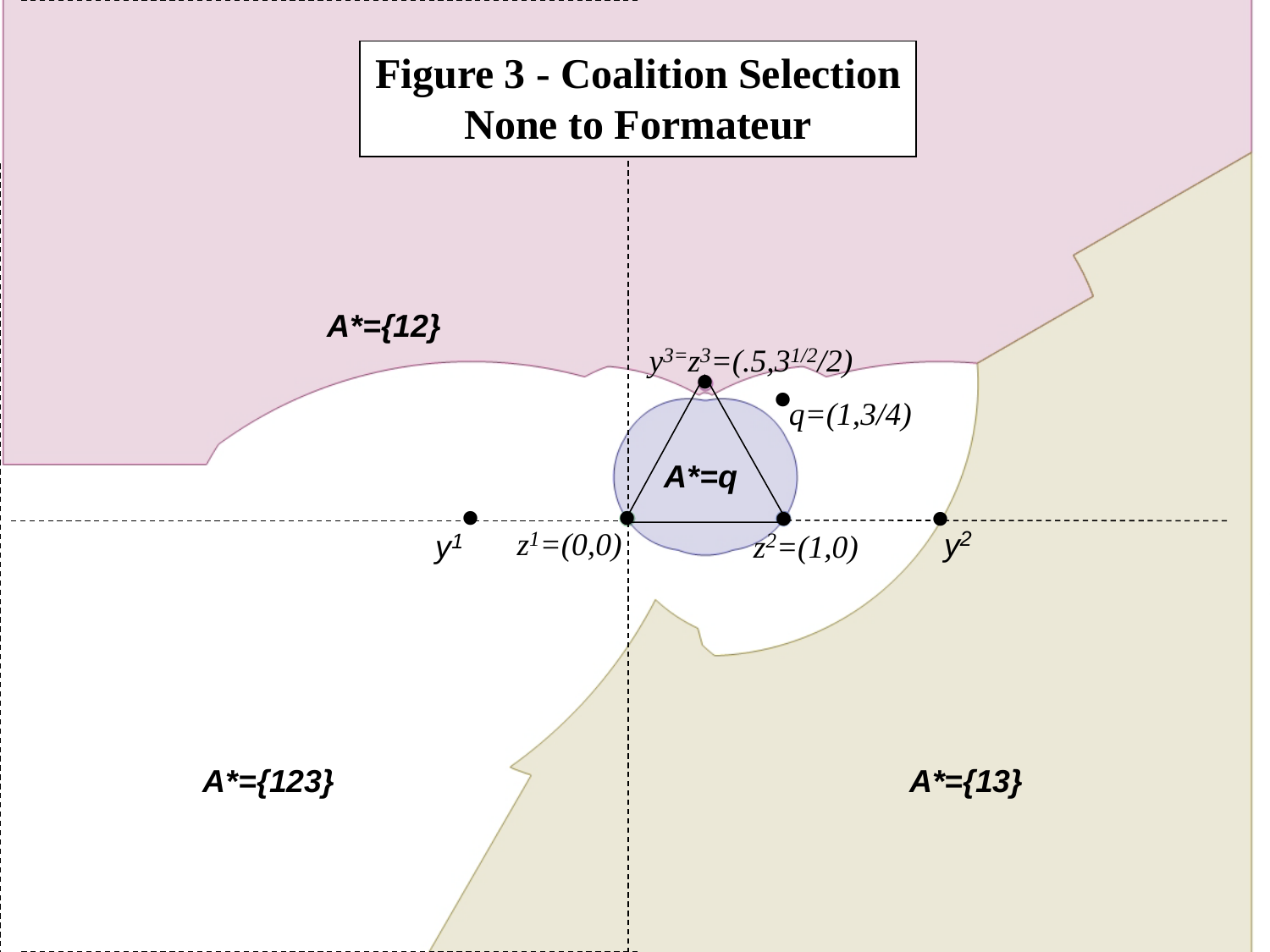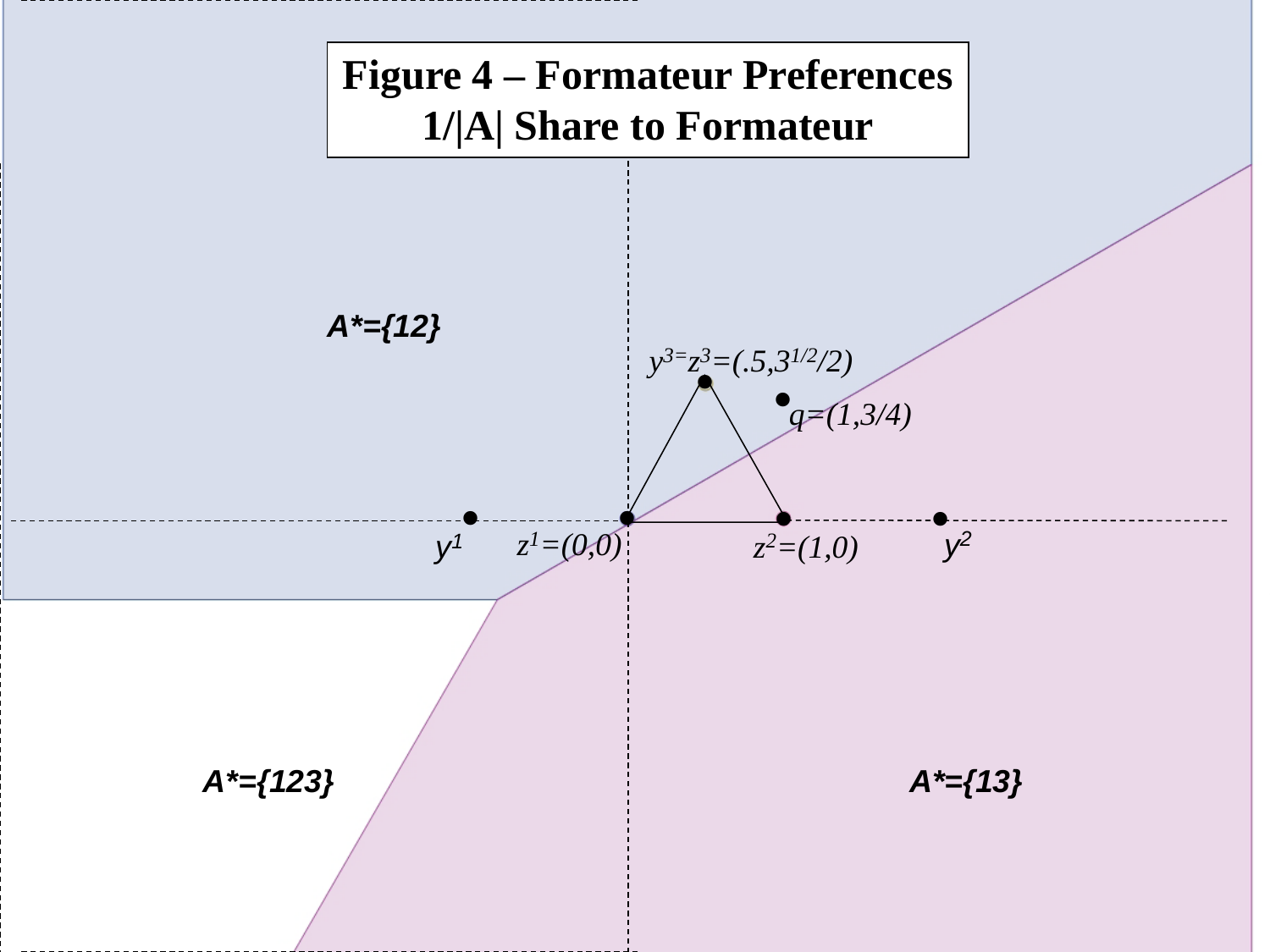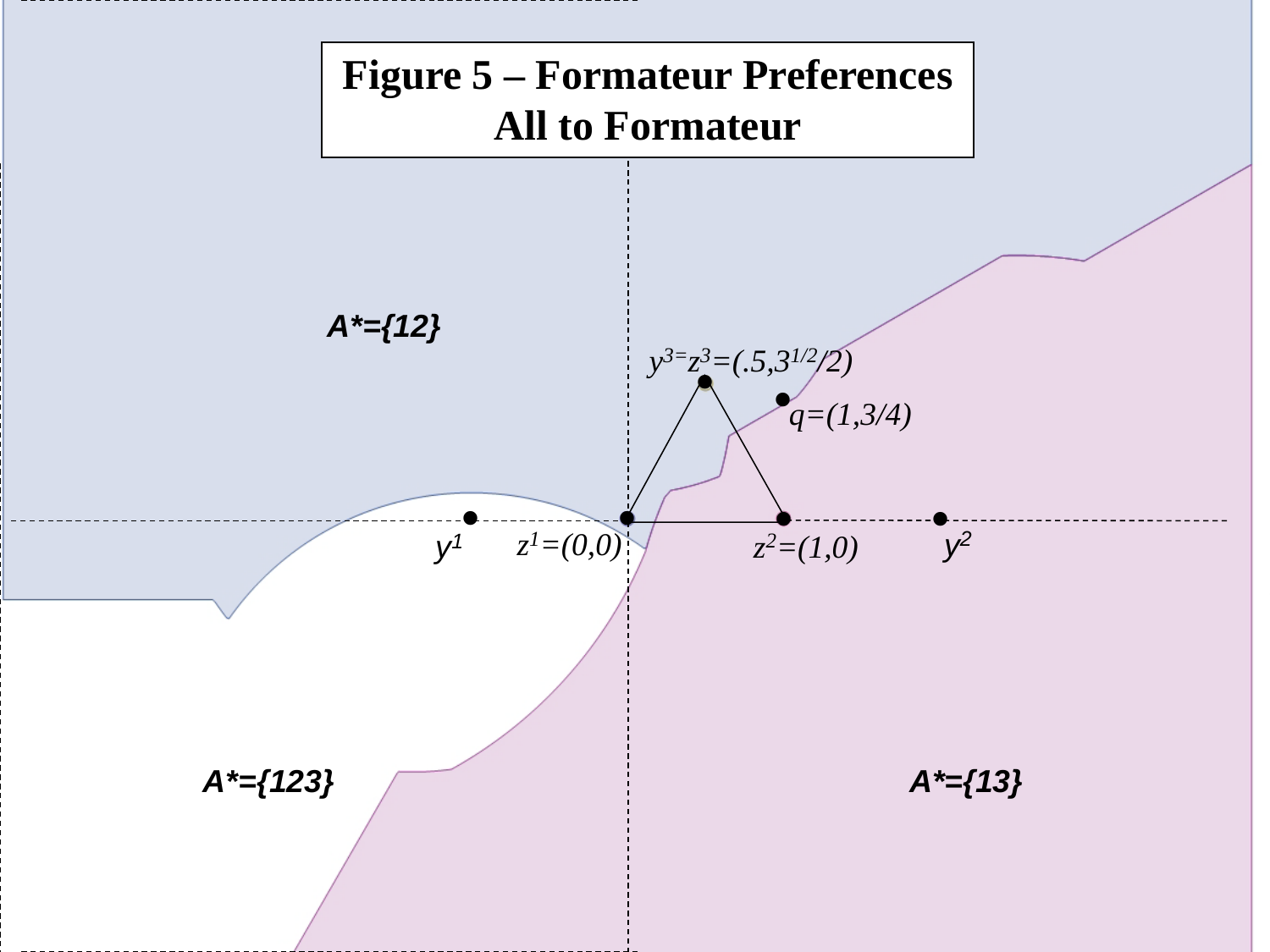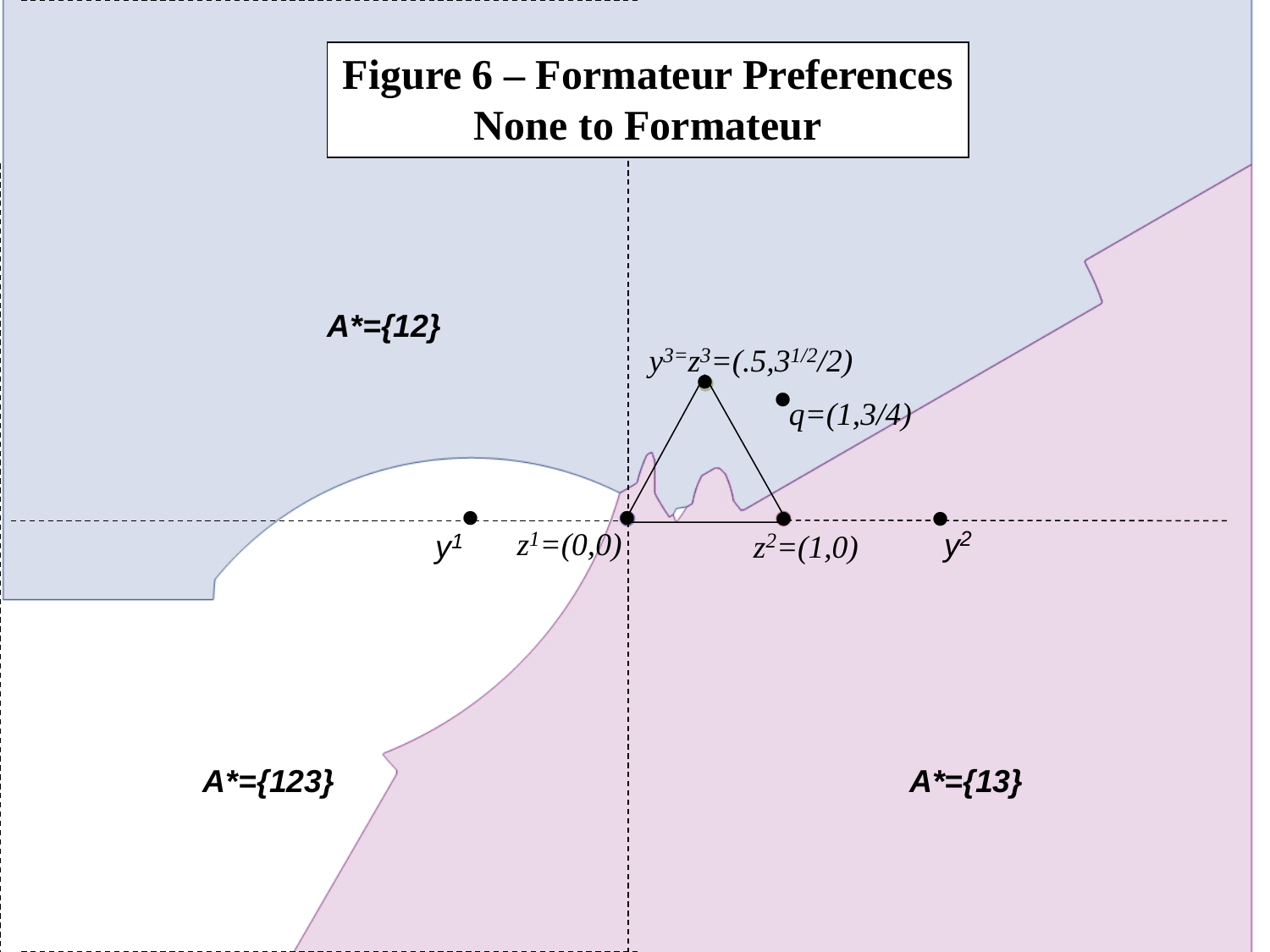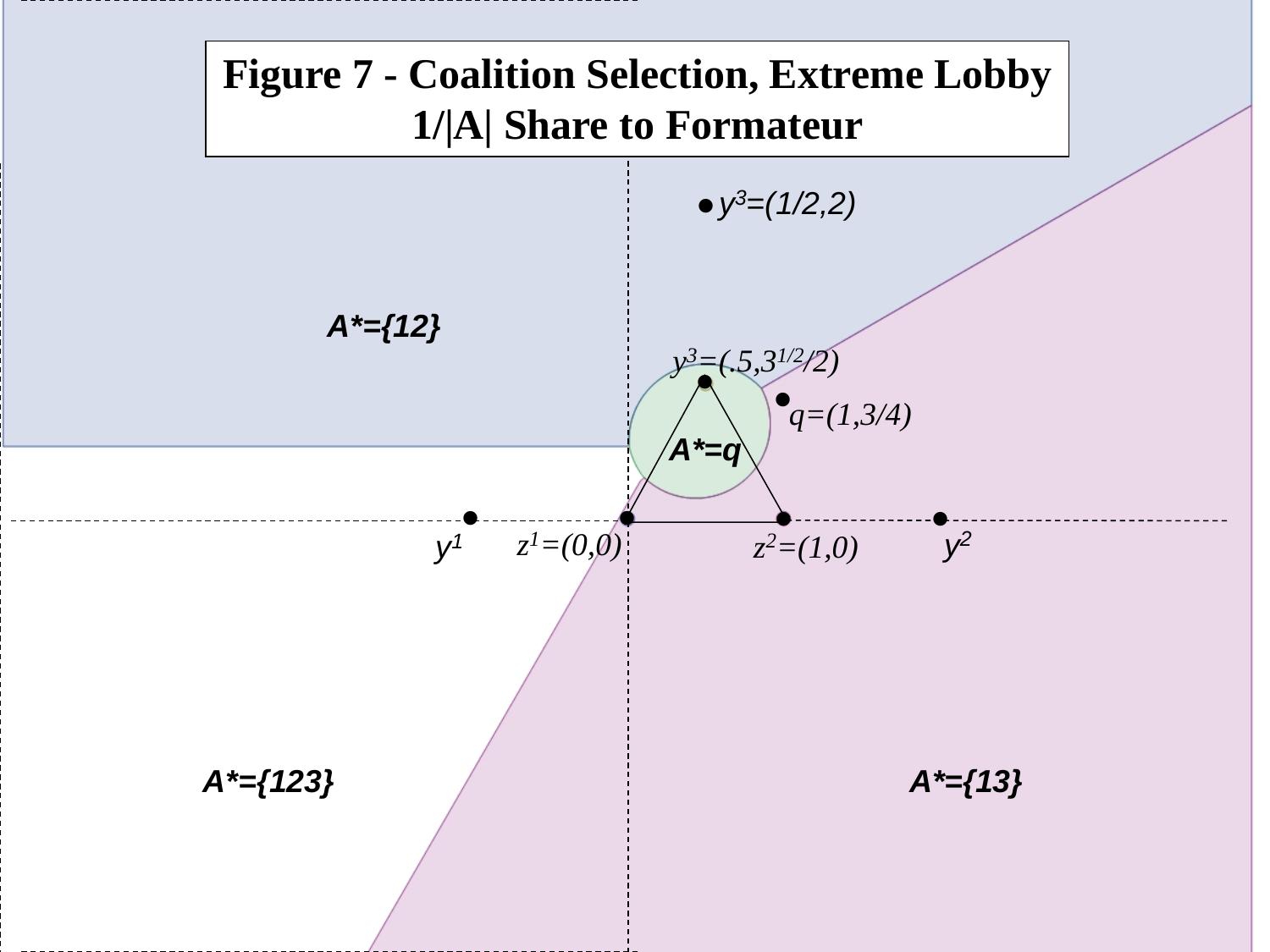

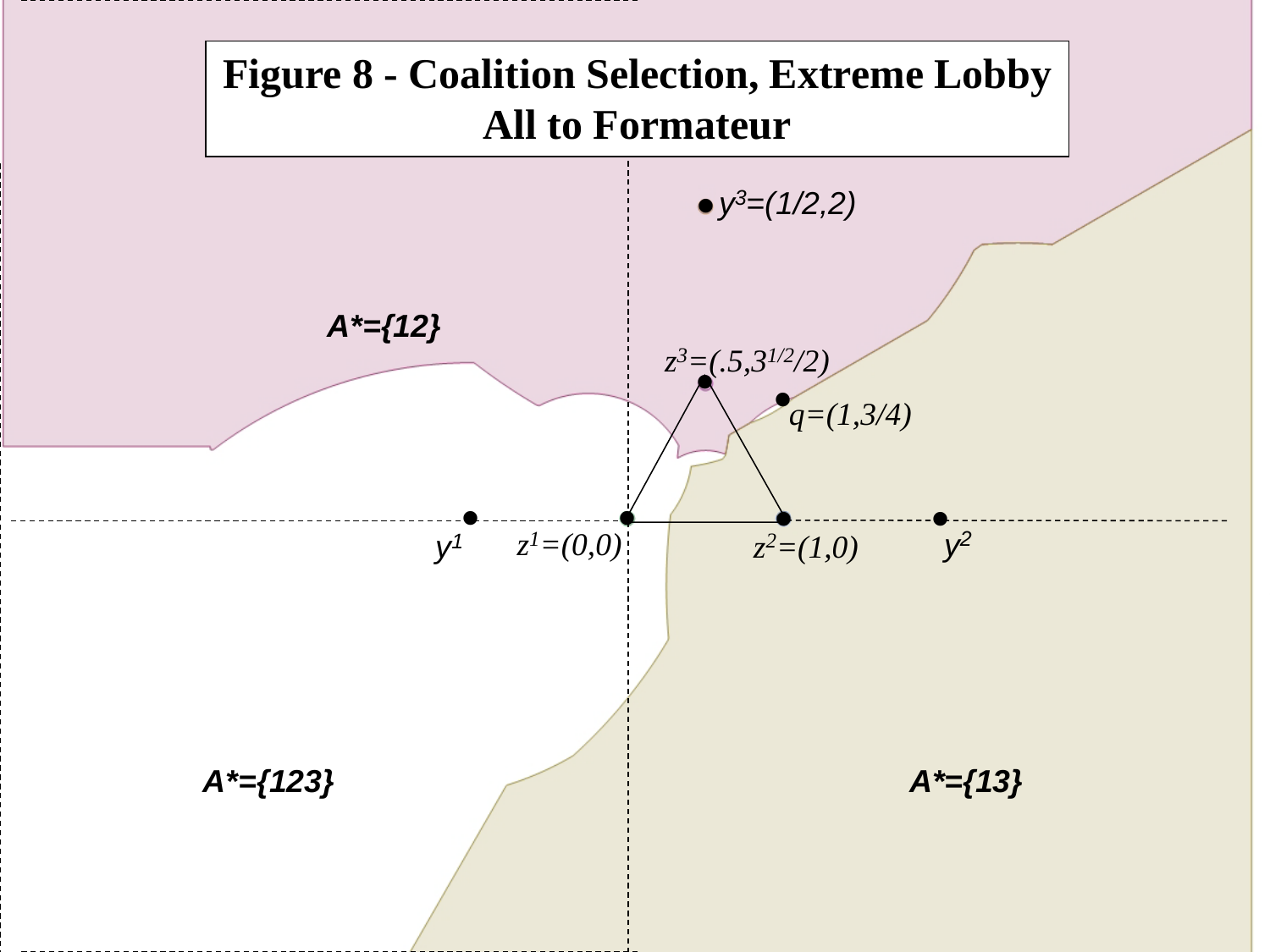